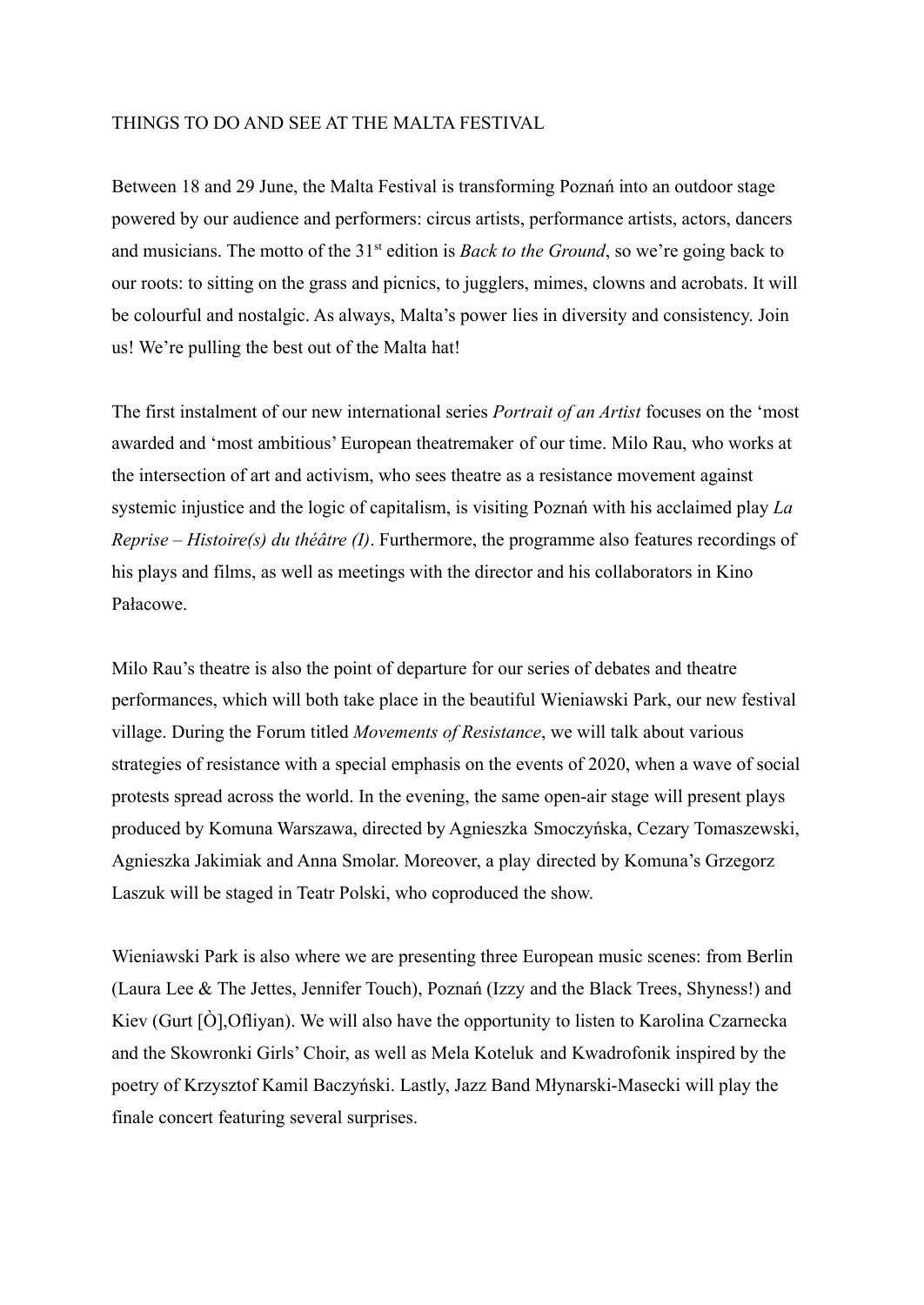A major highlight this year is the premiere of *Projekt Krynicki*. Commissioned by the Malta Festival, Paweł Mykietyn, Paweł Szymański and Aleksander Nowak have composed music to the poetry of Ryszard Krynicki, one of the most important contemporary Polish poets. The concert features special guest star Sinfonia Varsovia conducted by Bassem Akiki.

In Generator Malta, we continue to reflect on the elements. This year we are focusing on our relationship with land, guided by the motto *The Anxious Land*. We will ask: What does it mean to have a right to land? Who holds it and what does this mean to land and its (not only human) residents? What can we do to stop land's anxiety? The programme revolves around *Zaklepane / Ground Rules*, a project where Iwo Borkowicz and Ola Korbańska build a fortress called *Nic nie znika, jedynie zmienia miejsce* (Nothing Disappears, It Just Changes Place). Here, you can meet a group of residents who, for the past several weeks, have been examining the issue of property from many different angles. The installations, workshops, discussions and music are presented by Maria Dutkiewicz and Karolina Wajman, Edka Jarząb and Grupa Uskoki, Anna Kędziora, Luca Spano, Karolina Szczypek, Oriol Fuster Cabrera, Paula Kaniewska, make LARMO, and new visions.

Since May, a field group of young activists and Agnieszka Różyńska have been spending time with the users of an allotment garden in Winiary, working on a project titled *Kurs Miejskiego Relaksu* (Training in City Leisure). We will present the outcomes of their work to the music of the band Tęskno. With artists Agnieszka Grodzińska and Magdalena Starska, we are also visiting the districts of Głuszyna and Krzesiny, where on 20<sup>th</sup> June, together with the residents, we will take part in Święto Fyrtli, an event offering neighbourhood activities, such as a concert by Fanfara Awantura, a picnic, a community sculpture and several walks.

Furthermore, our programme also features premiere performances by theatre companies from Poznań, including Teatr Biuro Podróży, Usta Usta Republika, Teatr Muzyczny and the Polish Dance Theatre.

Reassuming, we are offering 143 events (136 admission-free) created by 612 artists, staged in 24 venues.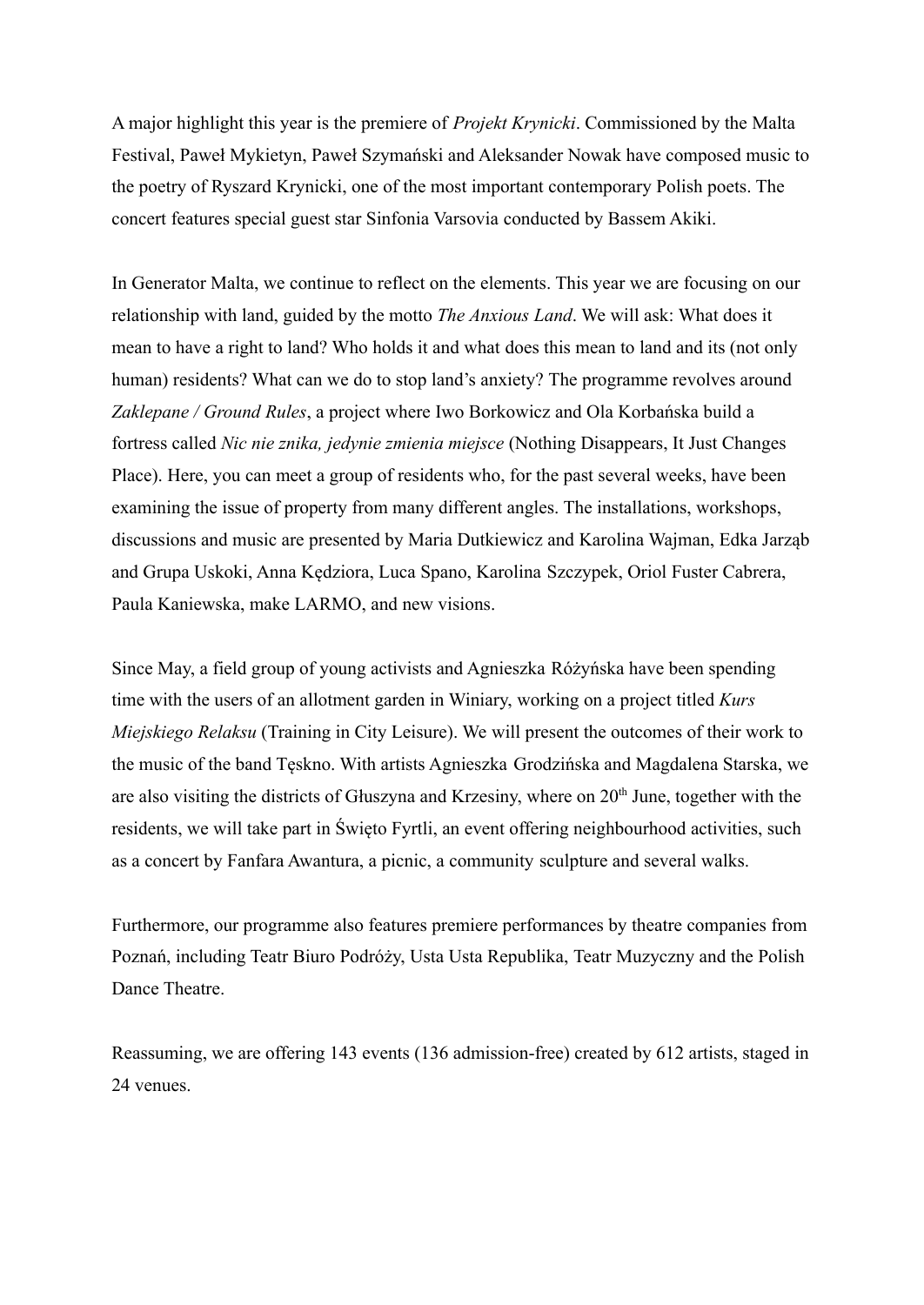We feel that the pandemic has revived our need to enjoy, to celebrate being together. From the virtual spaces of the past months, let's go back to the ground and reclaim the earth under our feet. Let's meet at Malta! Let's hit the outdoors!

### **PRACTICAL INFORMATION**

### **OPENING HOURS**

Inquiry desk / Wieniawski Park Monday to Sunday 11:00–21:00

You will find information about the Malta Festival at the inquiry desk in the festival village in Wieniawski Park. Here, you can ask for directions or your festival pathway, as well as obtain our free-of-charge festival brochure. You will also find shelves with our various publications, which we would like to share with you for free. Let's set the books free and share the joy of reading!

The inquiry desk is also our festival shop, where you can buy this year's accessories, including t-shirts, bags and the festival magazine. After dark, this is where you can get headphones for the silent disco.

PRESS OFFICE / Malta Foundation, 44 Ratajczaka street, 1<sup>st</sup> floor. Monday to Sunday  $10.00 - 18.00$ 

Our press office is in Malta Foundation (1<sup>st</sup> floor) on 44 Ratajczaka street. We invite media representatives to the 1<sup>st</sup> floor where they can receive accreditation and all the necessary press information.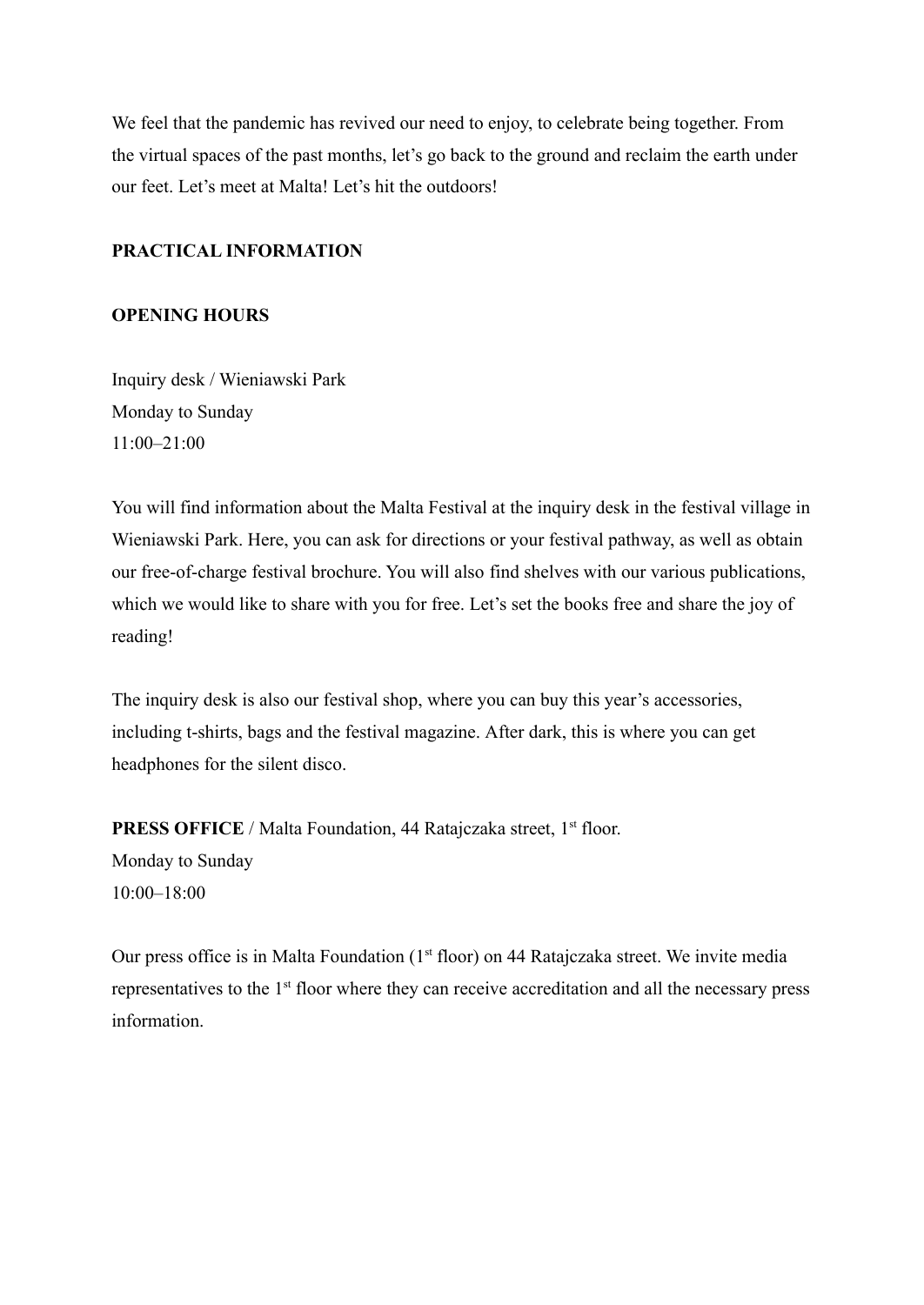### **FREE ADMISSION, TICKETS**

Most of the Malta events are admission-free (both outdoors and indoors). Admission priority is based on order of arrival or, in the case of workshops, on advance email registration. Due to the current COVID-19 restrictions, a limit of participants applies.

Tickets are required for the *[Projekt Krynicki](https://goingapp.pl/wydarzenie/projekt-krynicki/czerwiec-2021)* concert with music by Paweł Mykietyn, Aleksander Nowak and Paweł Szymański (24 June 2021 / 50 zlotys per ticket), and to the play *La Reprise – Histoire(s) du théâtre (I)* directed by Milo Rau (28 and 29 June 2021 / 37 zlotys per ticket).

Tickets for performances by our programme partners, including [Teatr Nowy](https://malta-festival.pl/pl/program/czerwone-nosy-teatr-nowy), [Teatr Polski,](https://malta-festival.pl/pl/program/morderstwo-w-utopii-grzegorz-laszuk--teatr-polski-w-poznaniu) the Polish Dance Theatre and [Teatr Muzyczny,](https://malta-festival.pl/pl/program/kombinat-teatr-muzyczny) are sold on their websites at regular or discount prices. In addition, Teatr Muzyczny offers discount tickets to all members of the Malta audience.

### **ACCESSIBILITY**

The festival is presenting 143 events, of which 136 are admission-free. As far as the events requiring tickets are concerned, disabled persons are entitled to free additional passes for their carers. In this case, please contact our audience service at bow@malta-festival.pl.

The outdoor stage in Wieniawski Park offers a natural audience area where viewing is provided at different levels. Participants with reduced mobility should contact the inquiry desk or the Wieniawski Park security personnel. Participants with reduced mobility have access to a separate toilet.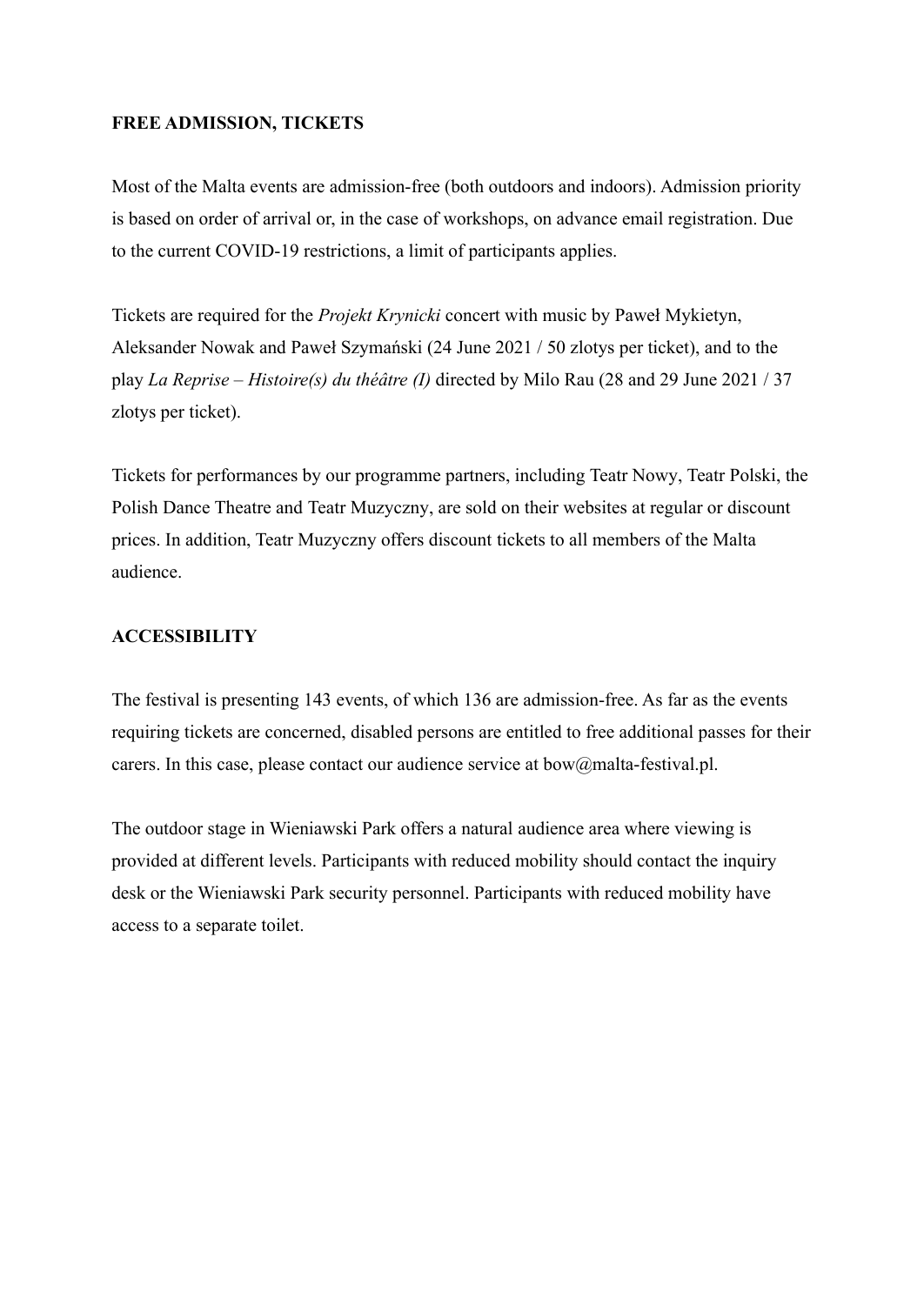### **ARTIST PORTRAIT: MILO RAU**

The guest of this year's edition of the Malta festival is Milo Rau, one of the most recognized and at the same time the most controversial European directors, also the director of NTGent in Ghent since 2018. The director creates a political theater in which he looks at overt violence, i.e. various types of crimes, murders, the issue of homophobia, pedophilia, but also covert violence, because it takes place beyond the borders of Europe, i.e. the war in Syria, the laws of colonization and the participation of the European state in the exploitation of Africa. At the Malta Festival, Milo Rau will present a performance from 2018 - "Repetition", or in the original "La Reprise". On Sunday, June 27, we invite you to meetings with Milo Rau himself and with people with whom he works: playwright, Eva-Maria Bertschy, actor, Sébastien Foucault, as well as with the NTGent theater playwright, Steven Heene, who will talk about the practical application of the postulates from the famous NTGent manifesto.

### **Demonstration of the play REPEAT. HISTORY / E THEATER (I)**

28, 29.06, 19:00, Aula Artis (performance for adult audiences)

The show tells the story of the death of a young homosexual man, Ihsane Jarfi, murdered in downtown Liège in 2012. The event shocked the Belgian public and was reported in most of the local media. Milo Rau stages and problematizes a high-profile murder. The theater itself is also the subject of reflection: it looks at the tools at our disposal to tell about the tragedy (fear and cruelty, loss and mourning) on stage and evoke emotions in the audience. How can the viewer react to the violence shown, what function does it play, what is his / her responsibility?

Repetition (in the original La Reprise. Histoire (s) du théâtre (I)) is the first part of the History / e theater series by NTGent, in which the invited directors talk about the nature, history and future of theater (the name of the cycle refers to film by Jean-Luc Godard Histoire (s) du cinéma). The performance is also the first realization of the NTGent manifesto - the set of rules published in 2018 that are to apply to the productions of the Ghent theater under the artistic direction of Milo Rau.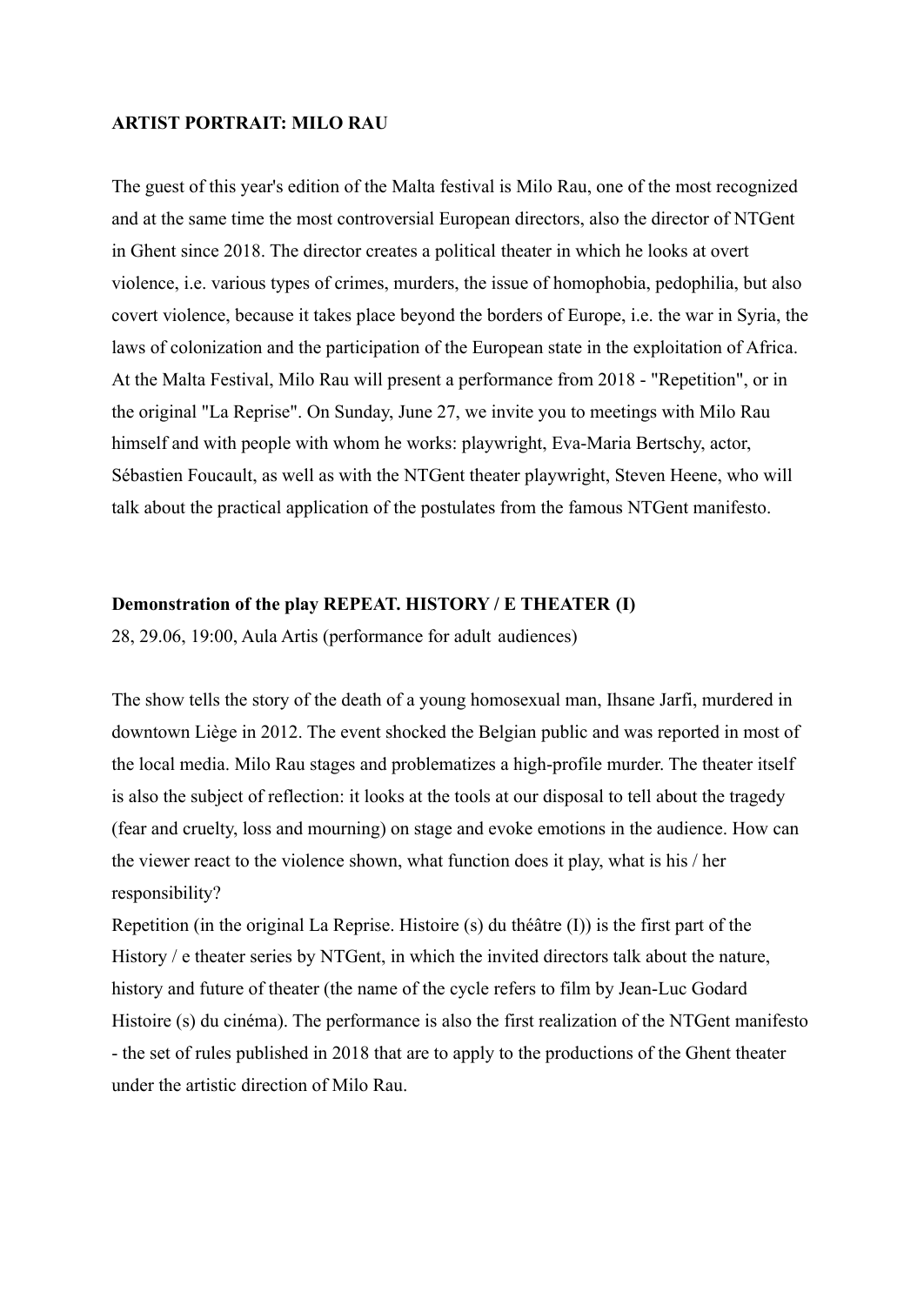Screenings of films / recordings of performances and debates at the Palace Cinema (Zamek Culture Center)

### **CONGO TRIBUNAL (2015) / June 24, 2:30 pm**

A documentary film made by Milo Rau in 2015 (in Berlin and Bukavu in eastern Congo), a theater tribunal about the war that has been going on for 20 years in the African Great Lakes. The participants of the project were, among others lawyers from the International Criminal Court in The Hague, Congolese politicians (including the local governor), victims and witnesses. The Tribunal, though lacking any legislative power, rocked the Congo and led to the dismissal of prominent officials.

### **FIVE EASY TRACKS (2016) / June 24, 16:15**

Recording of a loud play by Milo Rau. The life of Marc Dutroux - a pedophile and murderer who shocked Belgian society at the turn of the 20th and 21st centuries - is presented in it by children aged 8 to 13. Dutroux's biography becomes a pretext for reflection on the history of Belgium, on crime and on the theater itself. The title refers to Five Easy Pieces by Igor Stravinsky, created by the composer to make it easier for his children to learn to play the piano.

### **ORESTES IN MOSUL. MAKING OF (2020) / June 24, 18:15**

The film tells about the work on the staging of Aeschylus's Oresteia, for which part of the rehearsals took place in Mosul - in 2014, the founding of the Islamic State was announced there (in 2017, the city was recaptured). Athena was played by a Mosul teacher in Milo Rau, whose son was killed by jihadists, and the choir of students of the local art academy. In the Ghent interpretation, Aeschylus's text tells about the end of a family vendetta and the absolute law of "an eye for an eye". Can the cycle of Syrian-Iraqi violence be stopped?

### **LAM GODS (2018) / June 25, 11:00**

The title of the performance refers to the famous 15th-century altar by Hubert and Jan van Eyck, which is located in the Ghent Cathedral of St. Bavo. The townspeople were the models for the biblical heroes painted on the polyptych. Similarly in Milo Rau's performance: contemporary Flemish play the characters present on the altar recreated on the stage. The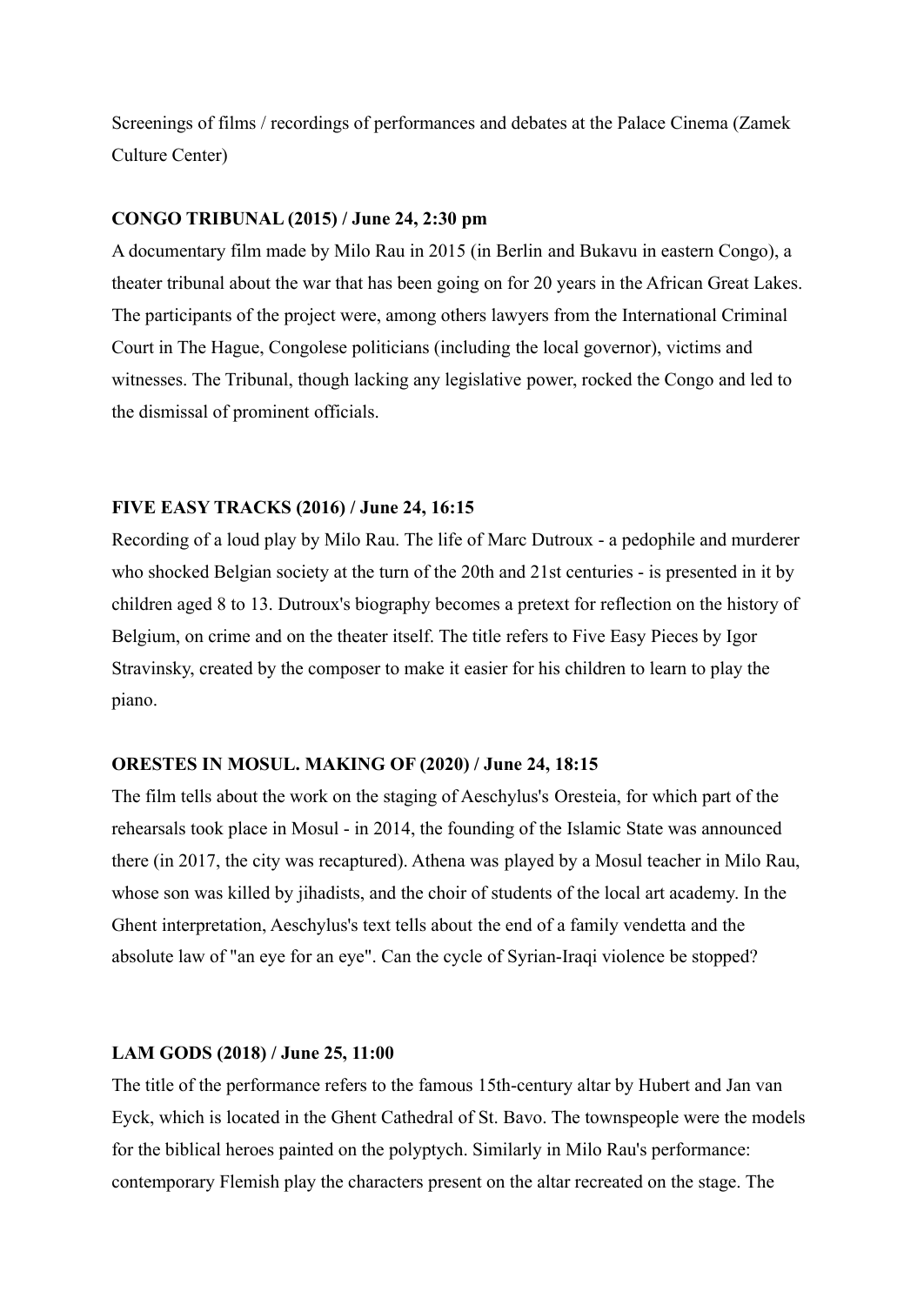performance is a portrait of the city, a tribute to the Ghent people, as well as an artistic gesture in which the city theater passes the stage on to the city's inhabitants.

### **NEW GOSPEL (2020) / June 25, 13:00**

The action of the film takes place in a refugee camp in the south of Italy, near the city of Matera, where Pier Paolo Pasolini filmed the Gospel of Saint Matthew, and Mel Gibson filmed the Passion. The role of Christ was played by Rau, a Cameroonian named Yvan Sagnet, who organized a strike on a tomato plantation in Apulia. He soon became the leader of the political struggle against modern slavery, a symbol of the refugees' "dignity revolt". In 2017, Italian President Sergio Mattarella made him knightly.

### **ROUND TABLE ON THE WORK OF MILO RAUA / June 25, 4:00 PM**

Piotr Dobrowolski, Piotr Gruszczyński, Dorota Semenowicz, Agata Siwiak and the viewers of Malta

The meeting will be an opportunity to share impressions from the recordings presented in Malta and to talk with people who have been following the Swiss director's work for many years. Does Milo Rau participate in neo-colonial forms of European art convinced of his own right? Does he give the floor to the Other, or only speaks for him? In whose cause, for what and for whom is he fighting? Is provocation a prerequisite for introducing taboos into public space? What are its limits? What is the responsibility of artists?

### **SCHOOL OF RESISTANCE / June 25, 20:00**

### facebook.com / maltafestivalpoznan

Poznań edition of the series that NtGent and the International Institute of Political Murder have been organizing since 2020. Artists, activists, politicians and philosophers from around the world every two weeks, online, wonder what a policy of resistance to systemic political, economic and cultural injustices is possible today ? The Poznań episode will be devoted to LGBT issues (it will refer both to the events in Poland and to the Milo Raua Repetition staged in Malta. History (s) of theater I).

### **MEETING WITH MILO RAU / June 27, 11:00 am**

Conversation with the director about his artistic strategy.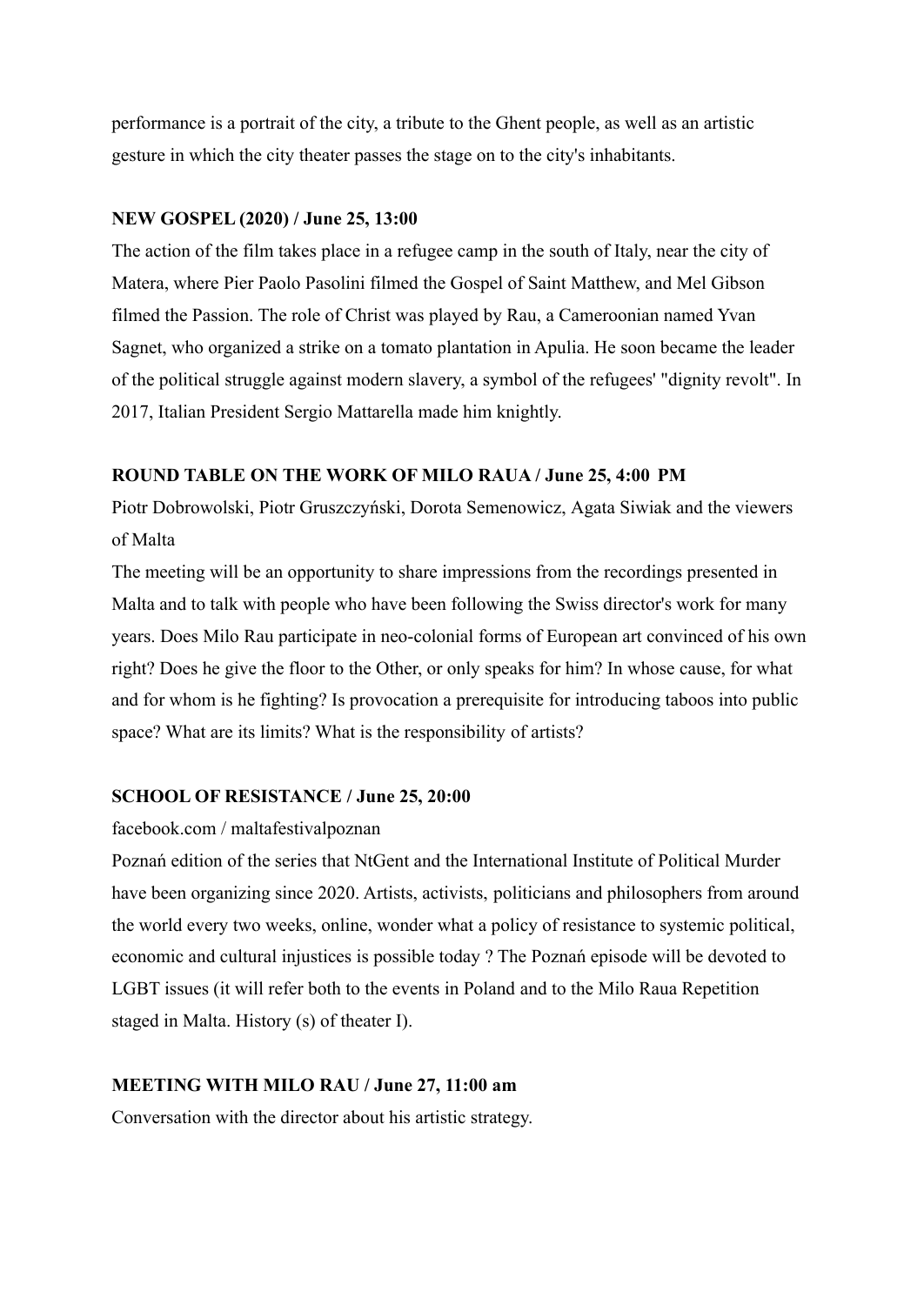## **MEETING WITH SEBASTIEN FOUCAULT AND EVA-MARIA BERTSCHY / 27.06, 12:45**

Meeting with actor Sébastien Foucault, who played, among others in the performances of Raua Hate Radio, The Civil Wars and Repetition. Historia / e teatru (I), and playwright Eva-Maria Bertschy, who has been cooperating with the director since 2013 (including The Civil Wars, Congo Tribunal, Repetition. Historia / e teatru (I), Nowa Ewangelia). The theme of the meeting will be the strategy of reenactment that recurs in many Rau's projects - the reconstruction of historical events or iconic images. How does it take place and what does it mean for participants?

### **MEETING WITH STEVEN HEENE / 27.06, 14:45**

Steven Heene is a theater critic, curator and playwright, associated with NTGent since 2009. He heads the programming department of the Ghent theater. He will tell you what the implementation of the NTGent Manifesto looks like in practice. What difficulties does the theater encounter, if it does? Is NTGent really a place of free work, practicing team theater? Does it really affect the city and its inhabitants? What is the theater policy today?

### **JUST ASKING: FILM? / June 27, 4pm**

A film version of Oscar Van Rompay and Peter Seynaeve, an adaptation of Badgett Powell's The Interrogative Mood. A series of questions - funny and peculiar, abstract and concrete, thought-provoking and trivial, often crazy - turns into a meditative session on life. The premiere of the show took place in October 2020 at NTGent. The film, made on the streets of Ghent, was made a few months later.

### **MALTA STAGE**

### **KOMUNA WARSZAWA**

In the Wieniawski Park we will see the play "Cezary goes to war" dir. Cezary Tomaszewski a festival hit presented all over the world. This queer interpretation of Stanisław Moniuszko's "Home Songs" arouses an enthusiastic reception everywhere. Also about war and also musically in "Wojna. The Best Of "by Agnieszka Jakimiak - a non-obvious selection of songs about war, which in new interpretations, arrangements by Kuba Ziołek, and thanks to their wonderful performance, remain in your memory for a long time. Another very musical and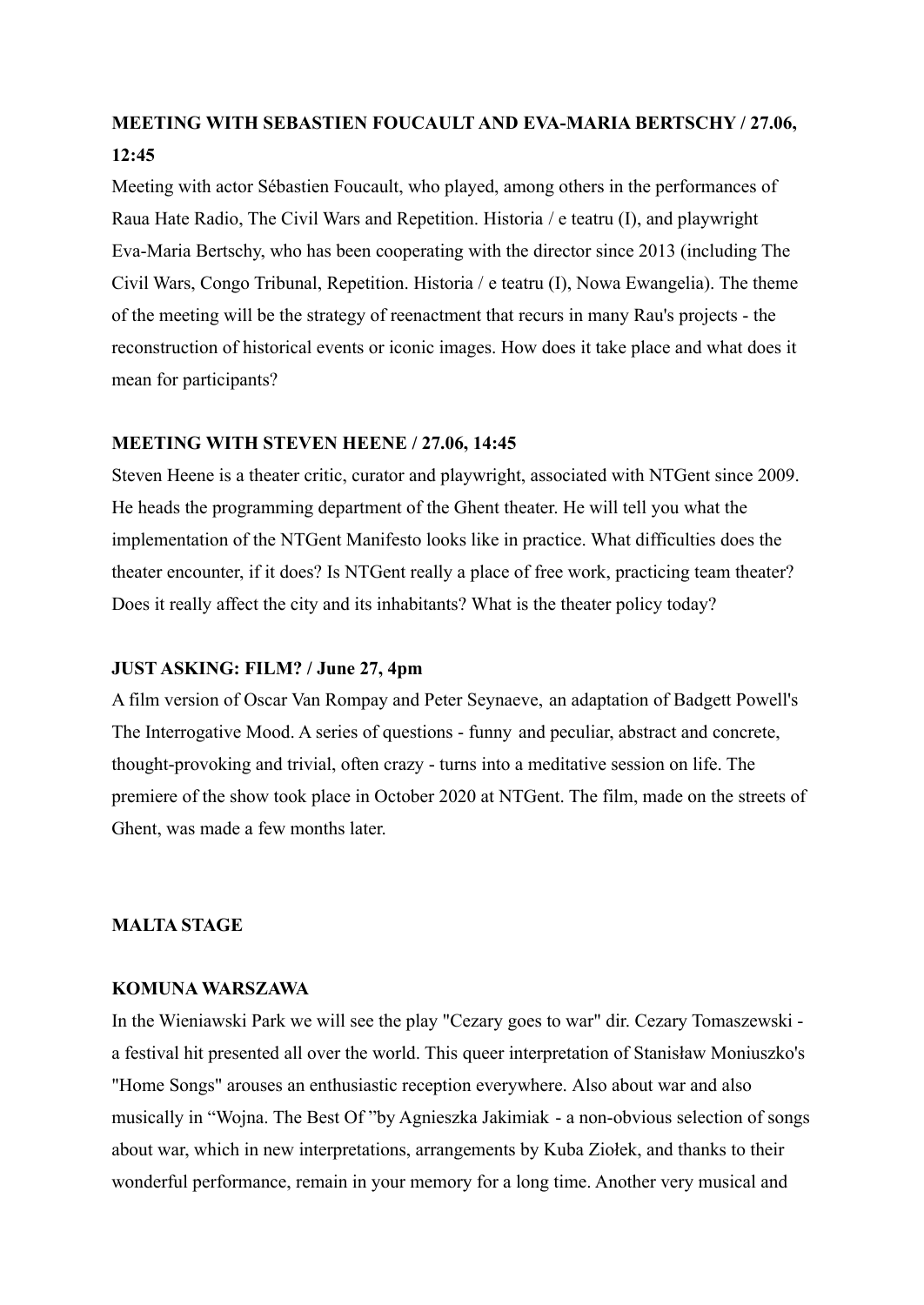very hit spectacle is "Holy Noodle" - the theatrical debut of Agnieszka Smoczyńska, who with her film dream team - Robert Bolesto, Zuza Wrońka, Gosia Gorol, Piotr Trojan, Andrzej Konopka and Marcin Macuk created a captivating musical about the spiritual life of a dog, bitches. In order to calm the moods, we will show Anna Smolar's "Recreation Center". A disturbing, melancholic drama about a mild dystopia, in which relationships between people are defined by a corporation of an overprotective system. The series of Maltese presentations will begin with the co-production of Komuna Warszawa with the Polski Theater in Poznań, directed by Grzegorz Laszuk "Murder of (in) Utopia". This is a bloody crime story, anti-utopian with the Covid-19 pandemic in the background.

Grzegorz Laszuk / Polish Theater in Poznań **MURDER OF (IN) A UTOPIA**

20.06, 18:00, Teatr Polski (polski / in Polish)

A philosophical dispute in the form of a criminal comedy. In the background, there is a pandemic and the first transport of colonists to Mars. The villain is Slavoj Žižek, who saw in the pandemic closure an opportunity to fulfill the communist utopia. Fortunately, the Pragmatist character appears at the right moment, mercilessly dealing with Utopia's mistakes and charting the course of Elon Musk's rockets straight to Mars. Fast action, numerous dead bodies, moments of reflection and music from the classics of noir cinema! The show is part of the program Poznań in Malta.

Agnieszka Smoczyńska

### **HOLY NOODLE**

21.06, 21:00, Wieniawski Park (Polish / in Polish)

KLUSKA is a bull terrier, still very hungry, spending her joyful puppyhood in the home of a childless couple of creative corporate employees. Mrs. STARA looks for the life she believes is always elsewhere, and her much older cohabitant OLD is very shy. Over time, the KLUSKA causes them more and more trouble. Loneliness drives her towards Bogapsa. This tragicomic and minimalist holy-hop-dog musical for three actors is based on a true biography. Only with a little bit of fantasy.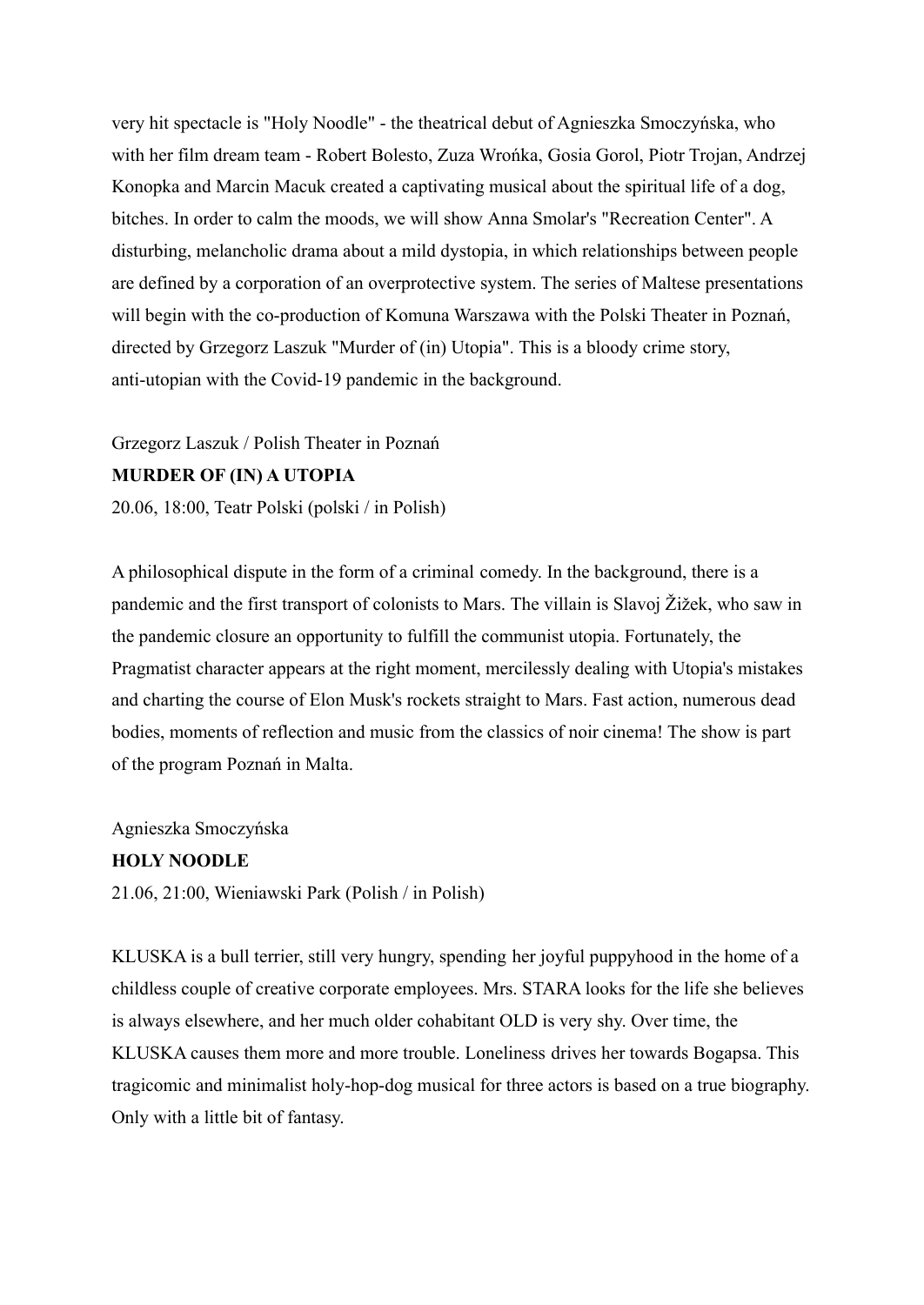## Agnieszka Jakimiak **WAR. THE BEST OF**

22.06, 21:00, Wieniawski Park (Polish / in Polish)

We listened to many songs about war: The Beatles and Beethoven, Joanna Newsom, Bajmu, Elvis Presley and Elvis Costello, The Clash, Black Sabbath, Kate Bush, Elton John, Rage Against the Machine, U2 and Dezerter. Songs against the Vietnam War, the Iraq War, World War II and the Gulf War. Do we really know them? Doesn't the force of habit make them sound the same? Are songs written against the war still anti-war songs? Do we know what we are listening to?

### Anna Smolar

### **REST CENTER**

23.06, 21:00, Wieniawski Park (Polish / in Polish)

The title resort is a place operating thanks to the National Program of Collective Recreation, meeting the desires of each citizen: the need for peace, not getting involved in other people's affairs, taking care of their own interests and comfort. On stage, we watch obsessively repeated group mantras, regenerative naps, relaxing massages, and the celebration of shared meals to the accompaniment of string music. We slowly notice the oppressiveness and hostility of the center towards the individualism of its charges.

Cezary Tomaszewski

### **CEZARY GOES TO WAR**

24.06, 21:00, Wieniawski Park (Polish / in Polish)

Cezary Tomaszewski's cult, award-winning performance, in which Nijinsky's legendary choreography of Debussy's Faun until Afternoon meets Moniuszko's song in the men's dressing room, aerobic exercises with Shostakovich's war symphony, and the recollection of the conscription committee's decision becomes an impulse to launch a camp revue. The director's biography, written for four actors and a pianist, is a pretext to redefine existing concepts, a story about war that the director tells to the specters of war.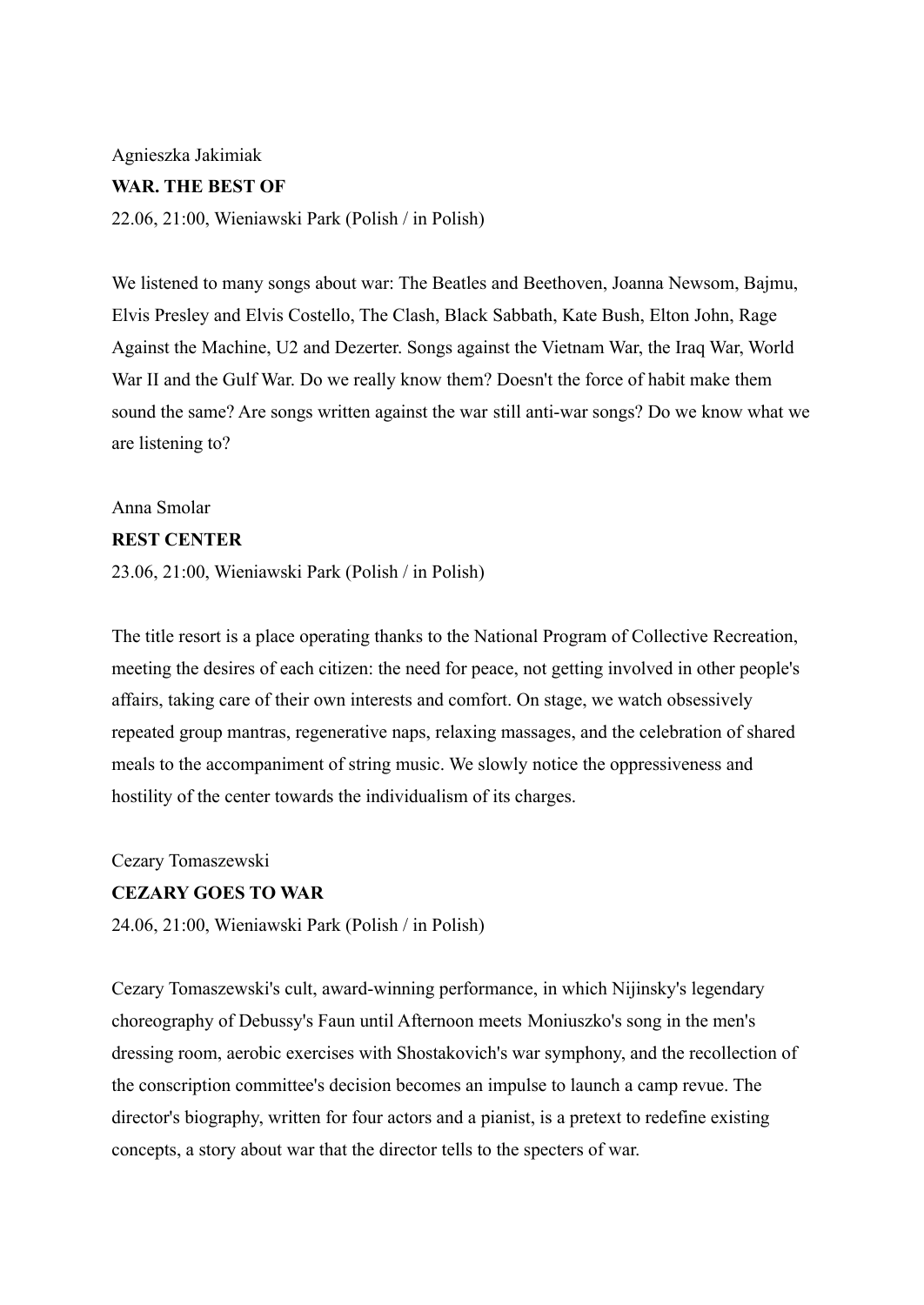### **PREMIERES IN THEATER AND OUTDOOR**

Malta's theater program also includes performances by Poznań artists, theater groups and cultural institutions. Paweł Szkotak will return to Malta with Biuro Podróży, referring to the times of the pandemic and presenting the premiere of "Eurydice" at the Old Slaughterhouse. Wojciech Kościelniak and the Musical Theater will present "Kombinat" with music and lyrics by Grzegorz Ciechowski. Polish Dance Theater invites you to the premiere of "Romeos & Julias unplagued. Traumstadt "and Luisa Mateo Dupleich Rozo and Monika Błaszczak for the" Spring Festival: Preludium ". At the Nowy Theater, you will be able to see Jan Klata's "Red Noses" and Agata Biziuk's "Kalina", and Scena Robocza will show "How to completely disappear". The open-air version will premiere "Trials" by the Usta Usta Republika Theater. The repertoire of Association 2006 includes the performances "Persever", "Searchers" and the musical spectacle "Trio Targanescu, or audiovisual nomads" as part of the celebrations of the day of the patrons of Poznań, St. Peter and Paul.

## **Paweł Szkotak / Travel Agency Theater EURIDYKA**

18, 19.06, 22:00, Stara Rzeźnia (Polish / in Polish)

### premiere

The love of Orpheus and Eurydice is stronger than death. Orpheus, unable to come to terms with the loss of his beloved, decides to find her. He reaches a hell full of rats, where he has to face his memories and dilemmas. What is true and what is deception? Pandemic anxiety, the threat of separation or the departure of a loved one have become unexpectedly common experiences. Soon, however, we will start rebuilding our lives and, like the heroes of the play, we will need love and courage.

## **Wojciech Kościelniak / Musical Theater in Poznań KOMBINAT**

24, 25, 26.06, 19:00; 27.06, 17:00, Musical Theater (Polish / in Polish) premiere

Come. This story is about all of us. Those from the past, the future and the present. It is a story about an individual's struggle against the system, the importance of his voice and the search for truth. It is a comment of reality, a warning and an opportunity. You can ignore this caution. Nothing will change then. The combine shows the future. Futuristic, surreal and full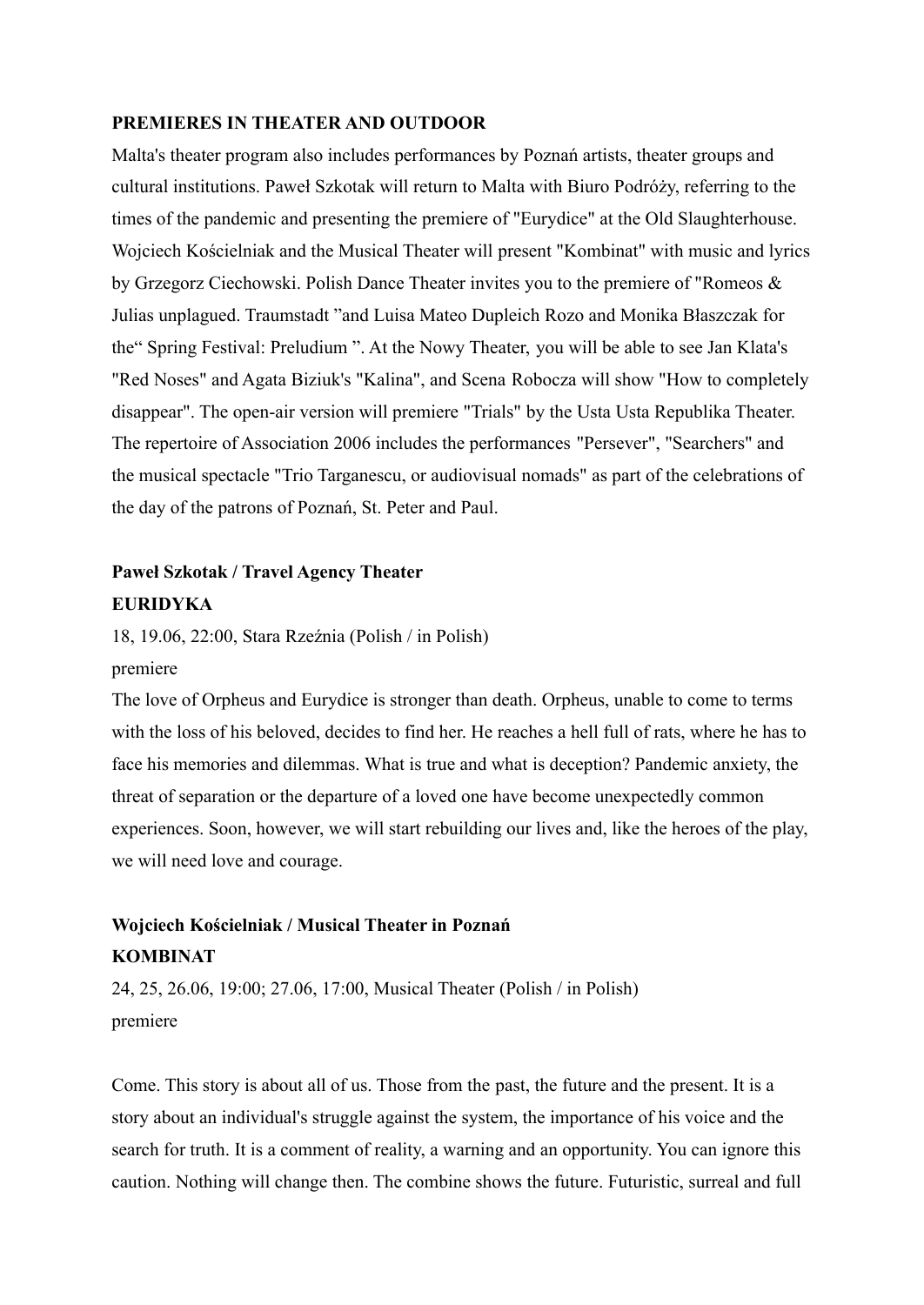of metaphors. It was inspired by the texts of Kafka, Orwell and Huxley, and took as a starting point the music and texts of the Citizen of GC and the Republic.

### **Polish Dance Theater ROMEOS & JULIAS UNPLAGUED. TRAUMSTADT**

20, 21.06, hour, Polish Dance Theater (polski / in Polish) premiere

The trauma of pandemic isolation stimulates reflections on the elusiveness of life, necessitates redefining concepts such as contact or closeness. How have pandemics been dealt with in the past? During the Renaissance, the physicality and individuality of the human body were reborn. In view of the experiences of 2020, the Capuletti balcony stage or masquerade ball takes on a new dimension. Drawing on these inspirations, we want to create an image of the city. Will the eponymous Traumstadt be a city of dreams or a city of trauma?

# **Jan Klata / Teatr Nowy in Poznań**

### **RED NOSES**

24, 25.06, 18:00, 26.06 17:00, Teatr Nowy (polski / in Polish)

When Stanisław Barańczak was translating Peter Barnes' text in 1993, everything in the Nowy Theater suggested that a cult performance would be created. The predictions turned out to be true: Red Noses directed by Eugeniusz Korin turned out to be successful. Was it expected then that the theatrical reality of the mid-1990s would precede what would happen in 2020? The red noses are back on the poster. The performance directed by Jan Klata, set in new circumstances, is the scream of artists in times of a pandemic.

## **Agata Biziuk / Teatr Nowy in Poznań KALINA®**

24, 25, 27.06, 19:30, Teatr Nowy (polski / in Polish)

Bubbles, brown color, white font on a red background - that's Coca-Cola. Closed eyelids, full lips, sensual whisper - this is Kalina, the great diva of Polish song. What connects them? Both are trademarks. This is a story about a woman who did not want to be seen as a human being, but a phenomenon not restrained by the rules governing the world - although fate did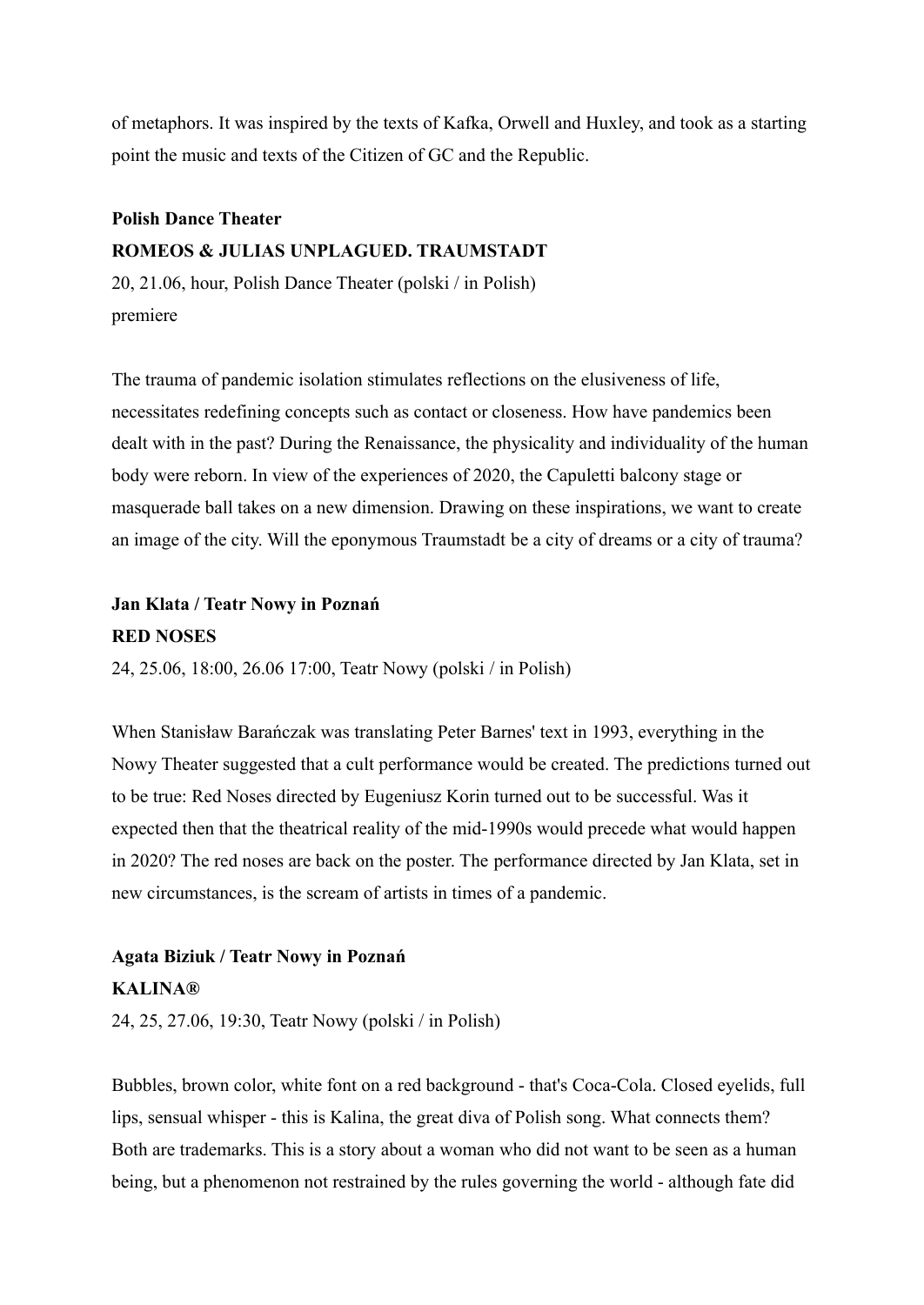not allow her to forget even for a moment that she was still deadly. She wanted to be listened to and she wanted understanding. Will he get them from us?

## **Luisa Mateo Dupleich Rozo & Monika Błaszczak THE RITE OF SPRING: PRELUDE**

27.06, 19:00, Polish Dance Theater (polski / in Polish) premiere

Drawing from the depths of the human body and the connections between tissue and memory, the artists create an ode to the desires of human skin. They strive for a more transparent understanding of pleasure, interpersonal relationships, and fertility. They evoke the memory space of our cosmic nature and the desire to survive, telling a story about the essence of living together and queer forms of feeling. They weave their emigrant heritage of South America and Eastern Europe to establish a dialogue with the past and the future.

### **RETURN TO THE ROOTS**

This year, Malta will turn Poznań into an outdoor stage powered by the energy of viewers and invited artists - circus performers, dancers and performers. We go back to the roots! The program includes: performances for young and old in Wieniawski and Moniuszko parks, actions and concerts scattered all over the city, to be watched during the day and in the evenings. And every morning - a dance and circus run on the grass, close to the ground, and also above the ground, on a rope, with the wind and against the wind. In the open air, we will see the Czech band The Trick Brothers and the "Ski Odyssey" in a cross-country skiing full of adventures, we will also get to know the adventures of the scientist-hobbyist "Dr. Acrylicstein", whose unconventional ideas will be shown by Kamili Dziliński. The performer Kamil Malecki will talk about vegetables in the family play "Jarzyna". The real atmosphere of the circus will be served by the "Lost" of the Sztukmistrze Foundation. Circus Ferus in the street happening "Trainers of Daily Life Vol. 2 Pandemia!" they will give us instructions on how to live in a pandemic. In the interactive performance "Nieme Cinema" prepared by Ewa Szawłowska, Monika Polaczek-Przestrzelska and Marcin Lemiszewski, we will return to the 1920s, when Princess Muzalinda will meet Charlie Chaplin. Three bands co-created by Michał Fetler, Koń, Fanfara Awantura, a duet with Daniel Karpiński, infuse the hungry reality with sounds and positive energy: elements of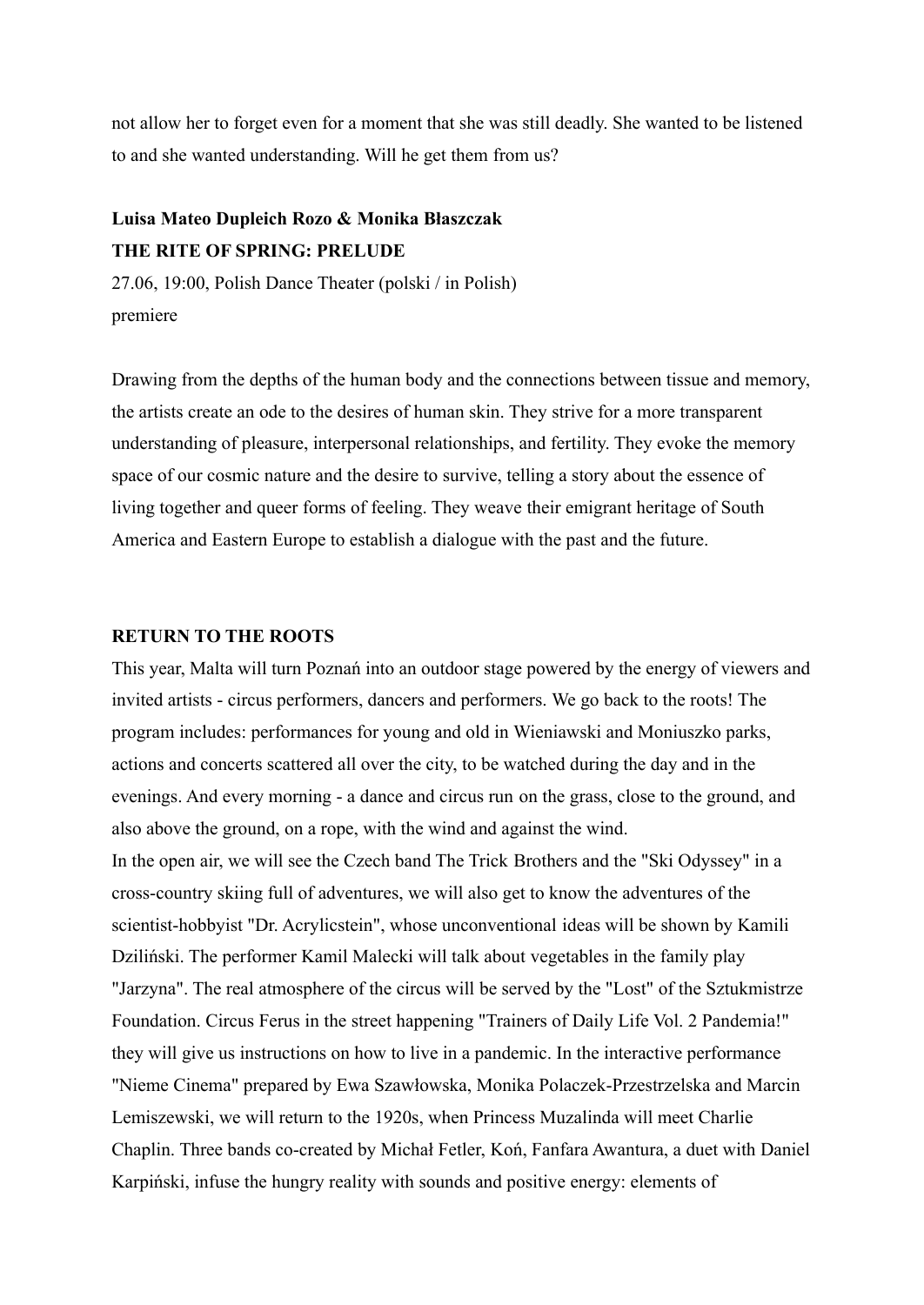contemporary gypsyism, blues, modern jazz and psytrance. They will play only acoustic version, without any sound system. In addition to the dance warm-ups in the morning, we will have a unique jam session - the grand finale of Stary Browar New Dance "Grand re Union", which will be broadcast all over the world with the participation of artists from San Francisco, Brazil, Berlin and Poland.

An installation inspired by the myth about Orpheus and Eurydice and the book by Elfride Jelinek "Cienie. Eurydyka "can be seen on Półwiejska Street. Kamilla Baar will be locked in a glass cage for 24 hours, subjected to observation by a random audience.

### **Kamil Malecki**

### **JARZYNA**

20.06, 12:00, park Wieniawskiego (polski / in Polish)

*The Vegetable*. An unpredictable story of a clown who decides to… cook something. He has no culinary experience, so he doesn't really know how and what to cook. But that's not his only problem. There also the vegetables... the hostile matter that children hate! Can 'yuck' become 'yummy'? Performer, juggler, clown and teacher of circus arts Kamil Malecki invites all fussy eaters to a fascinating cooking show for children aged from three to a hundred and three.

## **Szawłowska, Polaczek-Przestrzelska, Lemiszewski KINO NIEME**

25.06, 19:00, park Moniuszki (polski / in Polish)

*Silent Movie*. The extraordinary adventure of the cheerful princess Musalinda, who, together with the audience, goes back in time to the 1920s, the time of silent movies. There, they meet Charlie Chaplin showing off his signature moustache and walk, his tricks, pranks and stunts. The story is accompanied by live music and the audience is encouraged to take an active part in the events. After the performance, there will be theatre and circus workshops with music.

### **The Trick Brothers THE SKIING ODDYSSEY**

26.06, 14:00, park Moniuszki (polski / in Polish)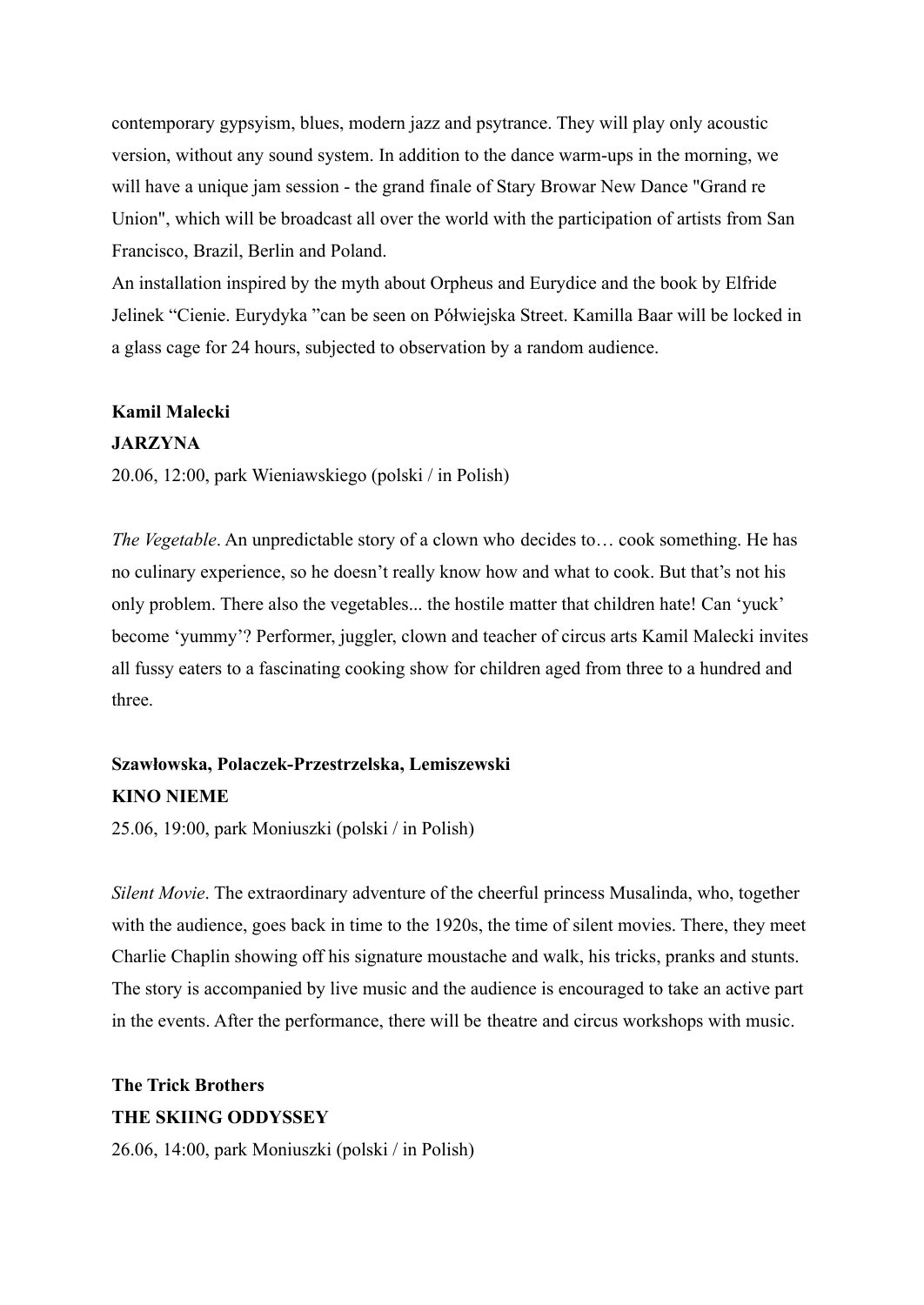The main prize in this race is the experience itself. Two cross-country skiers who have lost their way hand in hand in one race are on a ski odyssey - a journey with an unclear direction and end. Get your sticks ready, wax your mustache, sip tea for treatment and let's get started! The performance A Ski Odyssey makes use of The Trick Brothers' many years of experience with street theater. The trail has not been mapped? Never mind - this is not a traditional show!

### **Fundacja Sztukmistrze ZGUBOWISKO**

26.06, 15:00, park Moniuszki (polski / in Polish)

*The Lost Things* is a new-circus performance for a young and an older audience. The story is about finding one's own path, about the circus and artists, who present the purpose of chasing one's dreams. The artists revisit the times when the circus quietly knocked on their door and went on to transform their lives. The spectacle combines various forms of circus acts, including aerial acrobatics, the diabolo, juggling, acro-partnering and contortion.

### **Kamil Dziliński Dr. ACRYLICSTEIN**

27.06, 12:00, Wieniawski Park (Polish / in Polish)

What secrets are there in the laboratory? Dr. Acrylicstein is a show about the adventures of a crazy hobbyist scientist who tries to discover new forms of juggling in his experiments. The scientist's unconventional ideas create a cabaret image of a struggle with himself and the unbending laws of physics. Like Frankenstein, Acrylicstein brings his works to life - he uses crystal balls in the show, turning them into surprising creatures which, animated by his hands, come to life in front of the audience.

### **Iwo Borkowicz, Ola Korbańska**

### **NIC NIE ZNIKA, JEDYNIE ZMIENIA MIEJSCE**

June 18-27, (24h), Wieniawski Park (without words)

When you see a mountain of sand, you often don't see the pit that remains several hundred kilometers away. Every thing has its bottom, its resource and its origin. The object / fortress erected from found in the Wieniawski Park is a reflection on the circulation of matter, its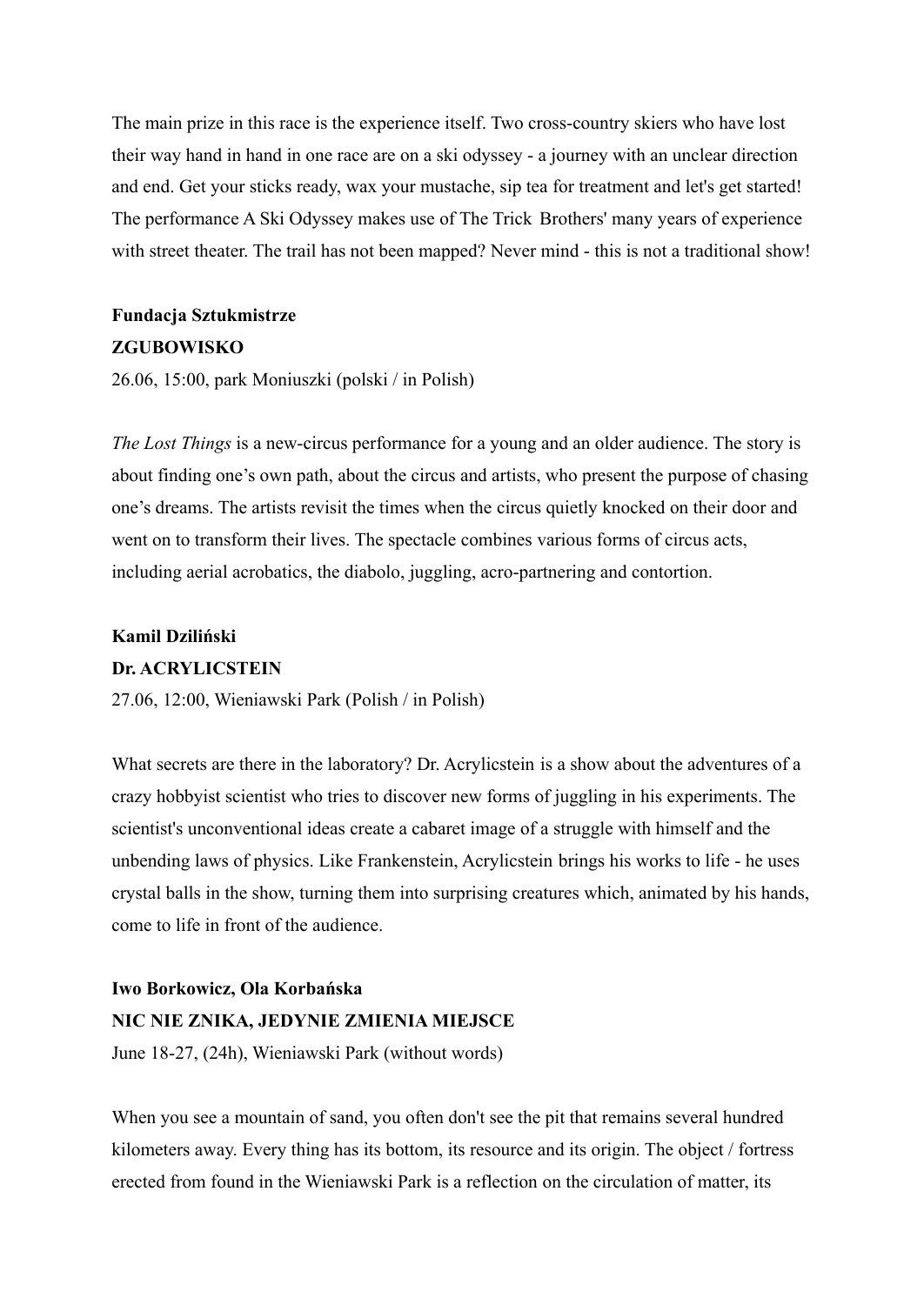constant movement. The installation is located in an area cut out of the public space - the brutality of this procedure exposes the anthropocentric rules of the game and the way the earth is perceived as an infinite resource. The project is, on the one hand, an independent artistic work created for Malta Festival Poznań 2021, and on the other hand, the place of the final of the "Zaklepane / Ground Rules" of the Malta Generator.

### **FETLER WITH KARPIŃSKI, HORSE, FANFARAAWANTURA**

20.06, 18:30, ul. Motniki / ul. Głuszyna - Fanfare Brawl 22.06, 19:00, ul. St. Marcin - Horse 27.06, 15:00, alcove next to the Lech - Fetler hotel with Karpiński

Three bands co-created by Michał Fetler soak the hungry reality with sounds and positive energy: elements of contemporary gypsyism, blues, modern jazz and psytrance. They will play only acoustic version, without any sound system. Michał Fetler is the creator of the Poznań-based projects Polmuz and Fanfar Awantura (aka Tsigunz), as well as a saxophonist in Jazz Band Młynarski Masecki.

## **Circus Ferus DAILY LIFE COACHES VOL. 2 PANDEMIC!**

21.06, 16:30, around the Wieniawski Park (polski / in Polish)

Each of us, without exception, is professionally involved in everyday life and everyone does it very well. But it can always get better, much better! You can walk more efficiently, wait for the tram more efficiently, and carry your shopping more efficiently. That is why we have created a unique professional team of Everyday Life Trainers! How did daily activities change in the pandemic? We all need support in difficult times. Coaches will help you deal with reality better and more effectively.

## **Vera Popova, Gosia Trajkowska, Adrien Cognac / Scena Robocza HOW TO DISSAPEAR**

22.06, 19:00, CK Zamek - the courtyard behind the Dubliner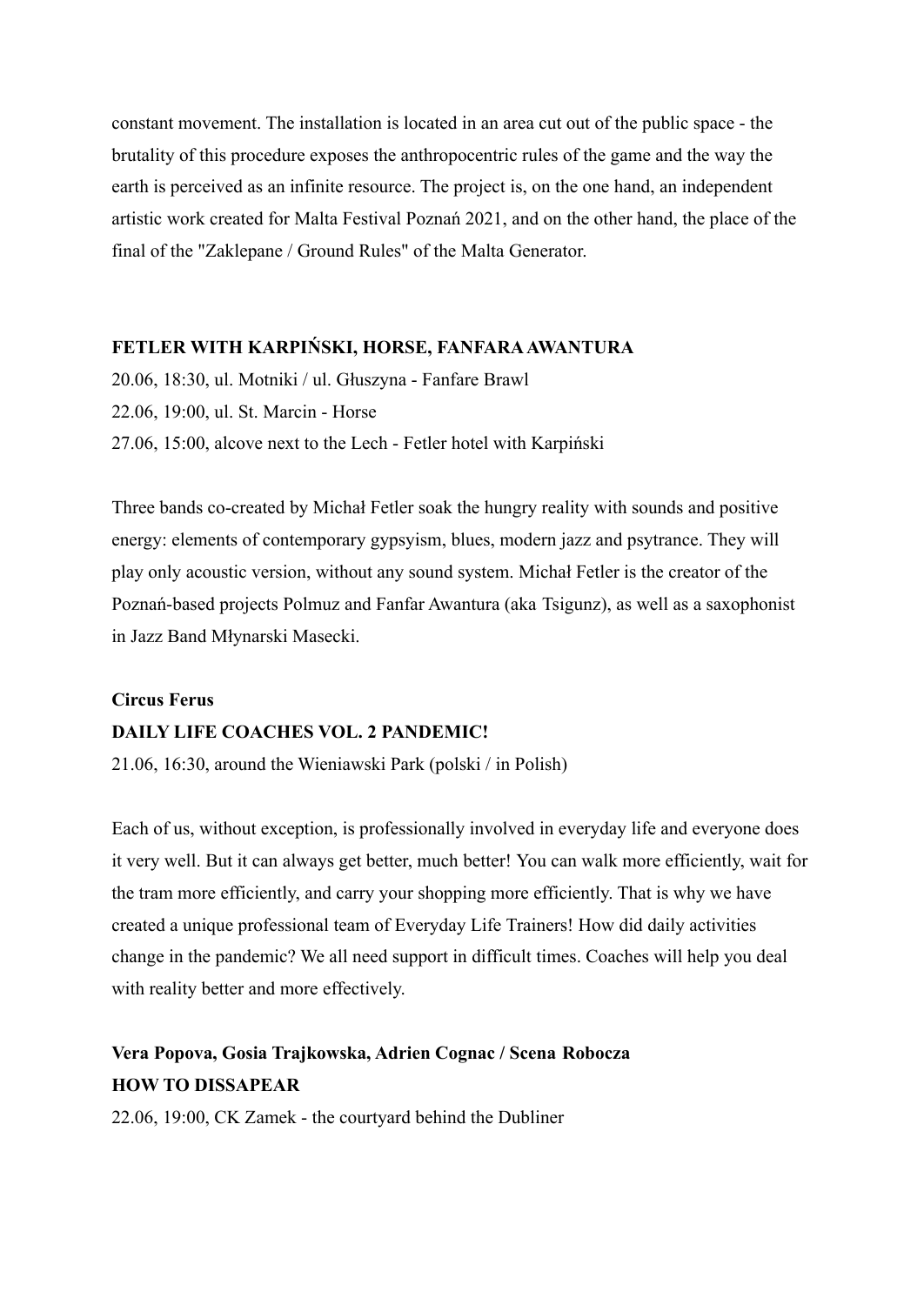Can the act of disappearing / disappearing be regarded as a potential? We will try to disappear in the name of revolution against omnipresent energy, constant mobilization of mental resources, aggressive creativity and social violence. We use statistics, data, topics proposed in other projects competing for the New Generation main prize - with the consent of their creators and creators. The authors and authors of the show want to save the work done by the rest of the people trying to win from disappearing.

### **GRAND RE UNION JAM**

### **25.06, 19.00, live stream**

@ Facebook.com/grandreunion.net; facebook.com/maltafestivalpoznan

As every year, Stary Browar New Dance in its festival version, this time in a special hybrid format stretched between continents and time zones! Broadcast live from the LAB club, full of fireworks and colorful birds from Poznań, Berlin, El Salvador, California and Australia and other places, an intense jam session for the final of the international Grand re Union project and the culmination of 17 years of Art Stations Foundation in Poznań! When the ground under our feet slides and the world suddenly improvises, let's be together and dance!

## **Mouth Mouth Theater Republic PROCESSES**

25, 26.06, 22:30, CK Zamek - Różany Courtyard (Polish / in Polish) premiere of the outdoor version of the performance

Trials are taking place everywhere and are ongoing. Mainly in us. We are the defendants, our own prosecutors, and the main punishment we condemn ourselves to daily is fear. Fear of losing acceptance, health, and love. Years later, Teatr Usta Usta Republika returns to Trials to raise the subject of a deeply rooted sense of personal and social justice. The open nature of the trial allows us to take a closer look at the struggle of an individual with a system in which it is not guilty but innocent that must be proved.

## **Katarzyna Borkowska SHADOWS. EURIDY SPEAKS**

June 26, 11:00 (24h), ul. Półwiejska near Stary Marych (Polish / in Polish)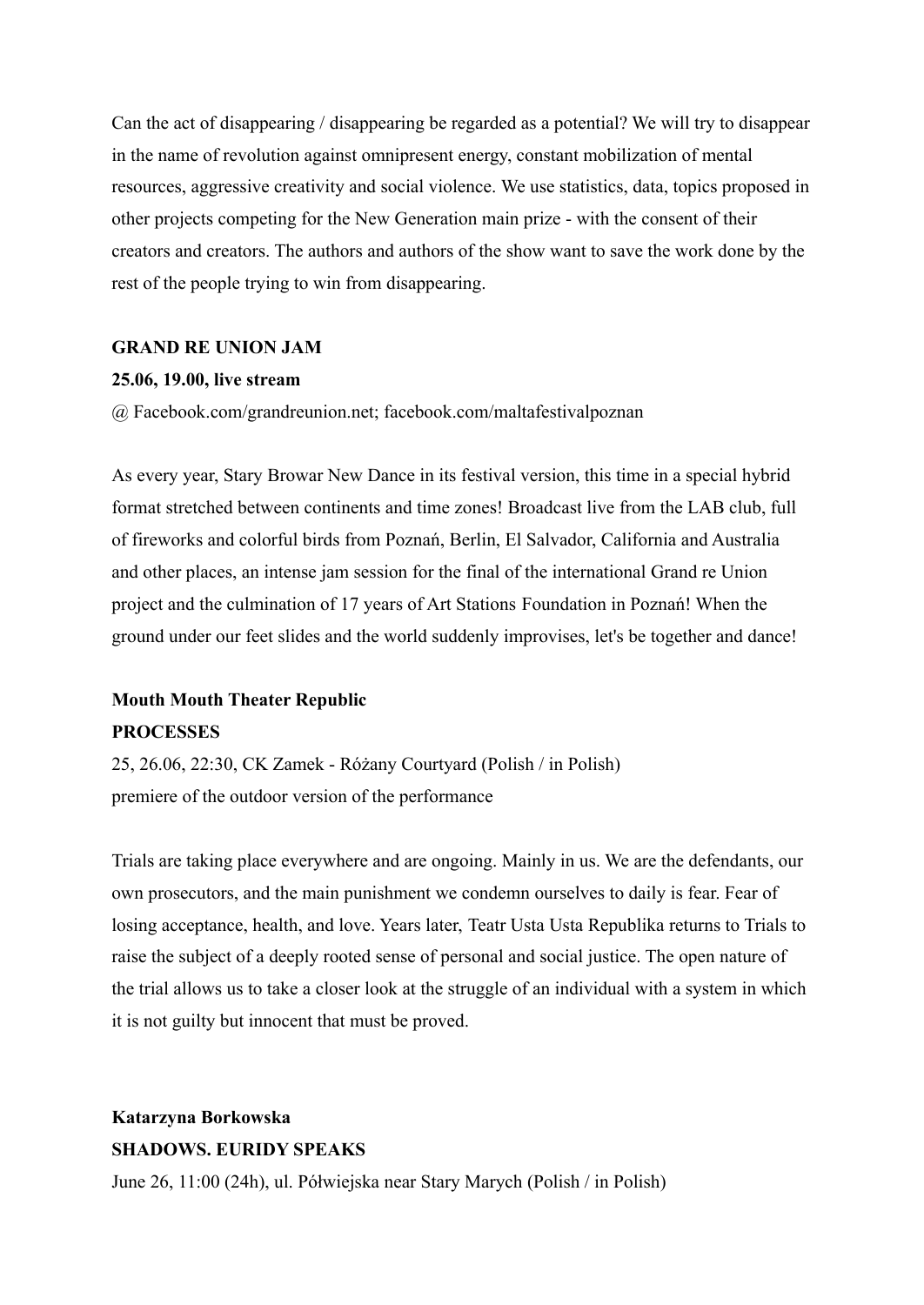An installation inspired by the myth of Orpheus and Eurydice and the book by Elfride Jelinek Cienie. Eurydice. Closed in a glass cage, Kamilla Baar is subjected to constant observation by random audiences over the course of a day. It is the voice of a woman, artist, actress who is under constant pressure and control, enslaved by the judging gaze. The artists' project is saturated with a variety of symbolism, and the isolation and control that the actress will submit to evoke strong associations with the times of universal isolation.

## **Association 2006**

### **ENDURE**

26.06, 22:30, Moniuszko Park (Polish / in Polish)

In the performance, the actors struggle with the characters of Piotr, Paweł, Maria Magdalena and Jesus. They try to look at the everyday life of the heroes, shrouded in fog. They cause conflicts, passions, violent hopes, desires of the soul. Connected by popular religious tradition, Peter and Paul represent two very different approaches to spirituality. Between them, on the line of tension, stands Mary Magdalene, bringing the confusion of poetry, the body language, the mystery of love that emanates from the earthly figure of Jesus.

### **PREMIERE OF THE MULTIMEDIAARCHIVE MALTA FESTIVAL POZNAŃ**

27.06, 20.30, Wieniawski Park

It all started at Lake Malta ... We invite you to the archival portal that collects the entire Maltese history in one place. There you will see hundreds of films, thousands of photos and lots of other materials that will allow you to make a sentimental journey through the thirty-year history of the festival. The multimedia library, the archive of Malta Festival Poznań, will include fragments of performances, reviews, recordings of meetings, memories, films, reports, audio materials and a special section devoted to materials received from viewers.

### **Association 2006**

### **SEARCHERS**

29.06, 18:00, Ostrów Tumski - square in front of the cathedral (polski / in Polish)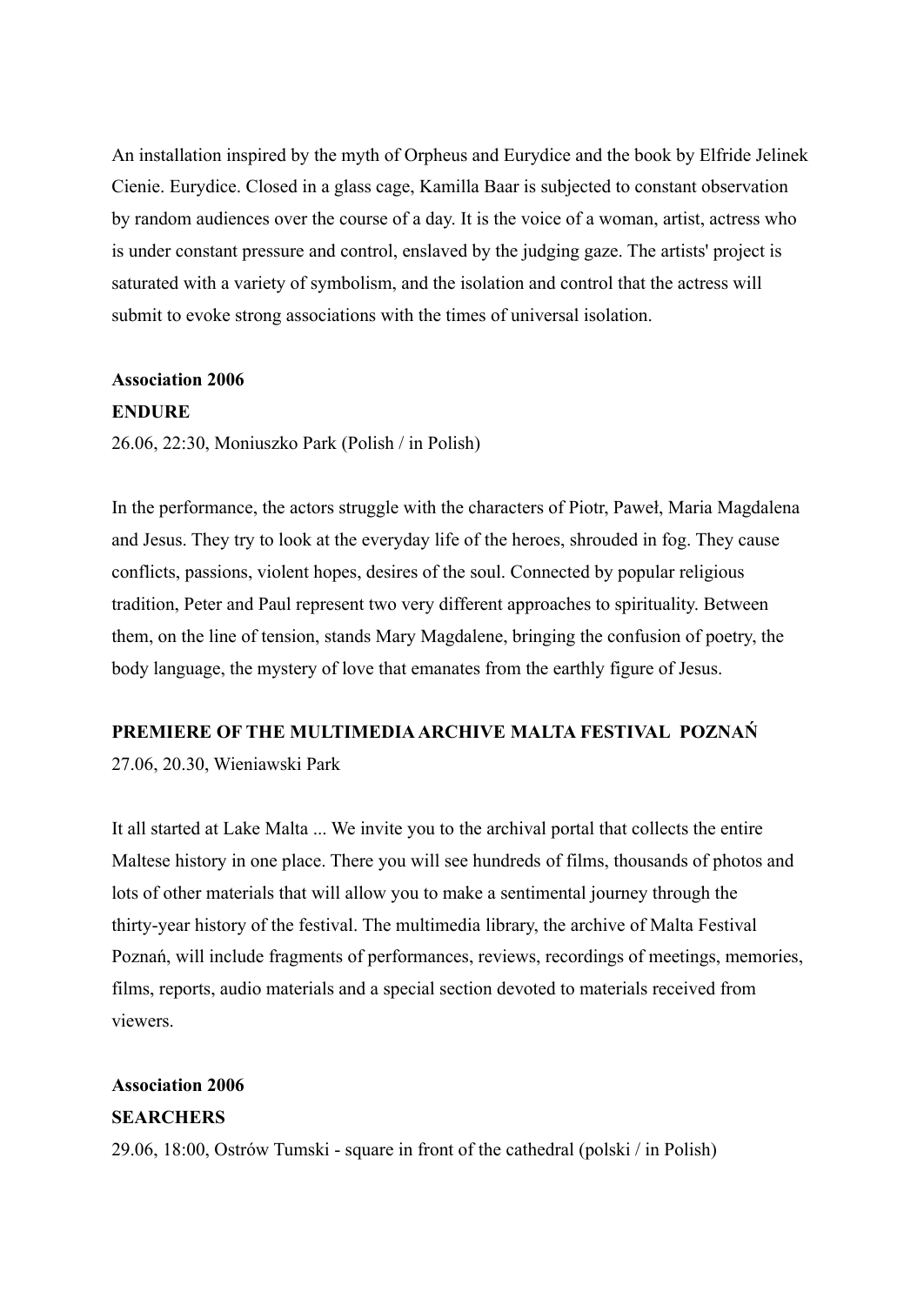Life is a dream and the world is a great theater. A traveling spectacle, set in the open air, based on Calderón de la Barka's drama Magic of Sin. A huge, ship-shaped mobile platform followed by the audience. Actors playing to the rhythm of live music. All this is immersed in the clash between the sacred and the profane.

The show was created on the occasion of the celebrations of the patrons of Poznań, St. st. Peter and Paul and Malta Festival Poznań 2021.

#### **Association 2006**

#### **TARGANESCU TRIO, OR AUDIOVISUAL NOMADS**

29.06, 21:30, Brama Poznania (without words)

Musical spectacle. An emotional journey in the company of scenery pictures created by Poznań visual artists, accompanied by a spontaneous music trio, presented as part of the celebration of the day of the patrons of Poznań, St. st. Peter and Paul. The band consists of musicians with academic education, but the classic approach to music is far from what they will present during a theatrical concert. The trio uses the flow of energy between the stage and the audience and by improvising, they create extraordinary musical worlds.

### **WARMING UP**

18.19, 21-26.06, 11:00, Wieniawski Park

## **Stary Browar Nowy Taniec na Malcie / Zofia Tomczyk MORNING PRACTICE**

### 18.06, 11:00 (1h), Park im. Henryk Wieniawski

For the morning warm-up, I invite everyone interested in dancing, working with the body or undefined movement. The meeting is open to everyone, regardless of experience. During the classes, we will explore various qualities of movement, pace, weight, strength and free movement. We will focus our attention on our senses, we will draw inspiration from our surroundings, enter into a relationship and a creative dialogue with it. We will start calmly, and gradually we will move every cell of the body to recharge ourselves with energy for the day.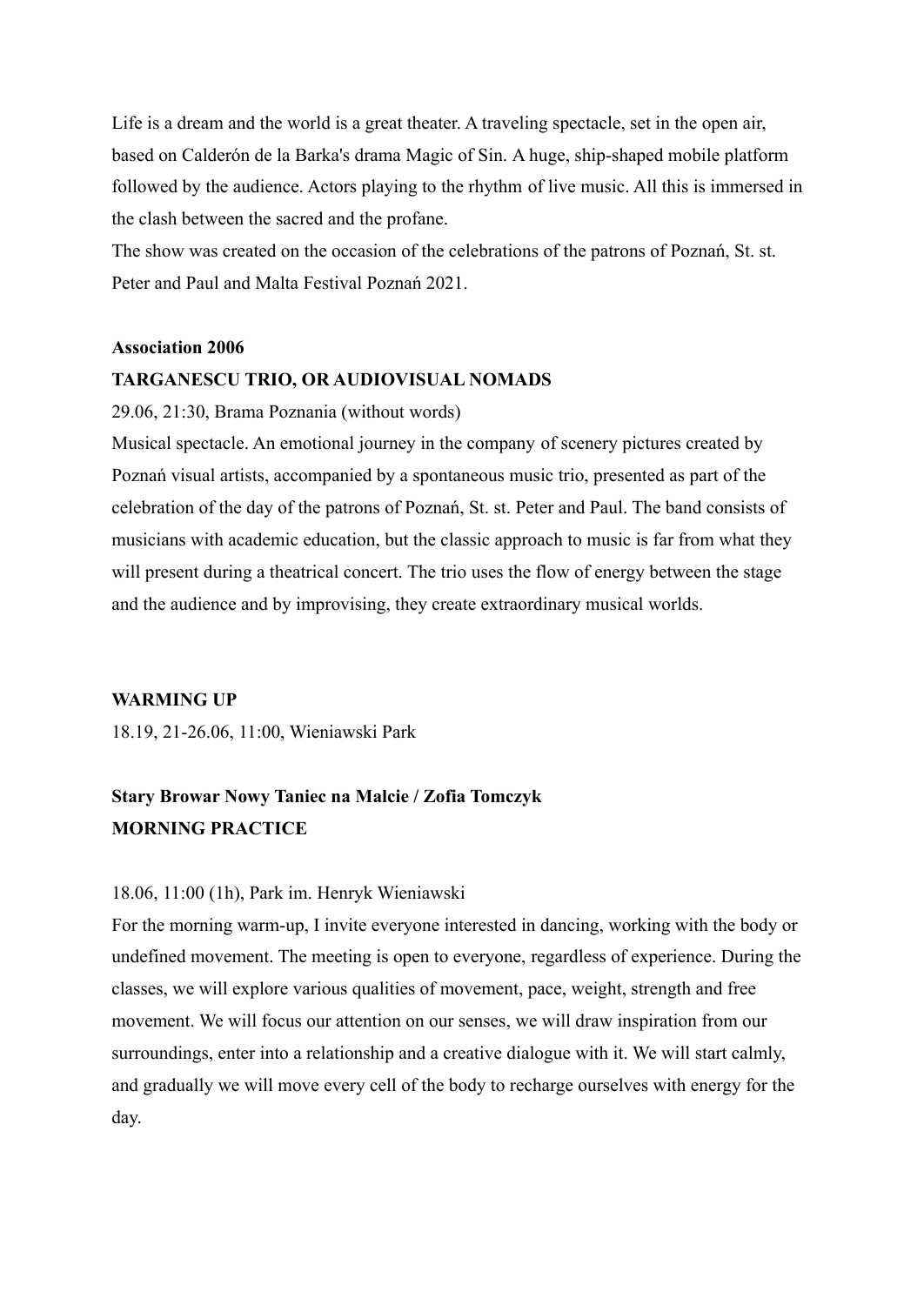## **Pro-Spin Foundation, Center of Flying Objects FLYING OBJECTS**

19.06, 11:00 (2h), Park im. Henryk Wieniawski

Flying plates, dragon sticks, balls on strings, tapes on trees, flying objects - this is not a dream. This is what the world looks like when you catch BACCIL. We invite all interested parties, regardless of age and gender, to our Disco-Juggling workshops. We start you up and teach you many new things. You will be able to try your hand at various frisbee activities. You will learn many interesting throws and basic disc manipulation. The trainers from the Flying Object Center will show you how to dance with a disc and create simple choreographies. Everyone will be able to try their hand at playing with X-Disk and drop them off to their destination. In the juggling section, you'll make friends with all sorts of weird things your bodies can do. We will disenchant you with juggling so that it suddenly becomes magically easy, we will show you how to stand upright when everything is shaking under your feet, we will convince you that the hula hoop can be kept on your hips not only when it fits. We will show you how to exercise on your own and have fun with your family and friends. Fly behind the disc, be fascinated by the flight, come and take a spin, leave with us!

## **Stary Browar Nowy Taniec na Malcie / Ulla Wilczyńska Kalak INTERNATIONAL YOGA DAY**

June 21, 11:00 (1h), Park im. Henryk Wieniawski

We invite you to the celebration of the International Yoga Day as part of the Malta / Generator Malta Festival. How better to celebrate this day than by practicing yoga? Our Monday practice will be devoted to the joyful awakening of the body and mind through Greetings to the Sun in many variants and with numerous interweaving of various asanas. We will strengthen and stretch the body. We will calm the mind and strengthen the breathing. With the sounds of music, we will delve smoothly and slightly into Vinyasa Yoga. We invite everyone to participate in the classes. Experienced yogis and beginners. The practice will be energetic, but with numerous modifications so that everyone can find a space for themselves in it. Please remember to bring a yoga mat or a thick bath towel / blanket.

## **Stary Browar Nowy Taniec na Malcie / Krystyna Lama Szydłowska WALKING FOR BEGINNERS**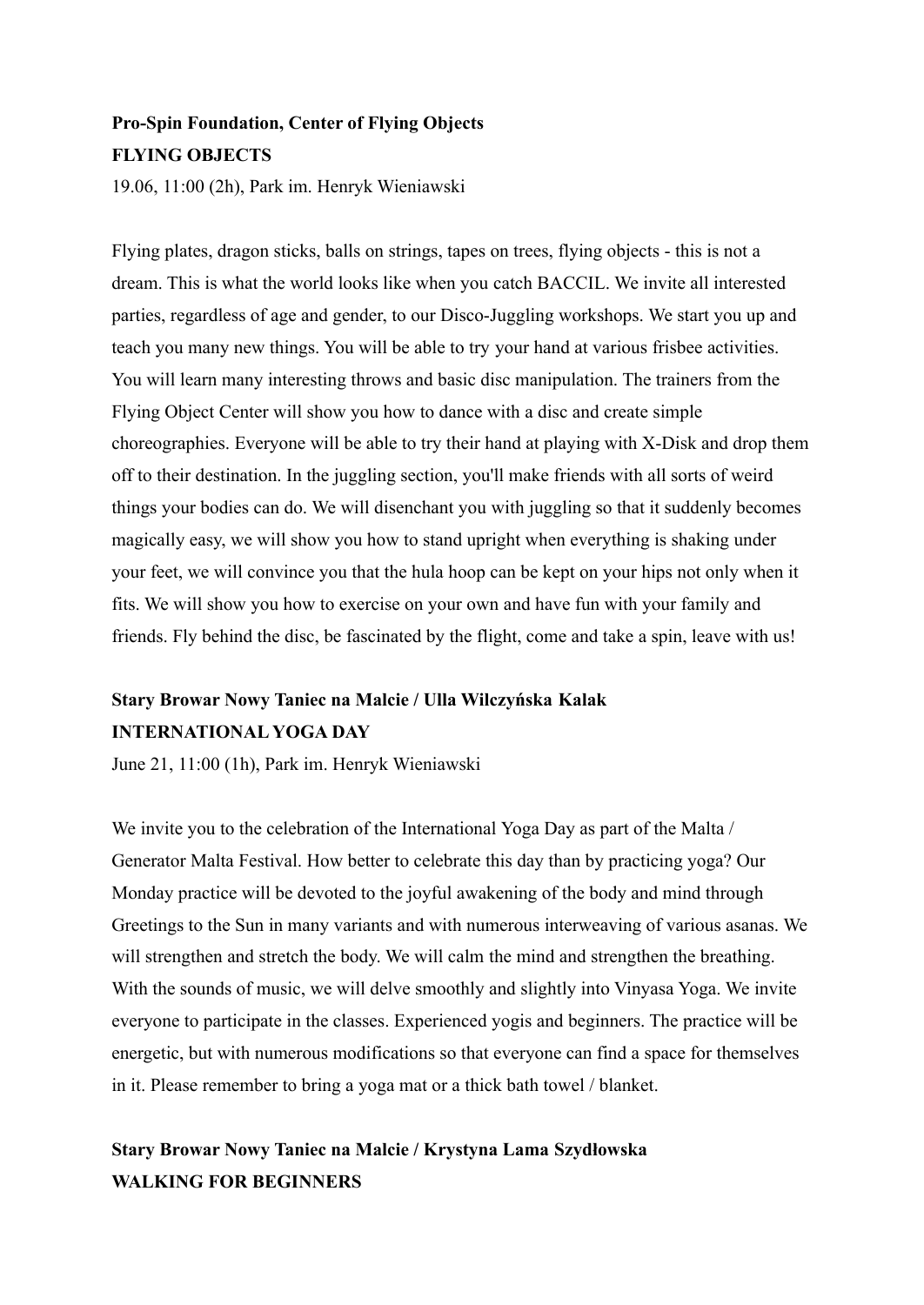### 22.06, 11:00 (1h), Park im. Henryk Wieniawski

The workshop is aimed at all people who like or don't like it, but still know how to walk. We will focus on exploring the basic aspect of human motor skills and explore our connection to the ground. We will discover how the terrain influences the movement of the spine and how the position of the foot in relation to the rest of the body affects its shape. My assumption is that you don't need to be able to walk to be able to dance, but you can dance while walking.

## **Stary Browar Nowy Taniec na Malcie / Maria Stokłosa FEET HIP HEART BRAIN**

23.06, 11:00 (1h), Park im. Henryk Wieniawski

I invite you to take part in a movement practice which gradually puts the body in motion and then incorporates subsequent choreographic elements that inspire to act in dance. Let's make decisions on the feet, hips and spine and try to get carried away. Let us take pleasure in moving in a group, experiencing movement as a way to be together, to open up to others, and get the courage to be seen.

## **Stary Browar Nowy Taniec na Malcie / Paweł Sakowicz HARDCORE RELEASE**

June 24, 11:00 (1h), Park im. Henryk Wieniawski

Intensive jumping practice based on folk dance, ballet, cardio training and jumpstyle. A jump as a kick from the ground and a promise to return. Jump as a potential suspension in the air for longer.

## **Stary Browar Nowy Taniec na Malcie / Magda Przybysz GUILTY PLEASURE**

June 25, 11:00 (1h), Park im. Henryk Wieniawski

We will shamelessly enjoy the things in dance that the public usually thinks are not appropriate: not fully coordinated movements, no shrunken feet, dancing as if no one is watching, free interpretations of improvisational tasks. Music will not disturb us! Stretched tracksuits, fawn socks, a beloved 10-year T-shirt or, on the contrary, the latest and most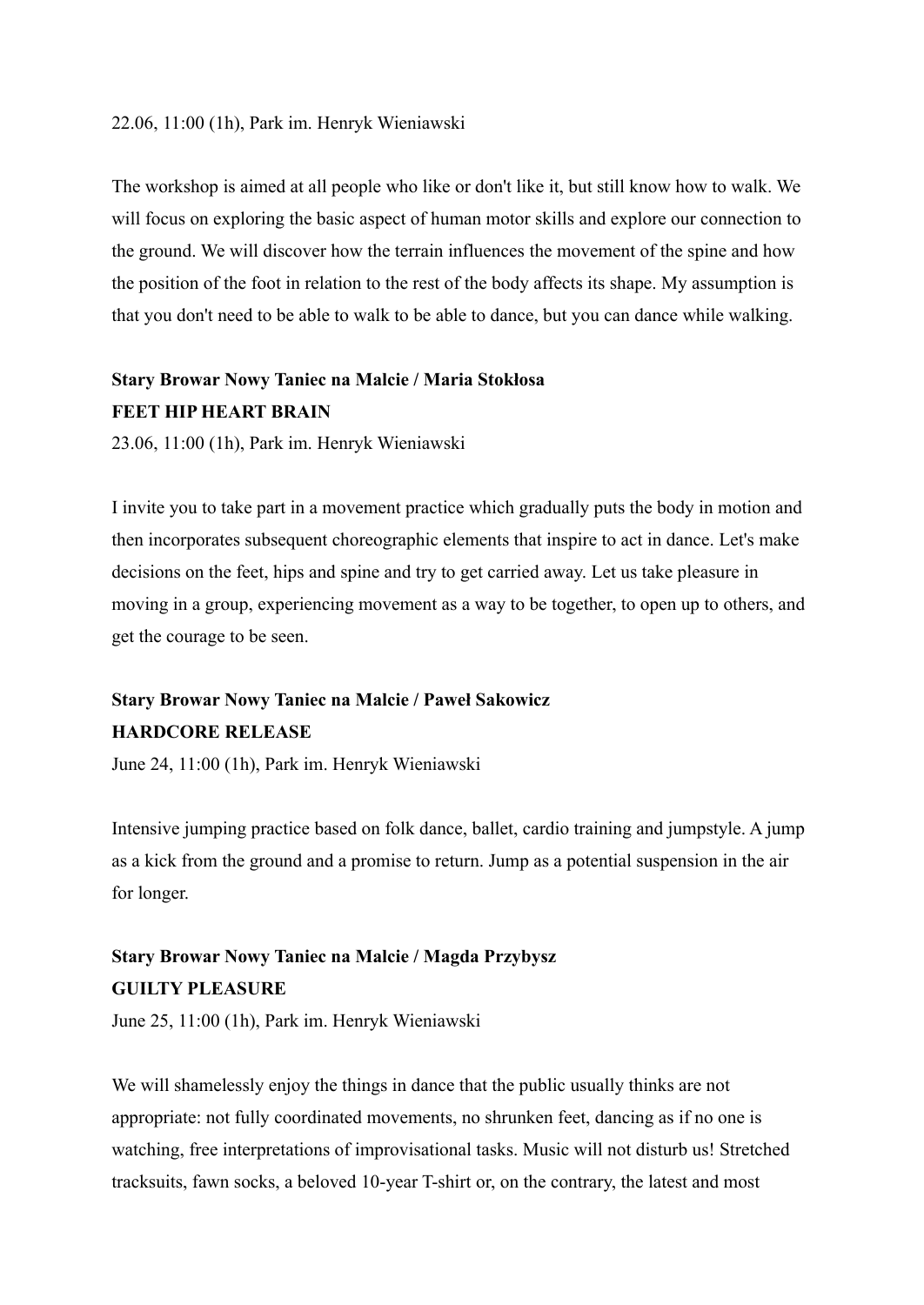expensive adidas outfit, hair straight from the hairdresser or freshly made tips will only add joy to us! The only criterion for movement will be your wild dancing pleasure, which you will be able to experience in simple movement and choreography games, which you also will not necessarily have to follow. The playlist of songs will be created spontaneously on Spotify and will be based on your recommendations - depending on the mood at the moment. COME AS YOU ARE! (come as you are) BE A BAD GUY! (be the bad boy / girl) YOU DANCE WITH ME ONCE AGAIN (let's dance)!

## **Akrobaty & Marcin Osses SOFT LANDING**

June 26, 11:00 (2h), Park im. Henryk Wieniawski

We invite you to acrobatics and slackline classes. Let's land softly between the trees, in the park, on the grass, close to the ground, above the ground, on mattresses, on a rope, with the wind and against the wind.

Acrobatics allows you to develop coordination and gain flexibility. During acrobatic training, we will learn basic gymnastic figures, elements such as handstands or transitions, to metallization and slippers. Everything depending on the level of the practitioner. We invite everyone, regardless of age or experience. We hope for your open hearts to learn new tricks and skills. Motor coordination, gymnastics, stretching, games for children, all under the supervision of professionals who will be with us to show and teach, awaken and support.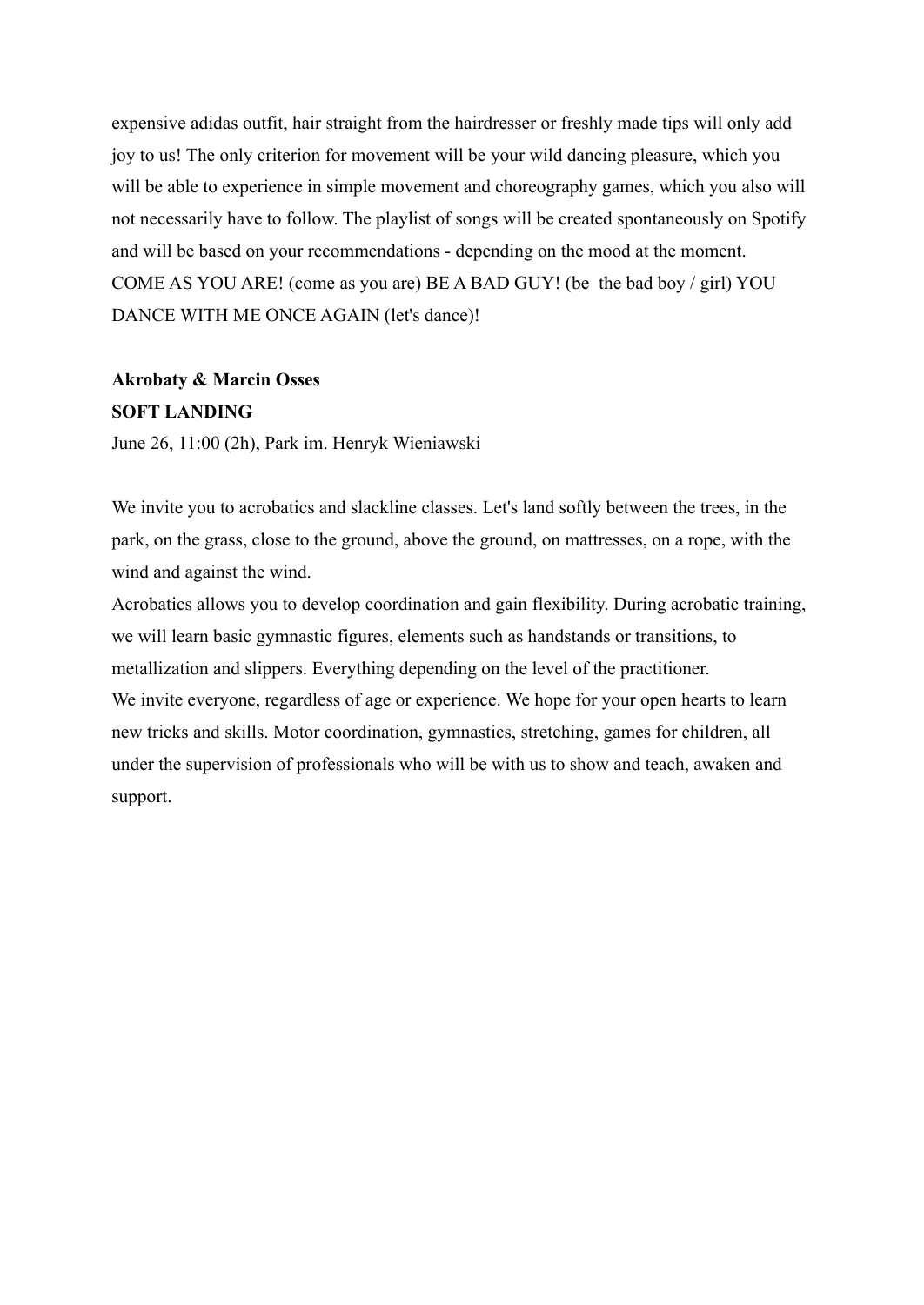### **MUSIC**

This year we are celebrating musical diversity with groups from Poland, Ukraine and Germany performing on the Malta Stage in Wieniawski Park. Laura Lee & The Jettes will give us a powerful rock experience. Izzy and the Black Trees will play a mix of boisterous punk rock and grungy americana, and Jennifer Touch will take us on a journey to the 1980s, mixing new wave with the best of the Berlin techno scene. We will also get a taste of neurotic ethnic pop from Ofliyan and pop of the future from [Ò], whilst Jazz Band Młynarski-Masecki will take us back in time to the swinging 1920s and 30s. With their girlish female voices, Shyness! will sing about the world of their smoky sensitivity, and we will find out what happens when the woman takes power from Karolina Czarnecka and the SKOWRONKI Choir. There is also something in store for those who love poetry: Mela Koteluk and Kwadrofonik performing lyrical pieces from their album *Astronomia poety. Baczyński* (The astronomy of a poet. Baczyński). Finally, *Projekt Krynicki* will feature compositions by Paweł Mykietyn, Paweł Szymański and Aleksander Nowak to the poetry of Ryszard Krynicki.

Join us if you'd like to dance to some powerful beats or simply relax to some dreamier sounds.

### **PROJEKT KRYNICKI**

24.06, 19:00, Międzynarodowe Targi Poznańskie

*Projekt Krynicki* comprises three pieces of music composed by three renowned composers to poems by Ryszard Krynicki, one of the most important contemporary poets in Poland.

Paweł Szymański, Paweł Mykietyn and Aleksander Nowak represent three different generations of composers on the Polish contemporary music scene. Widely acclaimed, Szymański and Mykietyn have already become classics who influence the younger generation. Both musicians are mentioned alongside Penderecki, Lutosławski, Panufnik and similar artists, which is a great honour for a Polish contemporary composer. Aleksander Nowak is a member of the younger generation. In 2018, he received a Polityka Passport award for his opera *Ahat Ili. Siostra bogów* to a libretto by Olga Tokarczuk.

Malta Festival Poznań has invited the three artists to compose music to four poems by Ryszard Krynicki: *Cats*, *It's your problem*, *City* and *Truth?* Each composition differs in form and has been created for a different music ensemble.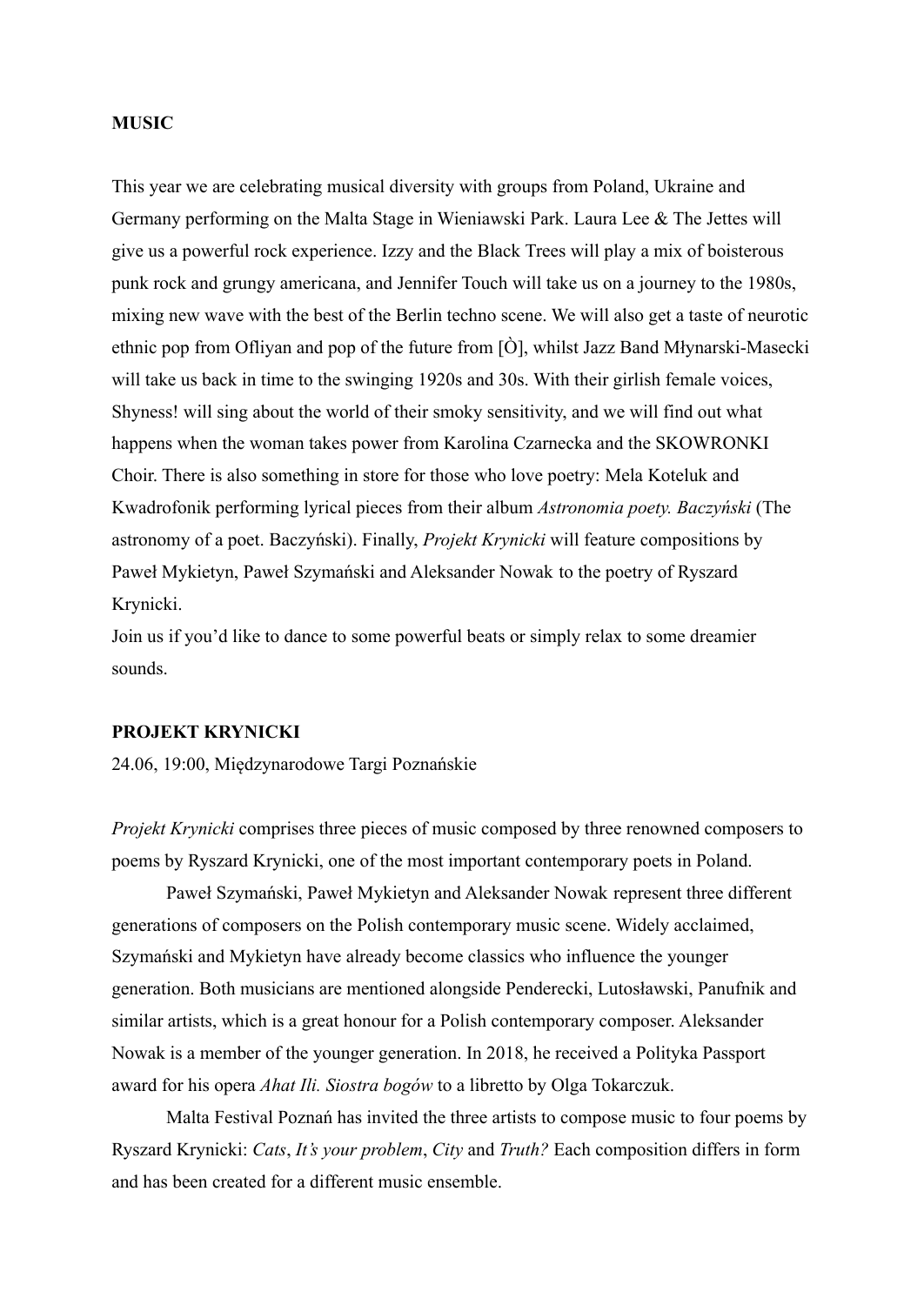### **LAURA LEE & THE JETTES**

18.06, 21:00, Park Wieniawskiego

In French, the word 'jetter' means throws or casts. The Jettes are a group of outsiders, outcasts who offer brotherly/sisterly support and love. In 2020, the band played at the Reeperbahn Festival and WDR Rockpalast to a very warm reception. Having released an EP and several singles, they performed at various festivals, went on air and became a hot topic in the German press. Their plan for 2021 is to release their debut album and a lot of rock'n'rolling!

### **JENNIFER TOUCH**

18.06, 22:00, Park Wieniawskiego

Jennifer Touch was born in Dresden, on the east side of the wall. Raised by East German flower children, she dreamt of being an artist from early childhood. After the fall of the wall, she was absorbed by the flourishing Berlin techno scene. Here, Jennifer merges techno with 1980s-pop and new wave. In her music, she revisits the time when she was growing up, or at least what remains of her memories. Music to Jennifer is the same as life: an unpredictable and limitless force, rich in experience and emotions.

### **TĘSKNO**

19.06, 19:30, Rodzinny Ogród Działkowy (Family allotment garden) H. Dąbrowskiego

*Tęskno* is a project of a singer, composer and songwriter Joanna Longić. Music released under this banner is characterized by an instantly recognizable sound that combines classic instruments with subtle electronics and poetic lyrics. In April 2020, the album simply titled "Tęskno" was released, which was preceded by the singles "Między nami", "Walc" and "Frajda".

### **IZZY AND THE BLACK TREES**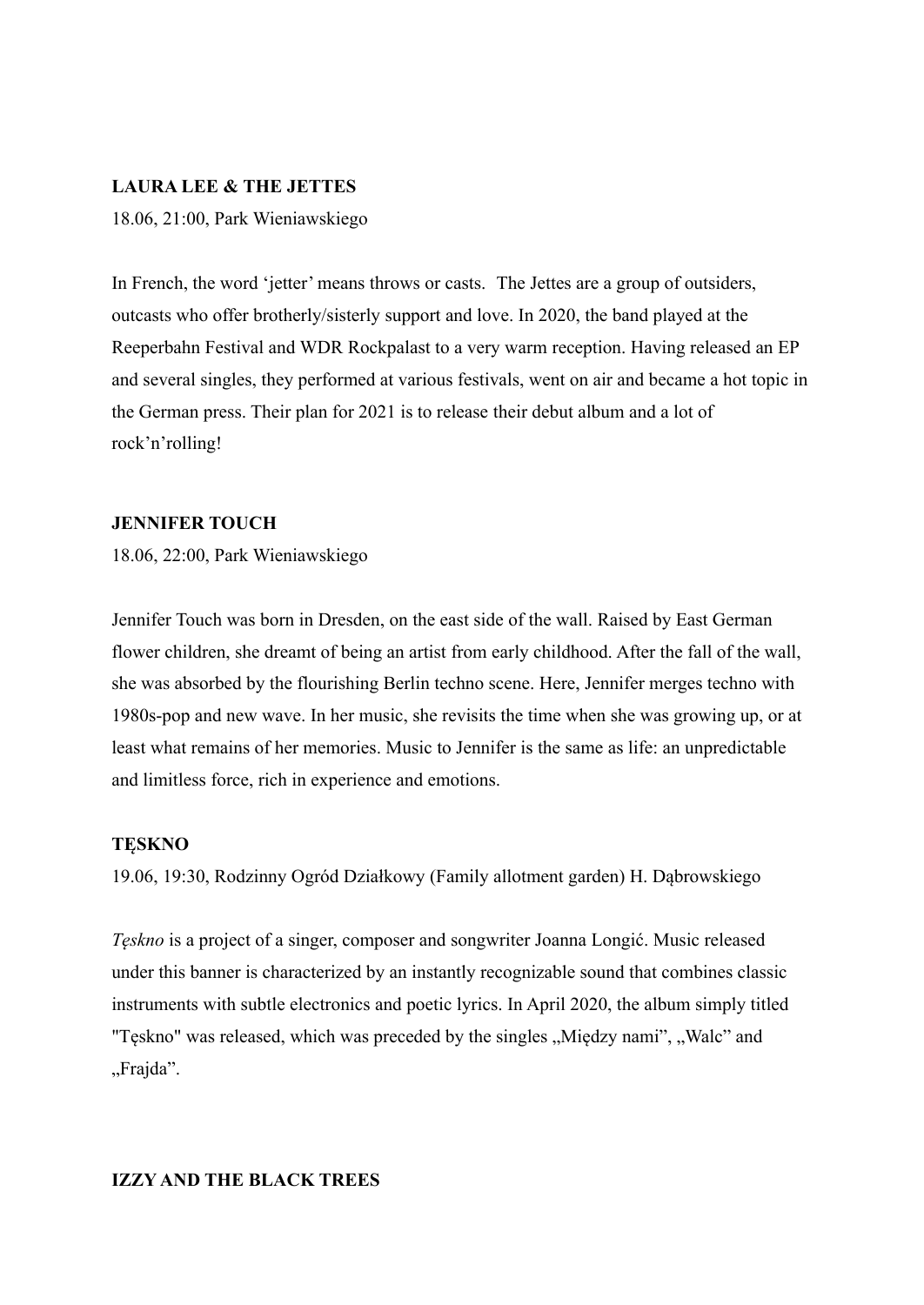#### 19.06, 21:00, Park Wieniawskiego

Izzy and the Black Trees is a combination of feisty Americana, grimy punk guitars and the singer's charismatic voice. The band's sound features a raw energy that is reminiscent of the Pixies, the Patti Smith Group, The Kills and Sonic Youth. Their debut album, *Trust No One*, caught the ear of independent music critics in Poland and abroad. The legendary Steve Lamacq featured the album's title track on BBC 6 *Music Recommends*.

### **SHYNESS!**

19.06, 22:00, Park Wieniawskiego

The name Shyness! stems from shyness, which the artists transform into their strength. Hence the playful exclamation mark. Their music merges hypnotising vocals with synths, beats, spacy guitars and piano. Shyness! started from a casual meeting, but the musical chemistry between the artists was boundless and each subsequent session produced a new piece. Shyness! is a unique blend of girlish voices and sensitivity. Dawn mixed with darkness.

### **FANFARAAWANTURA**

20.06, 18:30, park next to the unit in Głuszyn (Głuszyna Street - Silniki Street)

Fanfara Awantura is the fire rifles of modern gypsyism, collectors of uncontrolled objects, fast and dangerous kings of turbo groovu, cynical romantics on the verge of falsehood. They traveled 100,000 kilometers and played 200 concerts. They performed in Yugoslavia, the USSR, the GDR and Czechoslovakia, they were guests at the legendary Gucza and Sziget Festival, they appeared on Polsat and TVP, at the Top Trendy and Stock Exchange, Corpus Christi processions, several weddings and the Milk and Cheese Festival, sometimes risking death or severe disability. They successfully beat Goran Bregovic from the Polish championship, and in France they were mistaken for Offspring! Fanfare Avantura - tigers of raw nu-gypsy sound! Fanfare steals traditional melodies from the Balkans, Turkey, the Middle East and India to defile them and torpedo them with the achievements of 21st century music, using arms, legs and modern instruments developed in Japan and made in China. All of this was transferred to Polish soil, with the traditions of the Polish jazz school and post-romantic references to Slavic melody. As part of the Malta Festival, they will perform in the Balkan repertoire as part of a picnic.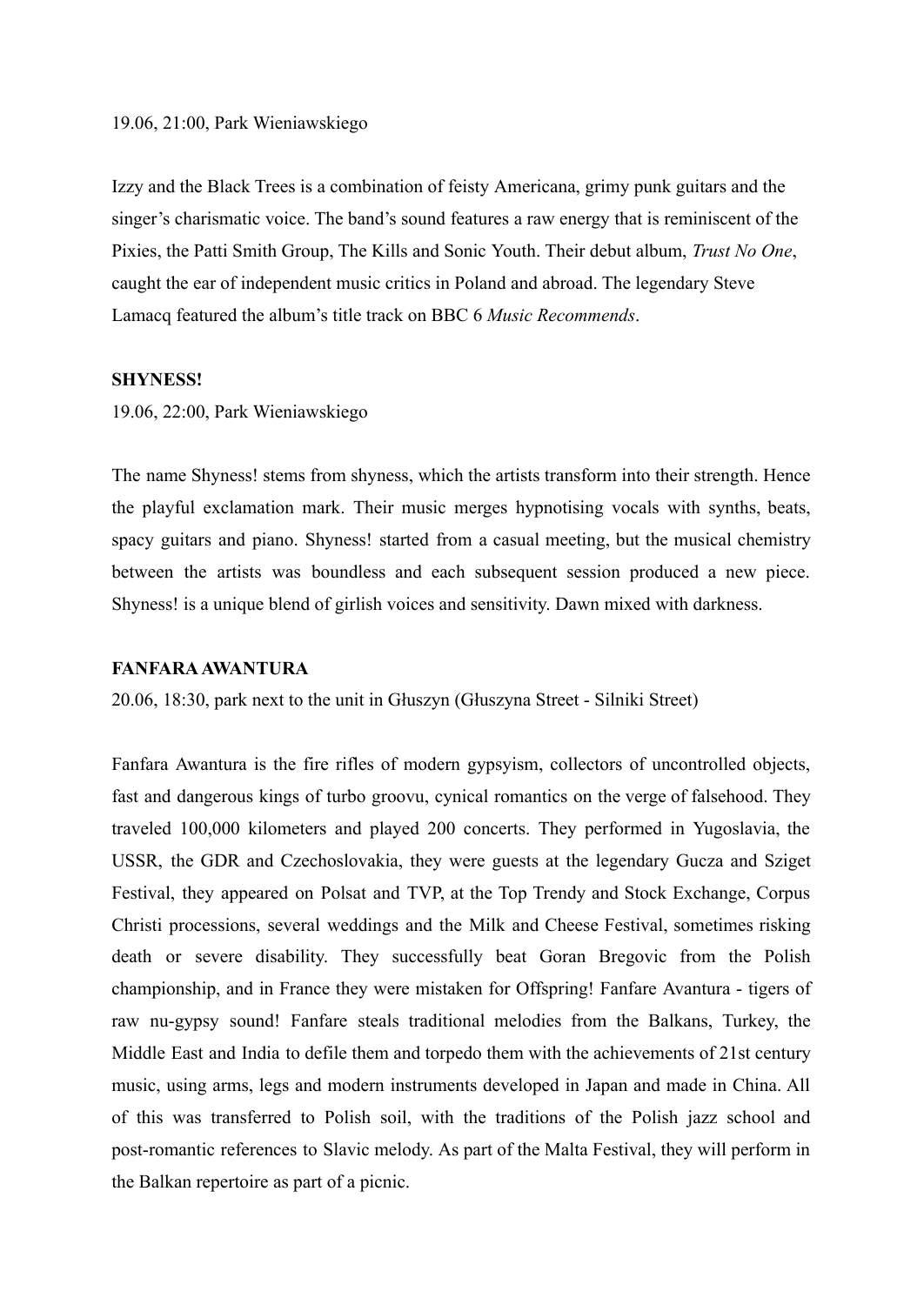## **[Ò]** 20.06, 21:00, Park Wieniawskiego

Kiev-based [Ò] makes music which it describes as 'pop of the future.' [Ò] shook the internet in 2017 when they released their song *Flies*. At the same time, the band started working with the Ukrainian label Masterskaya and released their first mini album *Samiy Sok*. The result was the Hit of the Year Award from Radio Kiss FM and a Fresh Blood nomination from Jager Music Awards.

### **OFLIYAN**

20.06, 22:00, Park Wieniawskiego

Ofliyan is a duo playing neurotic pop, which is featured by strong feminism, weird storytelling, live vocals and a mix of electronic samples and drums. In a global world where music-writing is based on one formula, Ofliyan aims to preserve their identity mixing modern art pop with eastern ethnicity: samples of duduk, kanun and percussion. Their lyrics deal with different aspects of social adjustment. Every Ofliyan concert is both heartfelt and explosive.

### **Michał Fetler z zespołem Koń**

22.06, 19:00, Św. Marcin Street next to the restaurant [#projektalfa](https://www.facebook.com/hashtag/projektalfa?__eep__=6&__cft__[0]=AZV79bl5l-YR1cUVHJ9Z672cgMa7Tn1FVXxZ6C6d38egsIRVf9zVDqotOQYUP9xWav6sGTfzMjjl4rZ8HfhfomwYQTewnxWJpd99kJIuT3aKnYky5hZNr2LIudvWa4MRMuKUwlVwTX3NuV1Hg7kG6-D2&__tn__=q)

If The Morphine was playing techno-country, it would be Horse. The Horse is an artistic entity created by guitarist Sławomir Szudrowicz (Something Like Elvis, Dobre Bo Dobre, Selina Martin), drummer Asia Glubiak (Panieneczki), saxophonist Michał Fetler, and a virtuoso of kibordos and riot winds, Jakub Królikowski. The formal assumptions of the work of the band Koń oscillate around the country and western style, blues, alternative music, modern jazz and psytrance ... "Fusion!" - one would like to say! By no means, after all, fusion is associated with a bass bass suspended at the chin, and in the band Koń there is no bass, because today the bass is abandoned. Instead, there is a bass saxophone that 90% of you have never seen before.

## **Karolina Czarnecka, Skowronki Girls' Choir WHAT HAPPENS WHEN THE WOMAN TAKES POWER**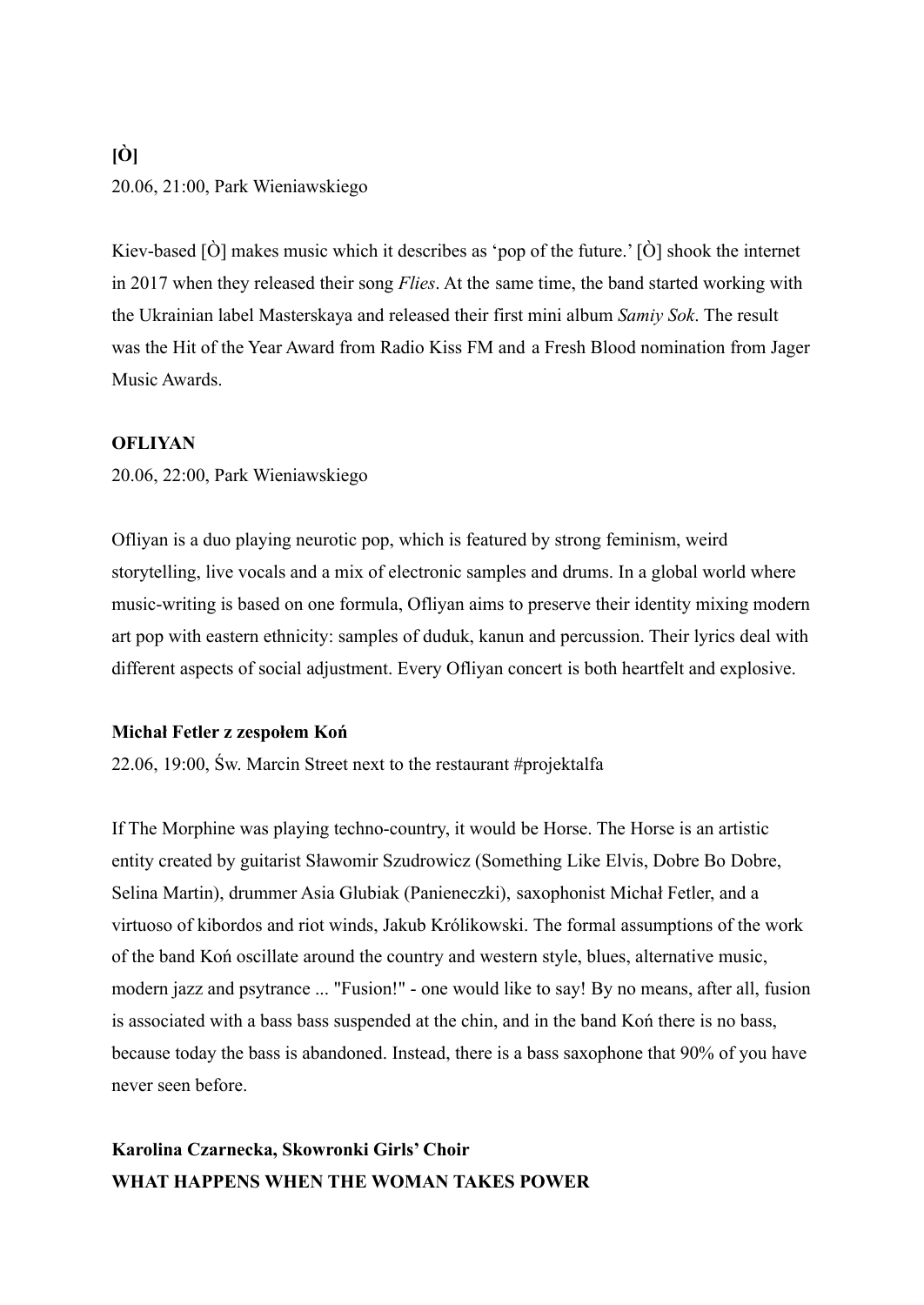### 25.06, 21:00, Park Wieniawskiego

Last year, when Malta turned 30, Poznań's Skowronki Girls' Choir celebrated its 70<sup>th</sup> anniversary. Together, Malta and Skowronki are 100 years old! *What Happens When the Woman Takes Power* is a meeting of different voices: colours, dynamics and interpretations; a meeting of generations: maturity and youth, memories and hopes; a meeting of different female perspectives: thoughts, dreams, fears and plans. Put together, all these energies will turn into a performative concert merging the repertoires of Karolina Czarnecka and Skowronki.

# **Jazz band Młynarski-Masecki MASKI MALTY ET CONSORTES**

26.06, 21:00, Park Wieniawskiego

For the finale of this year's Malta, we will listen to Polish jazz from the 1920s and 1930s: swing music and tangos written by Polish composers of international renown; hit songs from films, theatres and cabarets in modern arrangements. Jazz Band Młynarski-Masecki returns to the Malta Festival after two years when, in 2018, they mesmerised the audience in Plac Wolności. During the finale, the Malta Masks will also be awarded for significant contribution to the festival's development, and as a surprise, we will see some special guest stars.

### **MICHAŁ FETLER Z KARPIŃSKIM**

27.06, 15:00, recess at the Lech Hotel

A minimalist duo for bass saxophone and drum kit. The program includes a large dose of controlled improvisation and acoustic noise, as well as technical and strictly calculated polyrhythm and polymetry. Daniel Karpiński is a drummer from Poznań, active on the local and national scene for over 20 years. He is a co-creator of the bands Snowman, Mikrobi.t and Polmuz. In the past, he also toured with Armia and Sweet Noise.

**Mela Koteluk i Kwadrofonik ASTRONOMIA POETY. BACZYŃSKI**

27.06, 21:00, park Wieniawskiego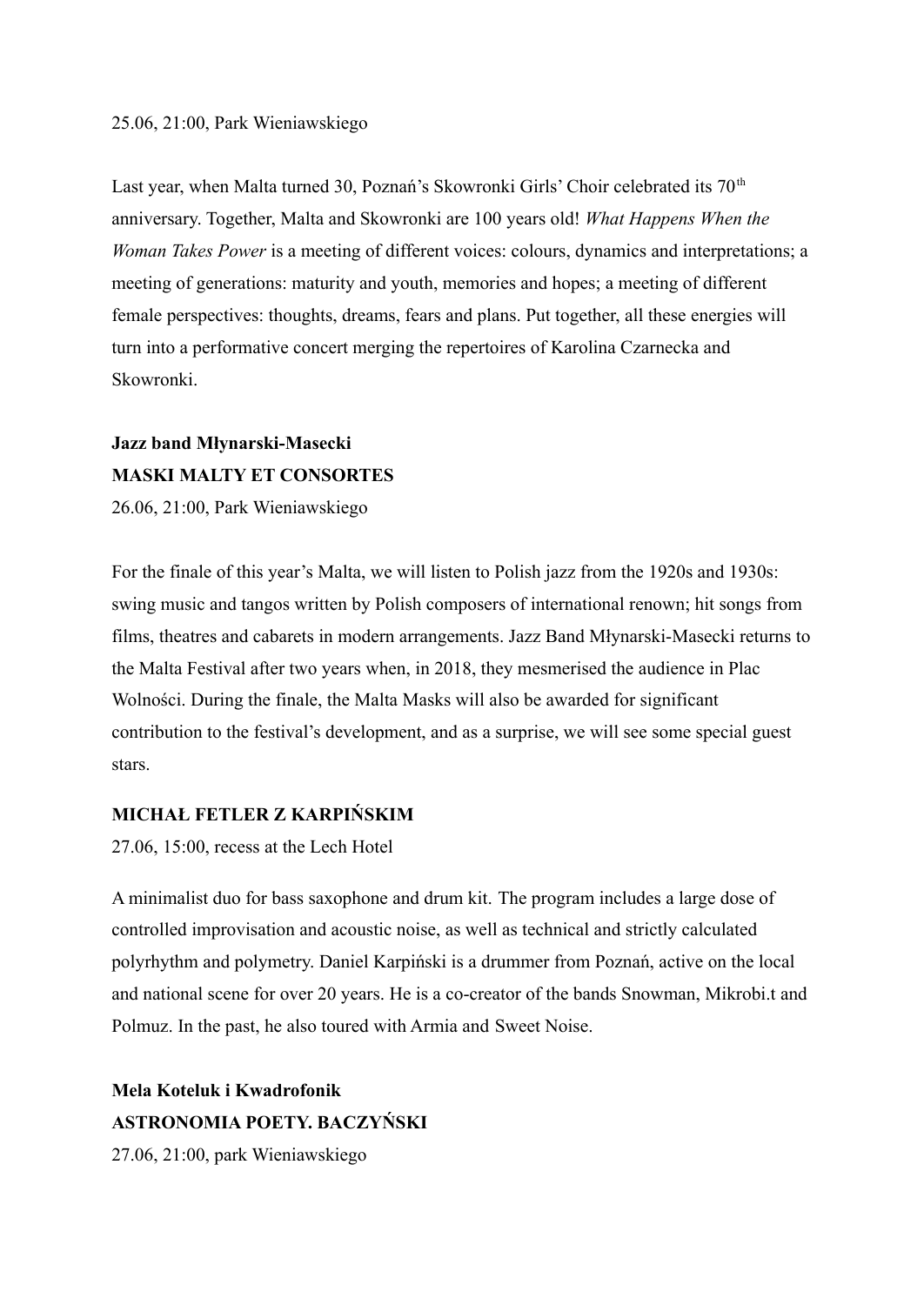An extraordinary concert: singer/songwriter/composer Mela Koteluk and the band Kwadrofonik present their album *Astronomia poety. Baczyński* (The astronomy of a poet. Baczyński), based on the poetry of Krzysztof Kamil Baczyński. The artists portray Baczyński as a pacifist and mystic, a man in love with life. The selection of poems, compositions and the project's musical concept is a collaboration between Mela Koteluk and pianist Bartek Wąsik, member of Kwadrofonik. Bartek is also the author of the musical arrangements.

### **SILENT DISCO**

### 18, 19, 25, 26.06, 23:00, park Wieniawskiego

The idea of an alternative way of listening to dance music first appeared in the Finnish science fiction film "Ruusujen Aika" in 1969. In the 1990s, it was popularized by environmentally friendly circles as a way to minimize noise disturbing people and nature. Malta Festival organized the first headphone party in It became one of the precursors of silent disco in Poland in 2009. Currently, this form of fun, both collective and individual, is one of the permanent elements of Malta's program.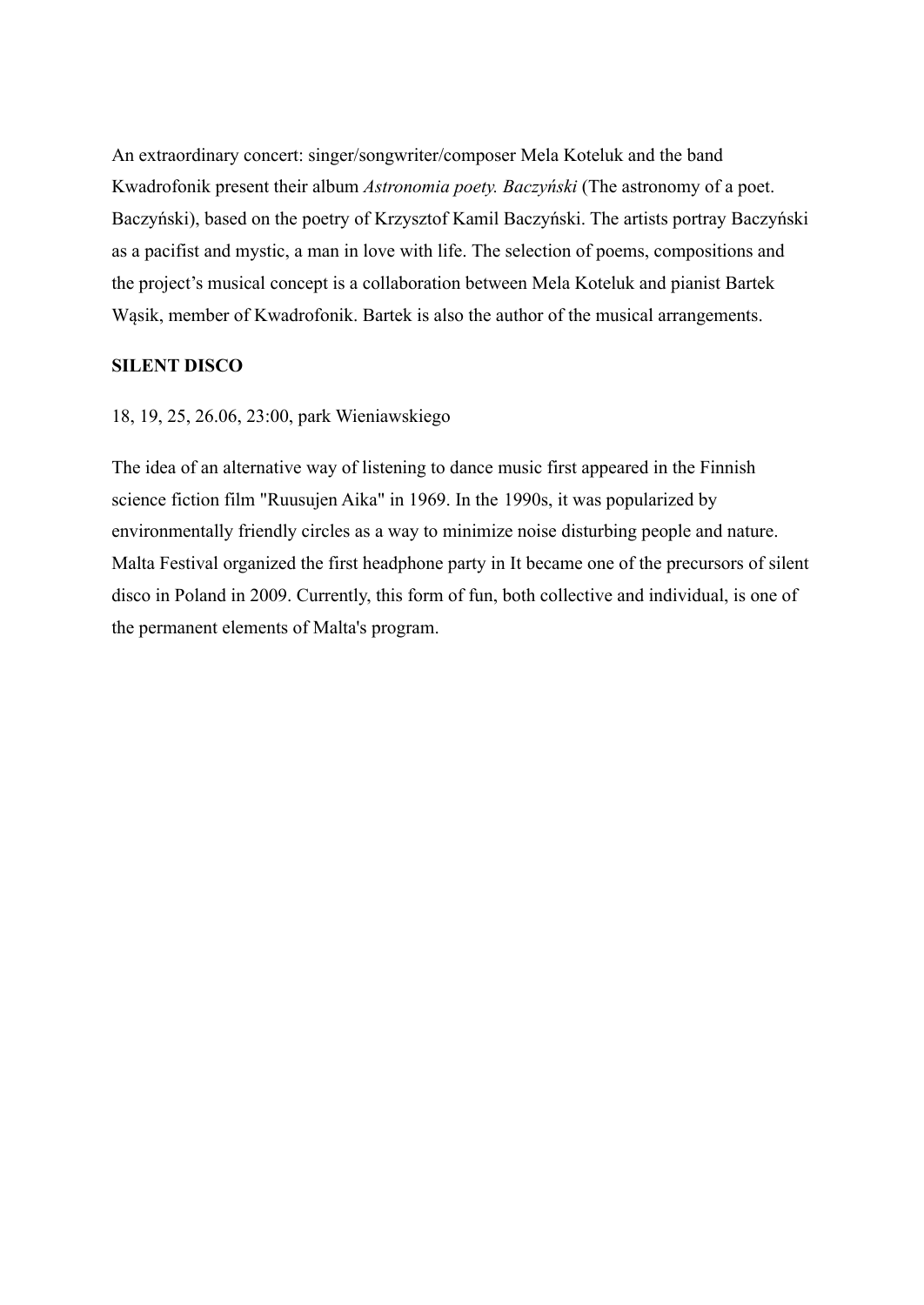### **THE ANXIOUS LAND**

Today, land is divided into millions of plots most of which are owned or managed by someone and this seems to be a rational concept. But is it not absurd? Perhaps the land owners and keepers should be giving their consent to use land based on the actual condition of the land and not only their interests? By the mid-19th century, land and human labour had been tightly linked with locality, family, and craft. In England, the process of enclosing land was conducive to making land and human labour a commodity. Machines took over labour from humans and work was transferred to factories. Capitalism was thus born. In the early 20th century, land was collectivised in Communist countries. Nazis justified the outbreak of World War II with the need of new territory to live on, namely *Lebensraum*. After the war, an über intensive process of industrialisation that took place caused the impoverishment of land. People realised that land needs protecting. From the perspective of the Apollo spacecraft, the Earth seemed fragile and delicate. Activists began endorsing the Gaia Hypothesis proposed by James Lovelock and began talking about the interdependence of man and its earthly environment. Today, approximately 12 per cent of the surface of Earth is considered by the UN and UNESCO to be "public property". One third of all land is used for agriculture and is being consumed by this industry. Who has the right to call themselves land owners and why should they consider themselves the owners? Is it states, citizens, international organizations or societies? Who decides whether land belongs to someone? Should we divide land at all or, as Lovelock suggests, should treat it like a single, living, planetary being? Why do we still have to keep answering these questions in this day and age?

Perhaps we have lost our sensitivity and our ability to understand the world in simple terms, which once permitted us to be close to our land. Philippe Descola, an anthropologist studying the relationship between man and nature, found that in non-industrial cultures there was no clear-cut boundary between humans and the earth. The Western world encapsulated the interdependence of man and nature in tales, legends, and myths and considers these to be childish concepts. The fairy-tale like co-existence of the Earth, the millions of species inhabiting it and humans allows us to develop empathy for animals and nature whose autonomy we denied during the steam age. Today, in the "disenchanted" contemporary world, peaceful harmony seems to be the only option for the planet (and humanity). After years of enchantment with the power of human hands and machinery, with the wonders of human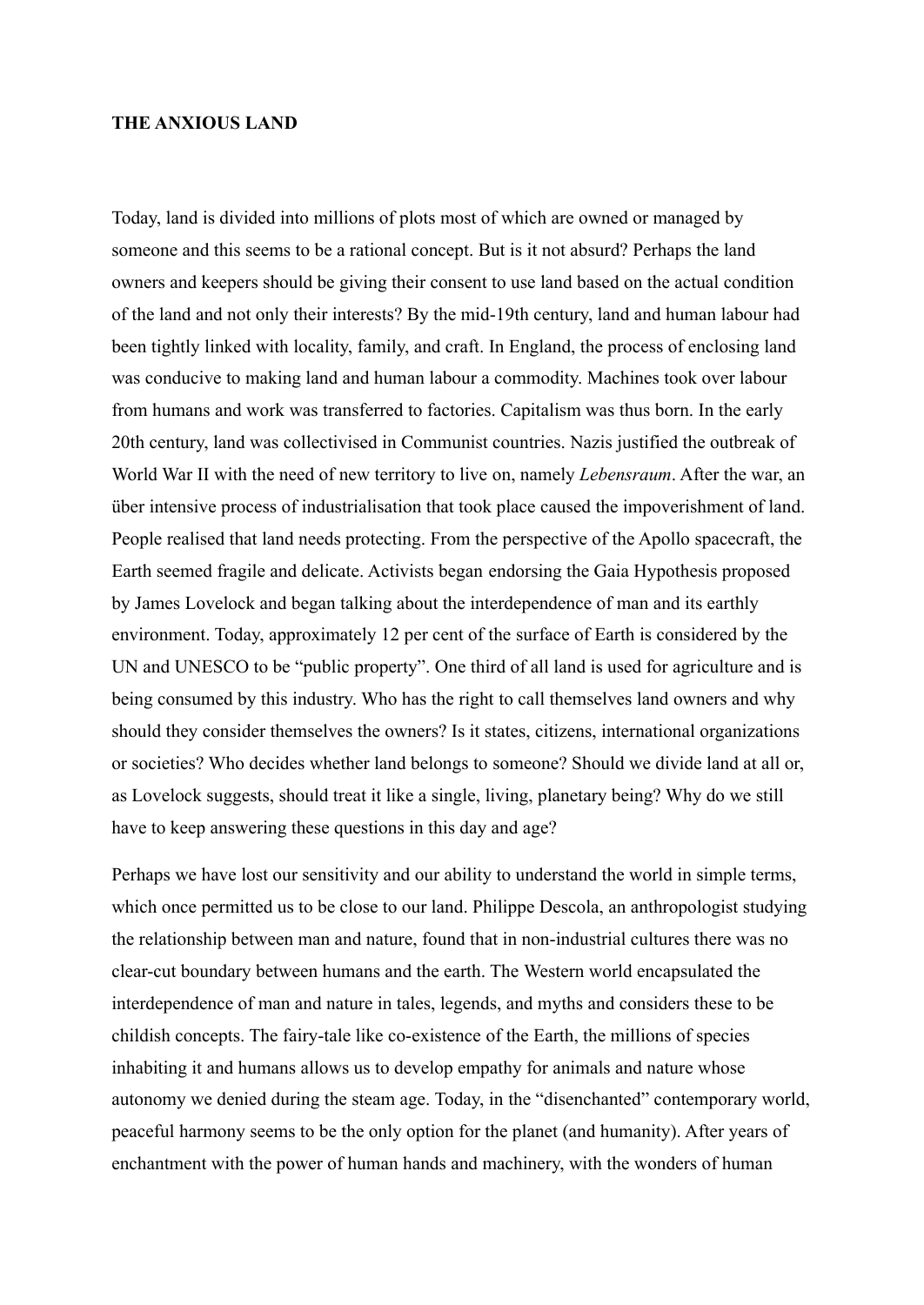mind and computers we must restore our former relationship with the land. Hands and machines, our neural networks and data processing m a y only do as much and for as long as the Earth lets them.

How are you, Earth? Are you anxious? What must we focus on in our relationship with the Earth in a world where we strongly endorse economic growth, in a world where so many plant and animal species are going extinct and so much of the soil is eroding? Can the question about how the Earth is feeling, which may sounds as if it were a quote from a fairy-tale, help us in bringing our sensitivity back to the surface? Imagine the Earth were a friend of ours. Each and every one of us would do everything in our power to reduce its anxiety and make it feel better. Wouldn't we?

> Joanna Pańczak Generator Malta Curator

### **Zaklepane / Ground Rules**

The *Zaklepane / Ground Rules* programme consists of nine projects selected as part of an open call announced by the Malta Festival Poznań in April 2021. All the projects are process-based and they include workshops, an artistic investigation, a series of field studies and debates. Each of the projects will have its grand finale in the Wieniawskiego Park where Iwo Borkowicz and Ola Korbańska (iwola) set up an installation entitled *Nic nie znika, jedynie zmienia miejsce (Everything changes, nothing disappears)* where they reflect on the issue of the ownership right to territory, on the significance of land and the goods found thereon, the temporariness of objects and the circulation of nature (see p. …). Part of the public park was sectioned off by the artists and the matter found there was used to build the installation. The resulting fortress is on one hand an independent artistic project created with the Malta Festival Poznań 2021 in mind, and on the other, it will be the venue of the Zaklepane / Ground Rules projects grand finales. Four artists will be given access to the structure for 48 hours each and two for one day each. Others will hold one-off activities in the Wieniawskiego Park. Each residency will be opened with a speech by the Queen of the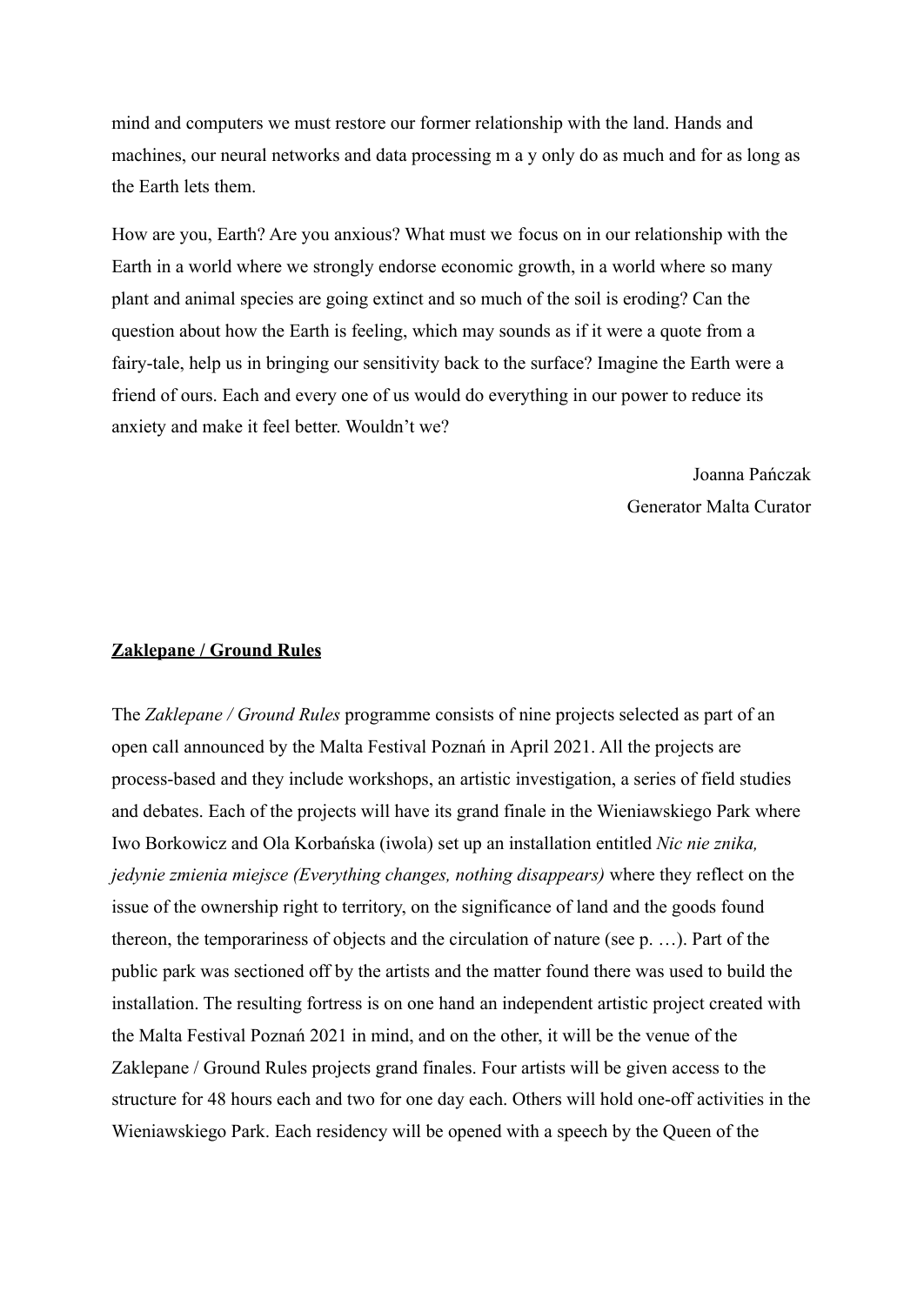**Fortress** 

## **Marta Jalowska QUEEN OF THE FORTRESS**

18, 19, 21, 23, 25, 27.06, 18:30, / Wieniawskiego Park (in Polish)

We became the queen. Called to assume responsibility, unneeded, irreplaceable, always present. The monarchs of the fortress, the females of the land. Autonomous like the Earth, independent, without dependents, invincible, unapologetic, unconvinced, incredible. The Queen of the Fortress will give, shout out and sing a speech opening each residency of the *Zaklepane / Ground Rules* project. The Queen invites everyone to the fortress where she will make an offering of herself.

## **Edka Jarząb and Uskoki USKOKI.FM**

18.06, 11:00 (48h) / residency 19.06, 13:00 / radio transmitter making workshop 19.06, 19:00, 23:00 / decentralised dance party Wieniawskiego Park (in Polish)

In line with the founding myth of pirate utopias (discussed by Hakim Bey in *Temporary Autonomous Zone*), artists proclaim a temporary autonomous zone on radio waves in constant readiness to shift their shape, form and place. A romantic dream that music may constitute the fundamental element of life in community will serve as the grounds for this 48-hour-long state of statelessness, and a pirate radio station extending its presence onto the wave landscape will serve as its constitution.

### **Make Larmo**

### **HAŁDA. WULKANICZNA ZIEMIA (SLAG HEAP. VOLCANIC LAND)**

18.06, 18:00, Wieniawskiego Park (in Polish)

A slag heap is a man-made mountain. A harmful by-product of industrial activity often associated with wasteland in outer space whose chemical composition is reminiscent of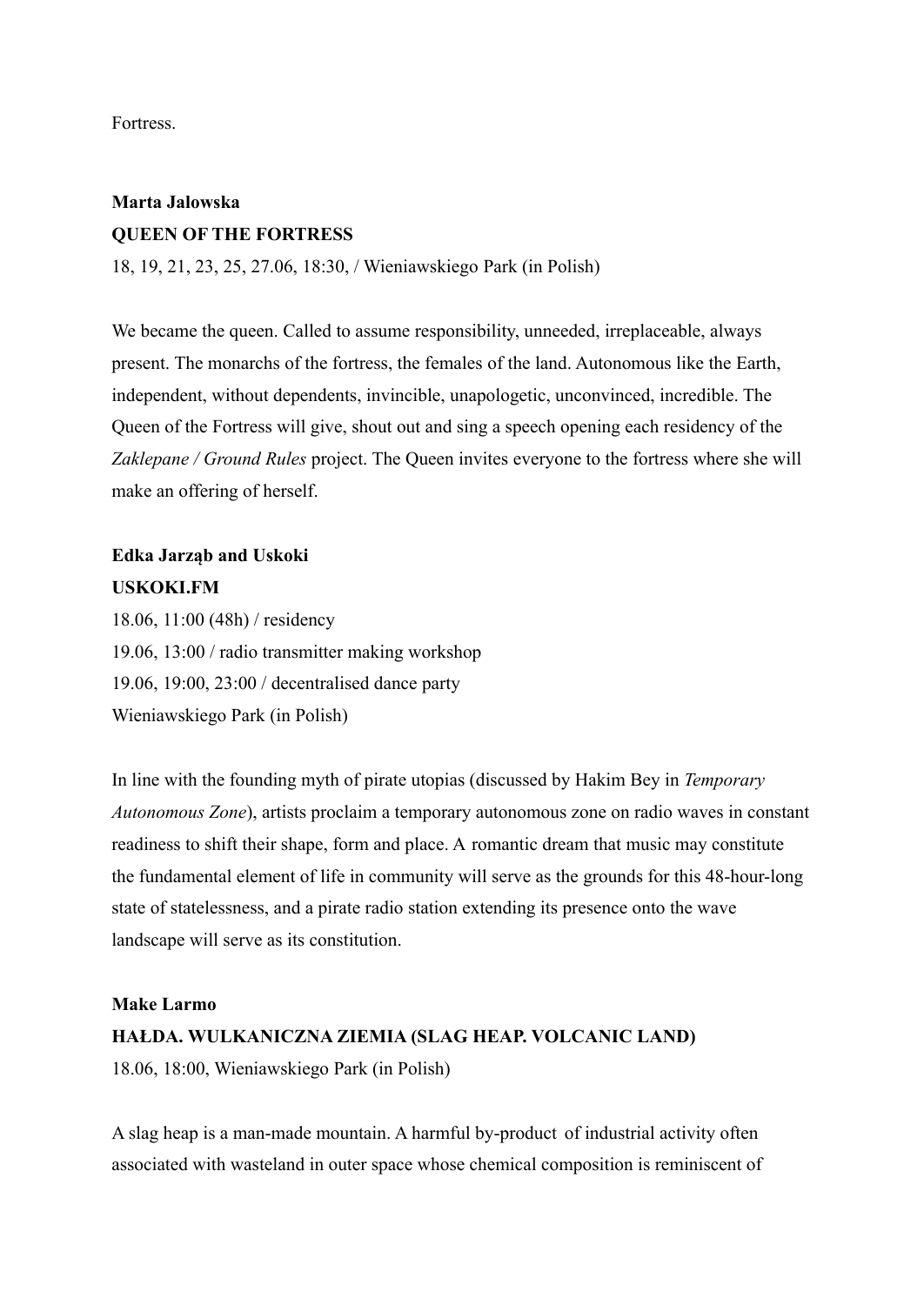volcanic land. Can we appropriate post-industrial land to make it lovable again? Our expedition to slag heaps with symbolic flags is an attempt at reinterpreting the relationship between humans and the Earth. We invite everyone to a flag-making workshop where we will be making flags for all those places that need loving. The project will end with a video presentation and a photography exhibition.

**Oriol Fuster Cabrera POLACOS PARTY. CATALAN PAVILION** 20.06, 11:00 (10h) / residency 13:00-15:00 / culinary workshops: Polish-Catalan tapas Wieniawskiego Park (in English)

Spanish ultranationalists have a tradition of calling Catalans "polacos" (Poles). "The term was meant to be pejorative, but we accepted the nickname. We, the Catalans, are called Polacos – part jokingly, part politically. Appropriating words is something that marginalised groups often do. To those who do not know what it is like to be treated as the Other, at the Catalan pavilion you can attend the *Polacos party –* a party with traditional food, drink music and a great atmosphere".

## **Maria Dutkiewicz, Karolina Wajman MÓJ DOM TO MÓJ DÓŁ (MY HOME IS MY HOLE)**

21.06, 11:00 (48h) / / residency Wieniawskiego Park (polski / in Polish)

Forty-five per cent of young Poles (aged 24 to 34) live with their parents. They have no credit worthiness nor enough savings for a down payment on an apartment. They cannot afford to buy real property. The instability of employment prevents young people from planning their future. Two days of owning land means two days of making the dreams of young adults come true. The artists want to share this experience with others. For two days, they will live on the premises of the fortress – they will sleep, eat and read there. Pay them a visit, talk to them, and look for alternatives and trigger points for change together.

### **Paula Kaniewska**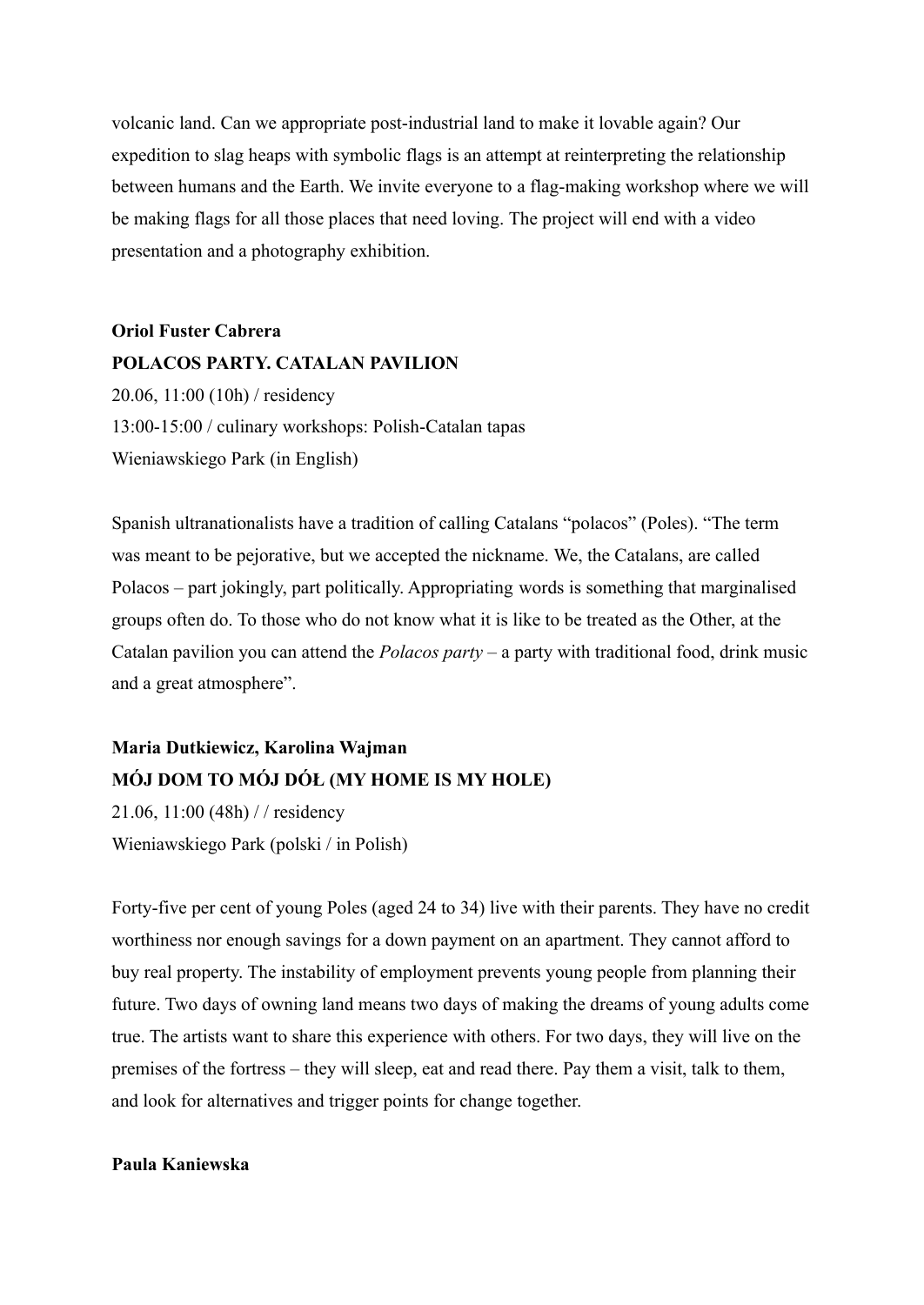### **STREFA WYDOBYCIA POZNAŃ (EXTRACTION ZONE POZNAŃ)**

22.06, 18:00, start: ul. Lotaryńska 6 (in Polish)

The Naramowice deposit located in the north of Poznań is marked on a map stored in the Central Geological Data Base. The deposits that are visible to investors and authorities are hidden from the residents of the city who walk over them every day. What if the government decided to start mining the deposit one day? The Extraction Zone Poznań project presents an alternative reality to the citizens of Poznań. Imagine they had to suddenly vacate their homes located within the extraction zone. What reactions would this forced resettlement provoke?

## **Luca Spano SALE AT FIRST SIGHT**

23.06, 11:00 (48h) / residency, Wieniawskiego Park (in English)

What is the value of visual property in the age when images come before reality and when the material world exists in the visual tissue? In the *Sale at First Sight* project Luca Spano explores the relationship between what we see and what we call reality. Can the Earth become a visual estate, or (un)real property to own in the form of an image? Everything will eventually be sold, so come and buy a real picture. Hurry up! First come, first served!

### **new visions**

# **TA ZIEMIA NIE NALEŻY DO NAS, TO MY NALEŻYMY DO TEJ ZIEMI (THE EARTH DOES NOT BELONG TO US, WE BELONG TO IT)**

24.06, 10:00, Wieniawskiego Park (in Polish)

The creators of the new vision project will hold workshops for everyone interested in the conscious creation of and reception of culture and who long for a more profound connection with the Earth and the world. The first part of the project will be devoted to interactive and self-reflecting assignments to permit us to conduct a critique of the reality. The second part will be a workshop devoted to working with our bodies to identify our needs and see who we really are. There are many different ways in which to exist in the world. Some are simply a little harder to imagine than others.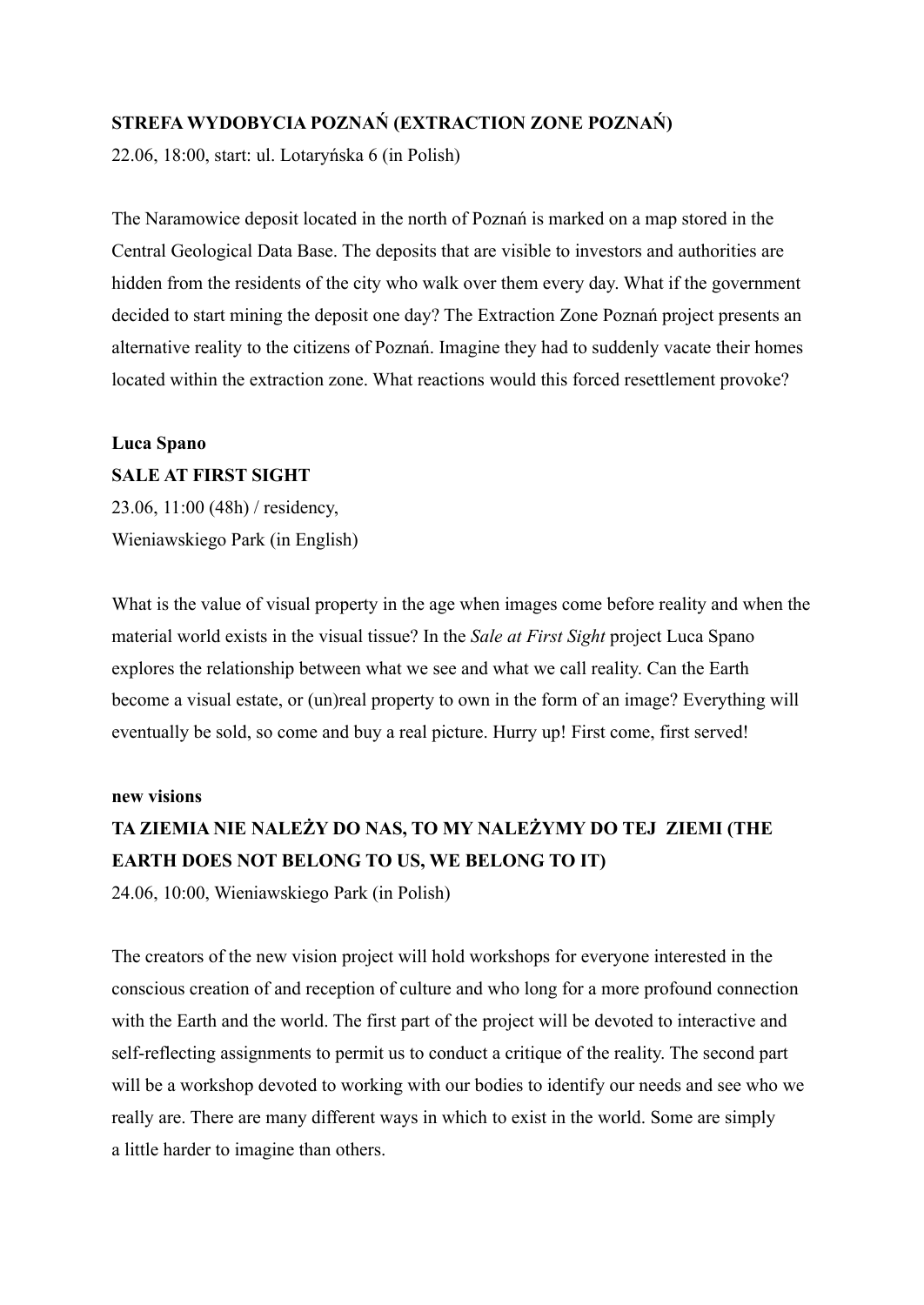## **Anna Kędziora KWIACIARNIA (FLOWER SHOP)**

25, 26.06, 11:00 (48h) / residency 25, 26.06, 12:00 (4h), 18:00 (3h) / within working hours of the flower shop Wieniawskiego Park (in Polish)

The *Flower Shop* is a collection point for plants rescued from investment zones around the city. In exchange for a story about municipal nature visitors will get a plant selected especially for them along with a pack of botanical information, a description of the medicinal properties of the plant, the legends and customs associated with it and the story of the plant. "Wild" plants rejected from the city will be offered a chance of getting a new lease of life.

## **Karolina Szczypek CZASAMI NIE ROZUMIEM, KIM JEST ZIEMIA (SOMETIMES I DON'T UNDERSTAND WHO EARTH IS)**

27.06, 11:00 (24h) / residency 27.06, 16:00, 20:00 / performance Wieniawskiego Park (in Polish)

The Earth is a living, exceptional, indivisible and self-regulating community of interconnected beings whose life it supports and reproduces. The residency is an interdisciplinary activist project encompassing an attempt taken by a research group to develop a set of tools helpful in taking action towards the empowerment of land, i.e. a section of the Wieniawskiego Park in Poznań. The effects of the project will be presented as a performative statement delivered from the fortress and as a short documentary.

### **COURSE IN URBAN REST & RELAXATION**

19.05, 15:00 – zine launch, performative actions 19.05, 18:00 – concert

Reflection on the shrinking access to land in cities and the growing need for food sovereignty accompanied by the impending climate disaster have brought us to the Henryk Dąbrowski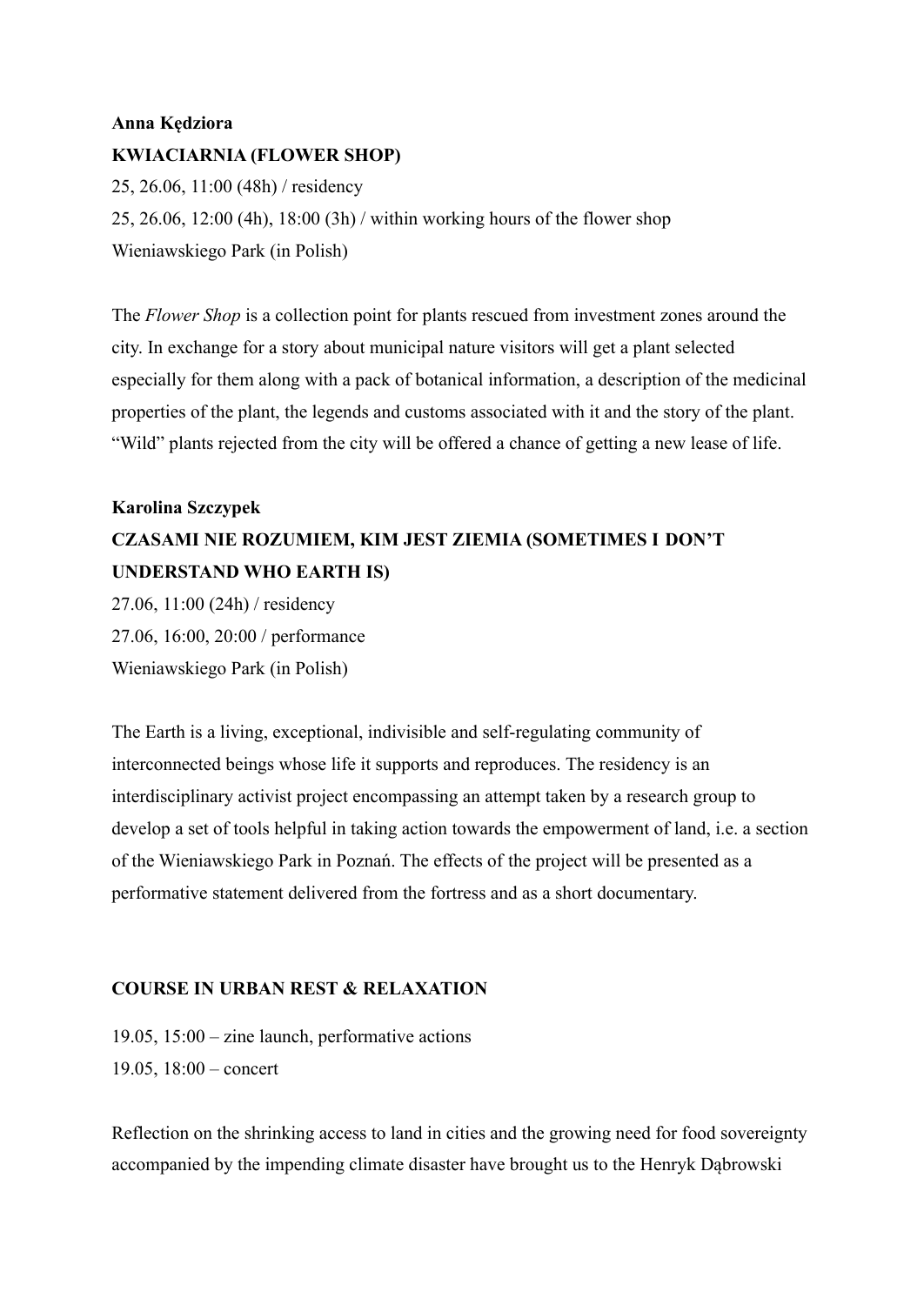Urban Allotment Gardens in Poznań threatened with partial liquidation. The conservation and protection of urban family allotment gardens is of immense importance to the sustainable existence of large cities.

On the premises of the Urban Allotment Gardens Joanna Pańczak (*Malta Generator* curator) and Agnieszka Różyńska (*Course in Urban Rest & Relaxation* curator) brought together ideas that have been endorsed and promoted by the Malta Generator for years but have never been merged this way. The curators decided to give the floor to young people who will speak about and creatively interpret socially- and politically-relevant issues, urban farming and the concern for areas inhabited by plants, insects and birds. They will also strengthen and inspire grass-root movements of the residents of the city working towards the common good.

The Course in Urban Rest & Relaxation is an ethnobotanical project aimed at building "reciprocity" in the relationship between young creators and activists and the green and edible part of Poznań and its community. The project participants studied with permacultural flair the different forms of rest and relaxation in one of the oldest urban allotment gardens in Poland.

Visual, textual and performative recordings of the process were collected into a grass-root zine. The project participants listened to and recorded the stories told by an inter-species community living together on planet Earth that was sadly covered with concrete by humans. They also paid close attention to the vegetables and fruit ripening in the centre of a large city under the watchful eyes of their caretakers.

Through intergenerational cooperation the project participants improved their competence in natural ways of growing plants, irrigating the soil during draught and counteracting the imminent consequences of the climate disaster. By digging in the ground, replanting plants, exchanging their labour for know-how and the personal stories of the allotment owners on barter terms, the young adults discovered new levels of sensitivity and strengthened their need to be around others.

Everyone in need of some rest and relaxation on the grass in front of the Altana studio and longing for a short break from the buzz of big city life are invited to the gardens close to the Pestka stop where they can learn more about socially and ecologically engaged art. The ecosystem of rest and relaxation has the properties of curing pandemic-induced anxieties, alleviating depression, and preventing headaches and cardiac diseases.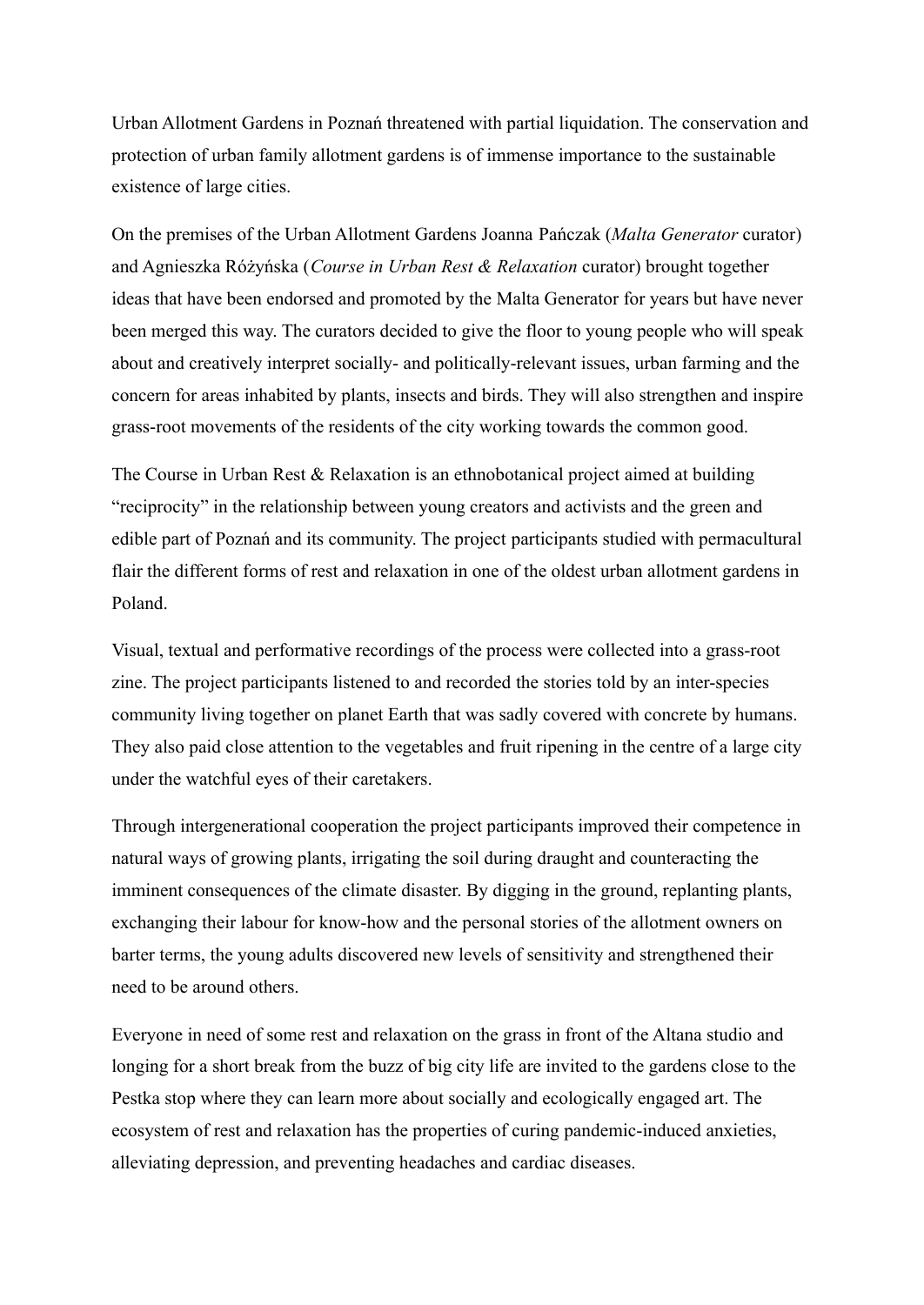### **Flying High – Locality Festival**

The *Flying High* project was born out of a reflection on the once neighbouring localities of Głuszyn and Krzesiny, today separated by the 31<sup>st</sup> Tactical Air Base. We will hold a series of open air activities to symbolically restore the neighbourly relationship between these two districts of Poznań. The residents of the region are invited to take part in the project, build an imaginary bridge over the air base and explore the dreams and crazy ideas hiding in their heads. The project is developed in collaboration with the City of Poznań as part of the *Fyrtle* (Localities) programme aimed at strengthening local communities.

### **Agnieszka Grodzińska, Magdalena Starska, residents of Krzesiny**

### **FLYING HIGH IN KRZESINY**

20.06, 12:00 / micro expedition with the Towarzysztwo Krajoznawcze Krajobraz 20.06, 13:00 / unveiling of a neighbour sculpture 20.06, 14:00 / bicycle rally to Głuszyn (polski / Polish)

Agnieszka Grodzińska and Magdalena Starska, two Poznań-based visual artists, invited the residents of Krzesiny to create a large-format community sculpture together. "Let's leave rationality, our behavioural patterns and habits behind. Let's fly high together and contribute our ideas into an open-air sculpture inspired in the imagined realm. Let's come together so that our merged consciousness creates a shelter-place and defines a new horizon for the yet undiscovered zones". Please join us for the grand opening!

**Fanfara Awantura, Towarzystwo Krajoznawcze Krajobraz, 31stTactical Air Base, Volunteer Fire Brigade of Poznań-Głuszyn, Primary school no. 53 in Poznań, Głuszyn Council**

### **FLYING HIGH IN GŁUSZYN**

20.06, 15:00 / picnic, animations, shows, competitions 20.06, 17:00 / micro expedition with the Towarzystwo Krajoznawcze Krajobraz 20.06, 18:30 / Fanfara Awantura concert (polski / Polish)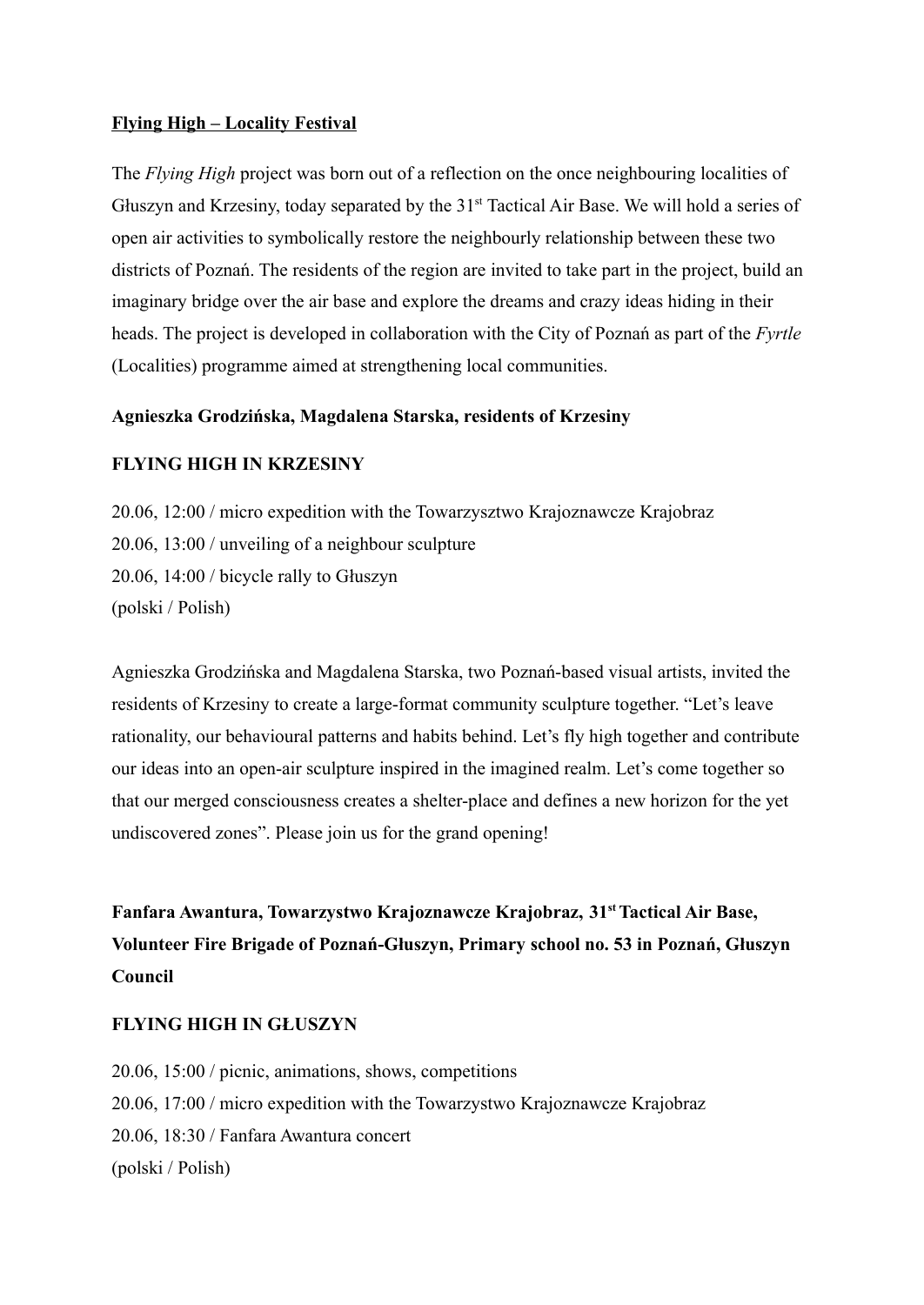Together with an organising committee made up of neighbours, aviators and fire fighters we invite the residents of Poznań to the beautiful park of Głuszyn to take part in a series of exciting activities including a micro expedition to the Głuszynka valley, artistic and sports animations for children and adults, presentations of local artists and musicians, a fire truck show and a presentation of a pilot's uniform. Let's fly high together and take-off from reality into a world of dreams. Local eateries will provide food and refreshments during the picnic.

The highlight of the picnic will be a concert by Fanfara Awantura – a crazy, ten-person-strong brass band that steals the traditional tunes from the Balkans, Turkey, the Middle East and India only to mix them with the help of the inventions of  $21<sup>st</sup>$  century music. The band transplants these traditional melodies into the Polish ground and blends them with the traditions of the Polish school of jazz and post-romantic references to Slavic melodics.

### **Towarzystwo Krajoznawcze Krajobraz**

### **MICRO EXPEDITIONS TO THE HEART OF THE LOCALITIES**

23.06, 18:00 / In search of a planted forest. The story and nature of the Marceliński Forest 25.06, 17:00 / District space race. Stars and astronauts in Winogrady 26.06, 11:00 / Newcomers from space. On the search of the Morasko meteorite 27.06, 18:00 / Green island. Why is Abissinia a great place to live for birds and people

Micro expeditions are trips around the neighbourhood allowing us to see our immediate surroundings from a new angle. This form of travelling is also the flagship offering of the Towarzystwo Krajoznawcze Krajobraz organising expeditions to five neighbourhoods of Poznań. These and other 37 localities are featured in a community guide book developed by the Towarzystwo Krajoznawcze Krajobraz and the city of Poznań. *Micro expeditions to the heart of localities* is a series of expeditions during which we will learn about fascinating and surprising fun facts about localities we think we know like the back of our hand.

### **FORUM: MOVEMENTS OF RESISTANCE**

In 2020, a wave of social protests spread around the world. The killing of George Floyd provoked huge anti-racist demonstrations in the United States. In Belarus, the rigged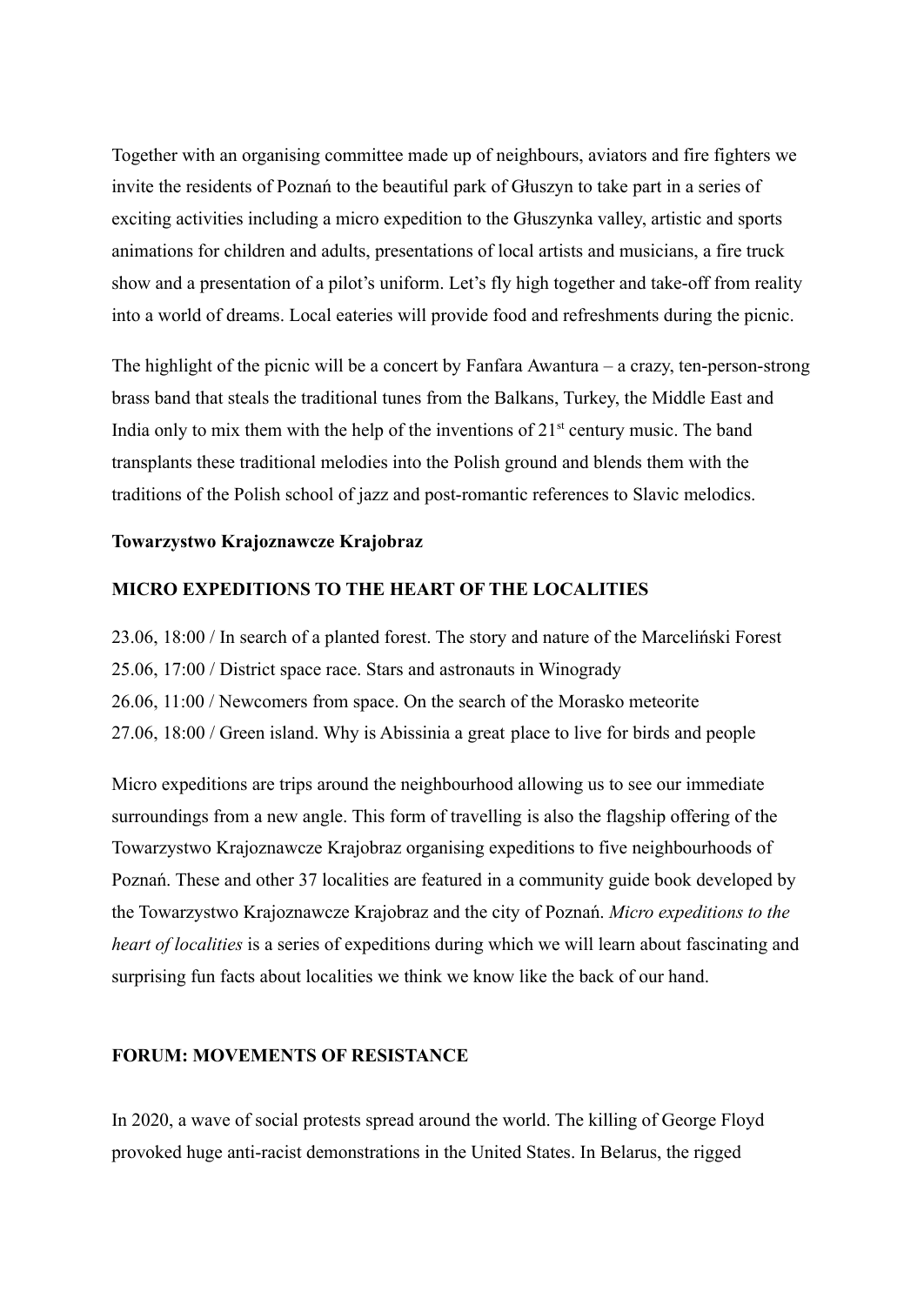elections led to protests against Lukashenko. And in Poland, the ruling of the Constitutional Court tightening the abortion law triggered the 2020 women's strikes. Despite the raging pandemic and lockdown, thousands of people took to the streets to demonstrate resistance to the unjust practices of state authorities.

But resistance does not always have to take the form of street demonstrations. Sometimes it is expressed in everyday gestures and rituals that help restore a human dimension to a world marked by conflict. Resistance can be private or public, temporary or permanent, local or global.

During this year's Forum, we will discuss the strategies of resistance movements, with particular emphasis on the 2020 events. We will focus on their aesthetic aspect (public demonstrations can be treated as performative acts, whilst the very word *movement* implies fluidity and choreography). We will also examine their socio-political dimension.

The debates and meetings will be moderated by journalists Karolina Lewicka (Radio TokFm) and Michał Nogaś (*Gazeta Wyborcza*).

### **18.06 Community of the Outraged**

17:00, park Wieniawskiego

## **Jakub Wygnański, Marta Lempart, Dorota Piontek, Krzysztof Podemski, Karolina Lewicka**

Does a community of the outraged emerge spontaneously or on the basis of its participants' intentional reflections? What determines a social movement's presence in the media? Its dynamics? The political significance of its demands? The effectiveness of its members? Its media strategies? What determines the effectiveness of this form of social participation? Does a movement that evolves into organised structures lose the identity and vitality that blows a breath of fresh air into democratic life?

#### **19.06 The Street as a Stage**

17:00, park Wieniawskiego **Dariusz Kosiński, Hanna Mamzer, Przemysław Sadura, Karolina Lewicka**

The participants of street demonstrations express their demands mainly with their bodies and often theatricalise their actions. What determines the intensity of this theatricalization? Age?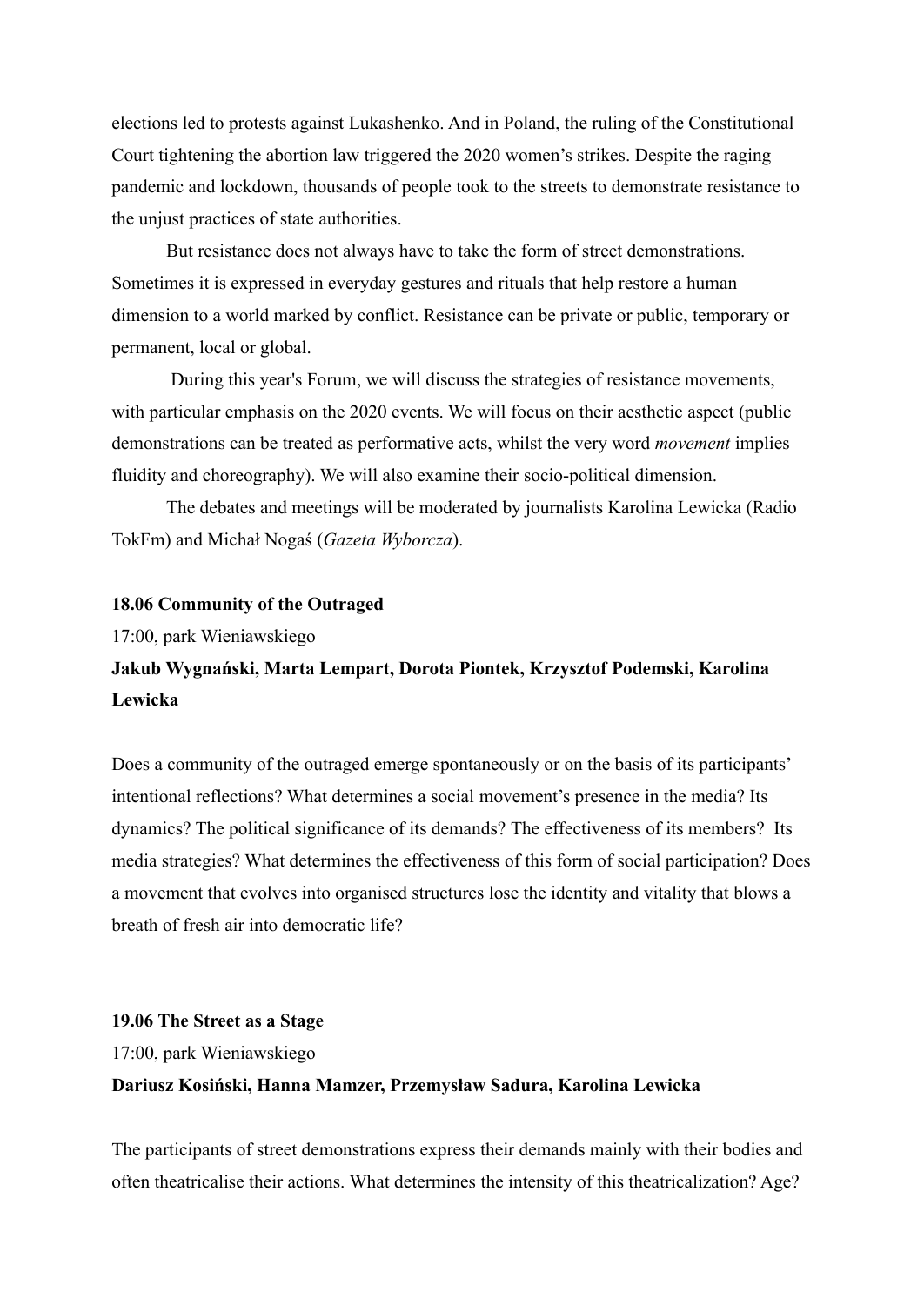Country? Specific demands? How does the style of demonstrations change from country to country? What is accepted in Poland and what in the United States, France or Brazil? What unites people more? The pursuit of a specific political goal or the actual participation in a collective anti-system happening?

## **20.06 Slavery in Poland** 17:00, park Wieniawskiego **Michał Rauszer, Kacper Pobłocki, Karolina Lewicka**

From the perspective of peasants, a group hitherto excluded from Polish history, the history of nobility and serfdom is not a tale of pretty little manor houses, but of slavery. What was slavery in Poland like? How was it justified? How did the rationale behind subjecting a group of people to the socio-economic interests of the elites differ from that in other parts of the world? What were the possible forms of resistance? How does history as a science support the strategies of struggle and resistance?

### **21.06 Who Is Jakub Szela?**

17:00, park Wieniawskiego

### **Radosław Rak, Paweł Demirski, Michał Nogaś**

Jakub Szela: to some a criminal and traitor, to some a folk hero who fought for the rights of peasants. The leader of the Galician Slaughter of 1846 has recently become a popular character in Polish culture. Among other works, he has returned in the widely discussed drama by Paweł Demirski *W imię Jakuba S.* (In the name of Jakub S.), directed in 2011 by Monika Strzępka, and in the novel *Baśń o wężowym sercu. Wtóre słowo o Jakóbie Szeli* (The tale of the snake-heart. A second look at Jakób Szela), for which Radosław Rak received a Nike award in 2020. What kind of Szela would be possible today?

**22.06 A Guide to Anger** 17:00, park Wieniawskiego **Andrzej Leder, Przemysław Czapliński, Michał Nogaś**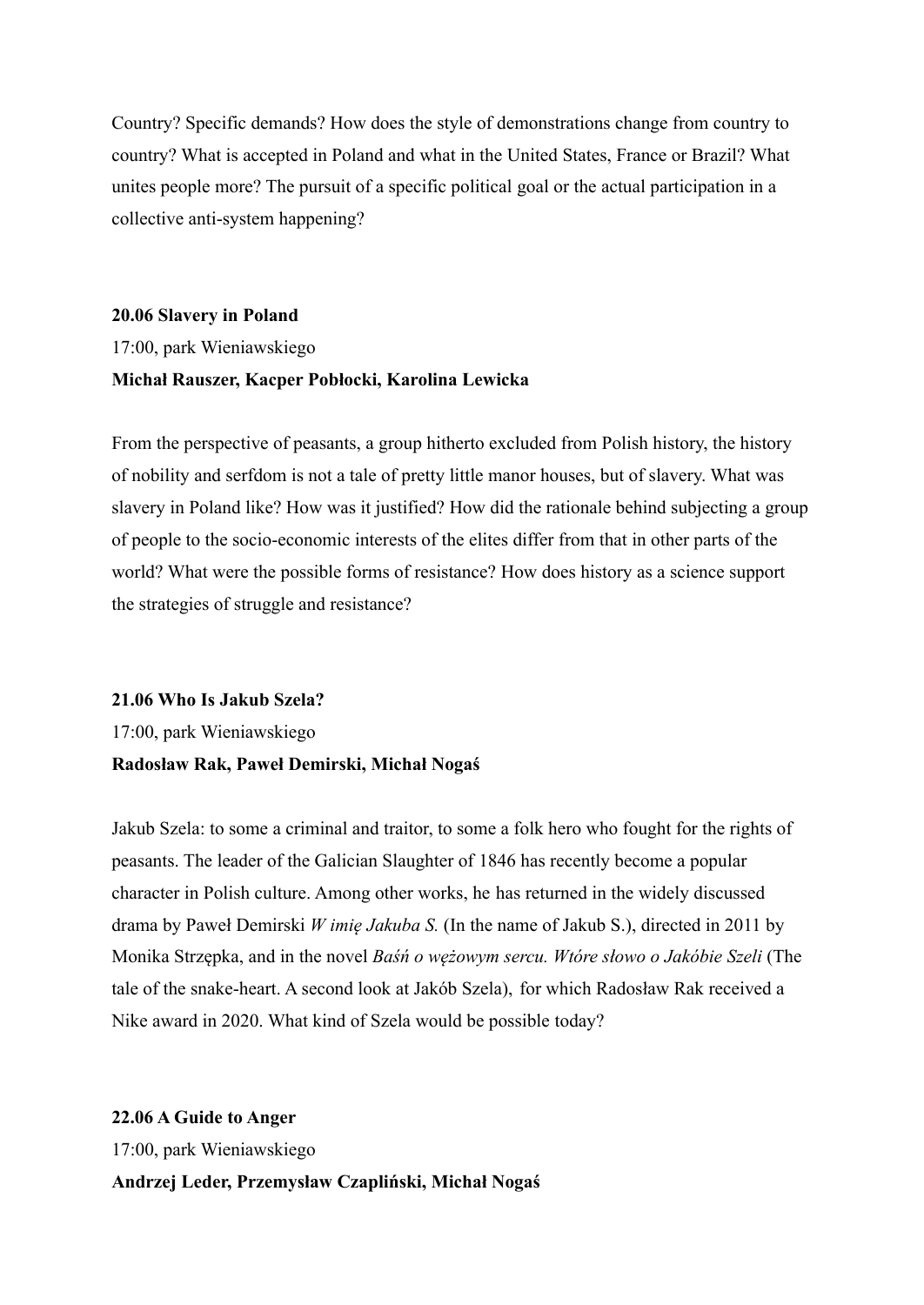What are the types and sources of anger? How does it evolve from an individual to a collective emotion? Can public anger be constructive? When can it be destructive? Who does it usually concern? Who feeds it? How can you cope with it? Should it be politicised or, on the contrary, suppressed and kept private? The point of departure in the debate is the contemporary history of anger in Poland.

### **23.06 Planetary Change**

17:00, park Wieniawskiego **Paulina Kramarz, Jan Sowa, Michał Nogaś**

The Earth is facing challenges that require alliances of people from different parts of the world. Still, the political reality is determined by clashing interests, values, ideologies and emotions. Is a movement that ignores borders and differences a utopia? Efforts to create transnational alliances for fighting for one's land, the climate or the future of particular occupations have been made since the 1990s. Do these movements have (or could have) any causative power? What have they achieved?

### **24.06 Responsible for the City**

17:00, park Wieniawskiego

### **Artur Jerzy Filip, Jan Mencwel, Natalia Weremczuk, Michał Nogaś**

Traffic jams, smog, intrusive advertisements, shortage of parking spaces, demolitions and unwelcome monuments, developers' attacks on squares and allotment gardens… These are often the source of our urban frustrations. Do municipal affairs force us to take matters into our own hands? When do we feel responsible for our cities and towns, and when do we look to the state for guidance? Do local governments shift responsibility to residents? How do we compare with other European countries?

**25.06 A Poet of Resistance** 17:00, park Wieniawskiego **Ryszard Krynicki, Michał Nogaś**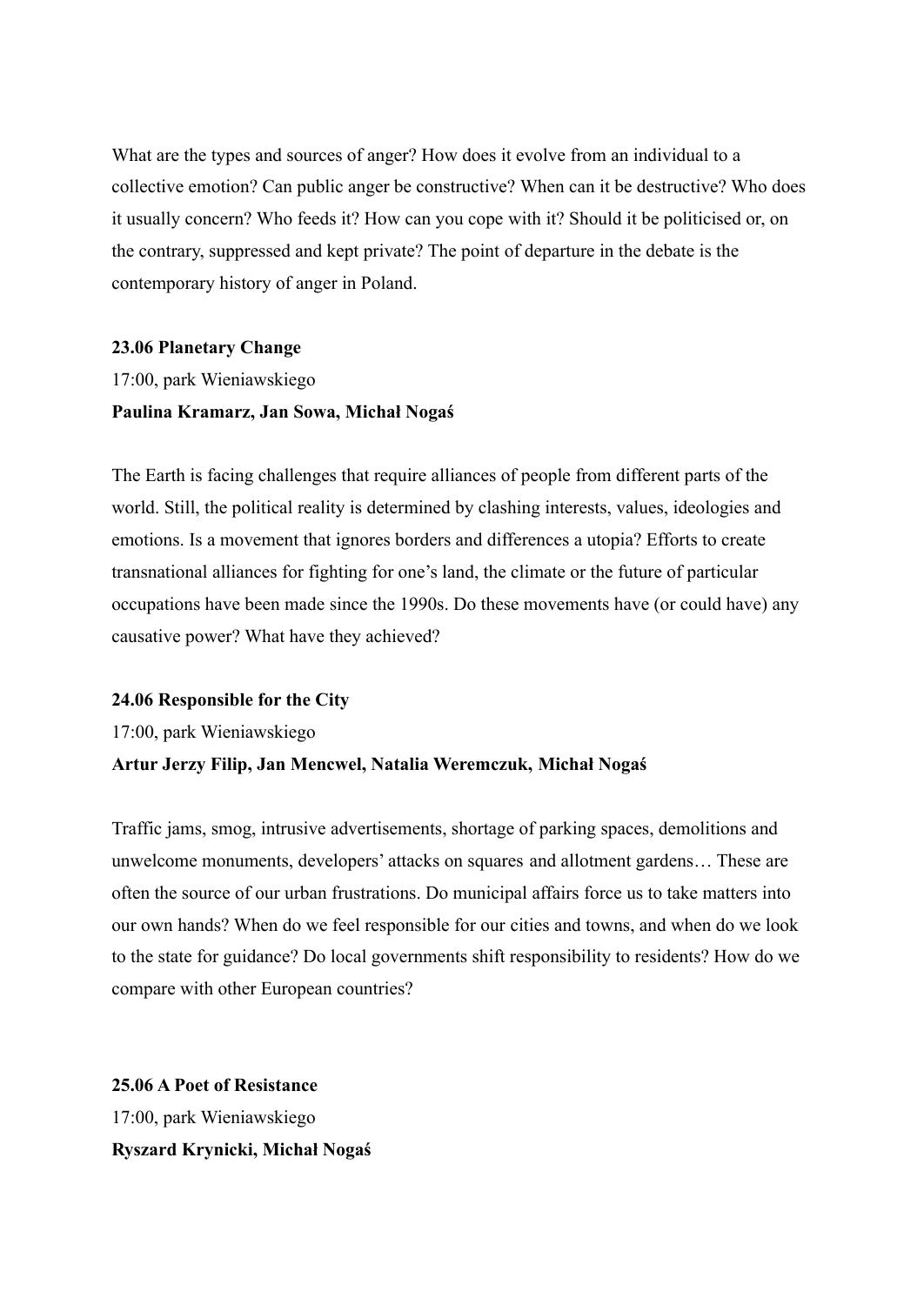Ryszard Krynicki belongs to the New Wave generation of poets, a group of artists united in their innovative approach to poetic language and their resistance against communist authorities in the aftermath of March 1968 and December 1970. Between 1976 and 1980, he was persecuted, and his works were banned from printing and censored. He published in *Kultura* (a leading Polish-émigré literary and political magazine published in Paris), but did not emigrate. He is now considered one of the most important contemporary poets in Poland.

#### **26.06 Empowering Nature**

17:00, park Wieniawskiego

### **Filip Springer, Agata Szafraniuk / Client Earth, Karolina Szczypek, Michał Nogaś**

Can a river, tree or a section of earth be empowered? In the dispute between humans and nature, humans are the ones who violate the principles of coexistence. Subsequently, who can represent nature in this uneven conflict? What solutions are used in the countries where nature has been given its rights? Why are these an exception and not standard practice? Is it all about the profit that humans gain from nature? Or is it about the limitations of the human mind? What are the limits of human imagination and empathy and can they be overcome?

#### **27.06 The New Middle Ages**

17:00, park Wieniawskiego

### **Grzegorz Lewicki, Edwin Bendyk, Karolina Lewicka**

What does our future have in common with the Middle Ages? The unification of the world caused by a common language and technology? Religion and ethnicity as an important factor of identity? Large-scale migrations? The metropolisation of cities? Do these phenomena suggest the approach of the dark ages, backwardness and religious fanatism that we usually associate with the medieval period? Is the new Middle Ages a threat to our civilisation? How can we respond to these trends? Can we look to history for feasible solutions?

### **25.06 School of Resistance**

Facebook Malta Festival Poznań

We also invite you to a separate debate organised under the School of Resistance. The project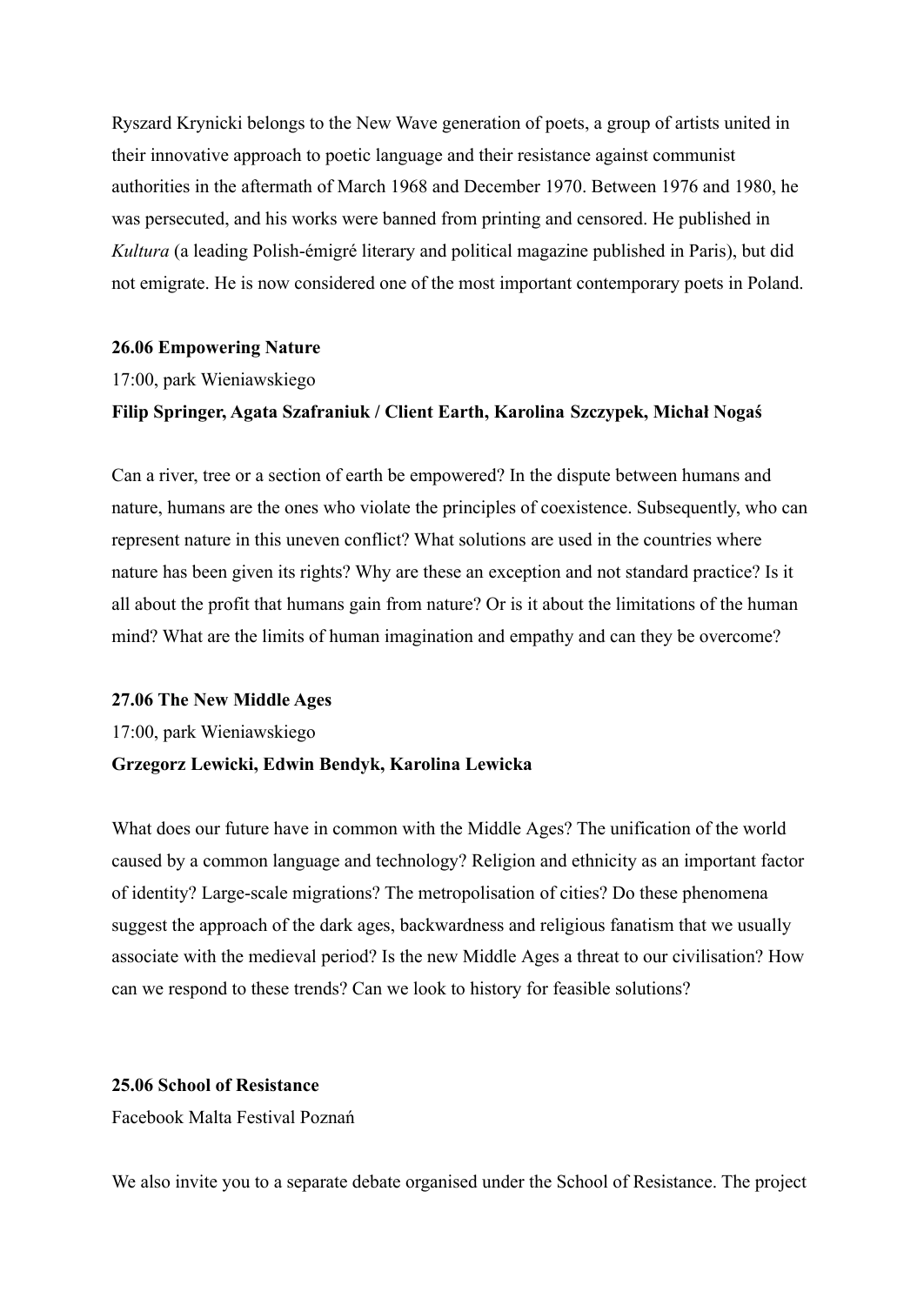is a series of events created by NTGent and the International Institute of Political Murder. The subject of the Polish edition is the situation of LGBT minorities in Europe. The debate will feature Polish and international guests.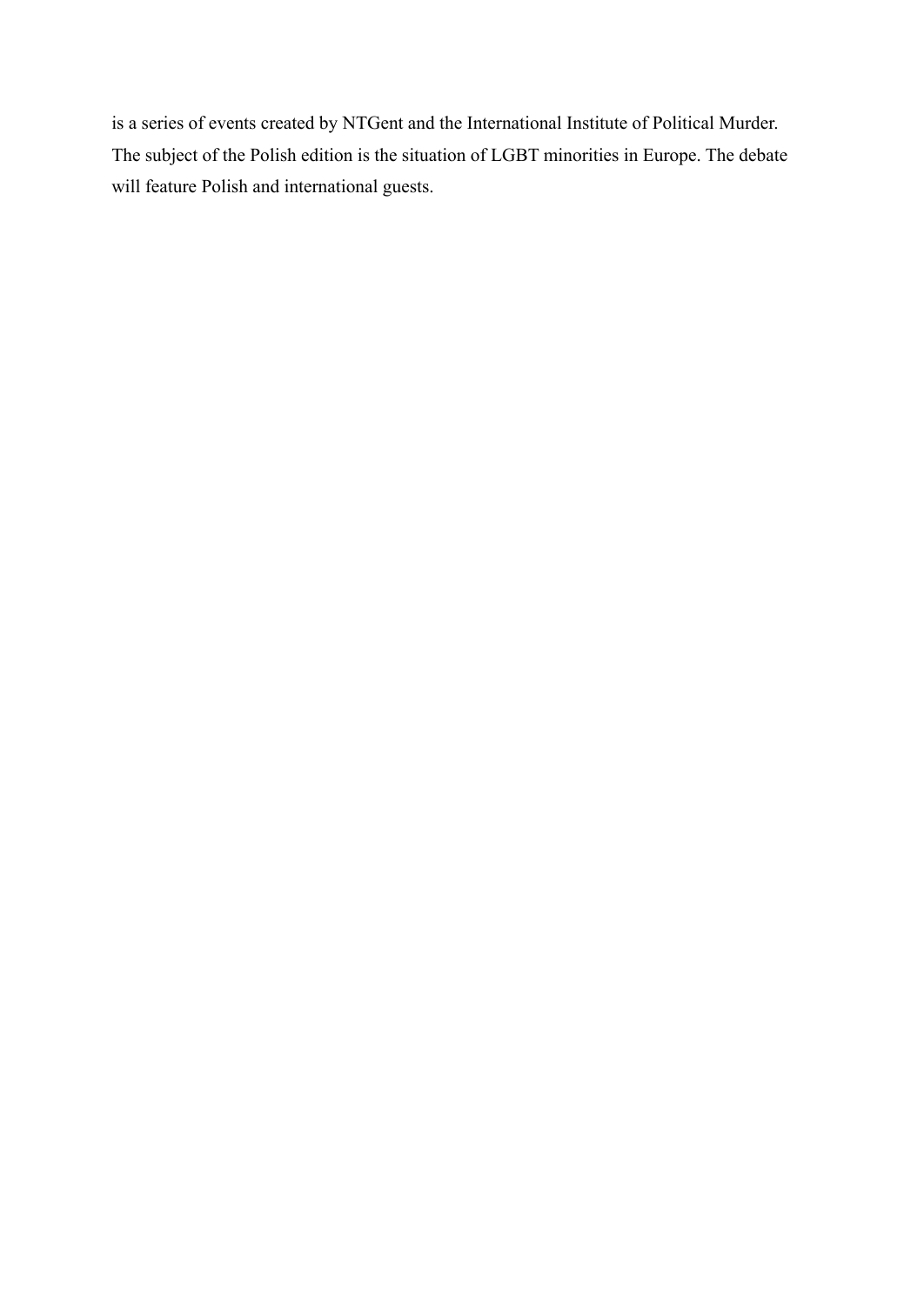### **MALTA FOR CHILDREN**

Our youngest spectators have had their own part of Malta since 2014. The events prepared especially for them attracted quite a lot of young viewers and their families. Those performances, workshops, installations made the "grown-up" Malta more varied and reminded us that we all have a child inside. This year, children's energy will be with us too. In the festival's past editions, most of the events took place at Wolności Square, as part of Wolno Dzieciom [Children at Liberty]. This year, we would like to invite the youngest spectators to Wieniawski and Moniuszko parks. The programme includes performances with juggling, mime and acrobatic elements. Artists will take us on a journey to the world of circus and cinema and even to a summer cross-country ski run. Older children are also invited to join a morning circus warm-up on grass and in air, during which they can learn e.g. how to juggle and dance with hula-hoop (see page).

As in the past years, activities planned as part of the Wolno dzieciom [Children at liberty] programme by Maja Brzozowska and Elżbieta Niewiadomska will give children an opportunity to become citizens. In a series of workshops which engage them directly, give them the right to speak, to be present and to act, children will focus their eyes and hands on soil, trees, life among the blades of grass and under stones. They will practice sensitivity and co-responsibility for the earth, trying to tame and understand it. The programme is a response to this year's theme of Generator Malta – The Anxious Land.

The workshop *Szyszki, trzcina, drewno, czyli budujemy domy dla owadów* [*Cones, reeds, wood, or we are building houses for insects*] was prepared by VOX, the festival's partner.

### **Performances**

### **Kamil Malecki JARZYNA**

20.06, 12:00, park Wieniawskiego (polski / in Polish)

*The Vegetable*. An unpredictable story of a clown who decides to… cook something. He has no culinary experience, so he doesn't really know how and what to cook. But that's not his only problem. There also the vegetables... the hostile matter that children hate! Can 'yuck' become 'yummy'? Performer, juggler, clown and teacher of circus arts Kamil Malecki invites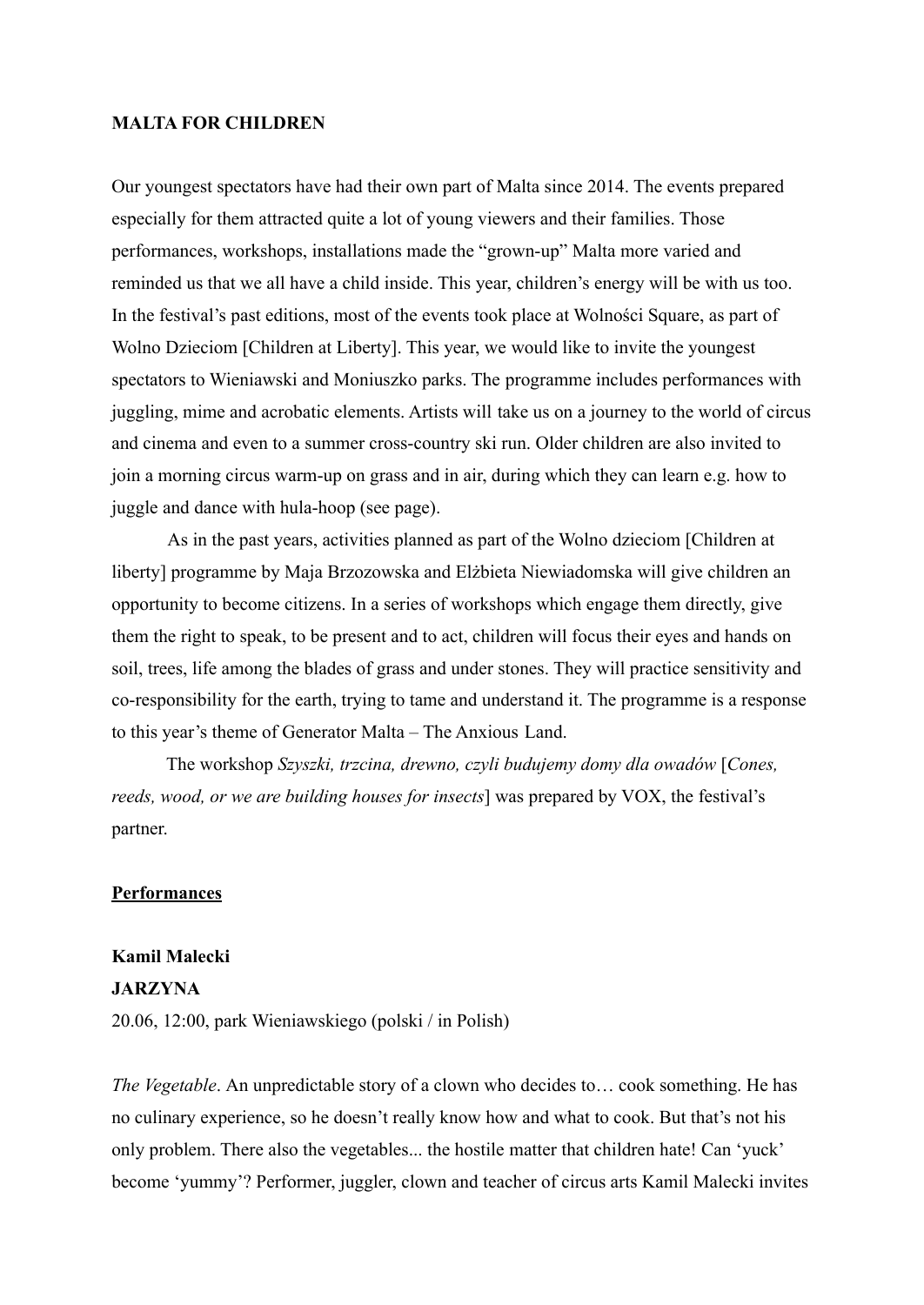all fussy eaters to a fascinating cooking show for children aged from three to a hundred and three.

## **Szawłowska, Polaczek-Przestrzelska, Lemiszewski KINO NIEME**

25.06, 19:00, park Moniuszki (polski / in Polish)

*Silent Movie*. The extraordinary adventure of the cheerful princess Musalinda, who, together with the audience, goes back in time to the 1920s, the time of silent movies. There, they meet Charlie Chaplin showing off his signature moustache and walk, his tricks, pranks and stunts. The story is accompanied by live music and the audience is encouraged to take an active part in the events. After the performance, there will be theatre and circus workshops with music.

## **Fundacja Sztukmistrze ZGUBOWISKO**

26.06, 15:00, park Moniuszki (polski / in Polish)

*The Lost Things* is a new-circus performance for a young and an older audience. The story is about finding one's own path, about the circus and artists, who present the purpose of chasing one's dreams. The artists revisit the times when the circus quietly knocked on their door and went on to transform their lives. The spectacle combines various forms of circus acts, including aerial acrobatics, the diabolo, juggling, acro-partnering and contortion.

### **Kamil Dziliński**

### **DR. ACRYLICSTEIN**

27.06, 12:00, park Wieniawskiego (polski / in Polish)

What secrets can a laboratory hold? *Dr. Acrylicstein* is a new-circus performance about the adventures of a mad hobby scientist who experiments to discover new forms of juggling. His unconventional ideas create a cabaret-like tale of his struggles with himself and the unyielding laws of physics. Like Frankenstein, Acrylicstein animates his creations using crystal balls to turn them into astonishing beings which come to life in front of the audience.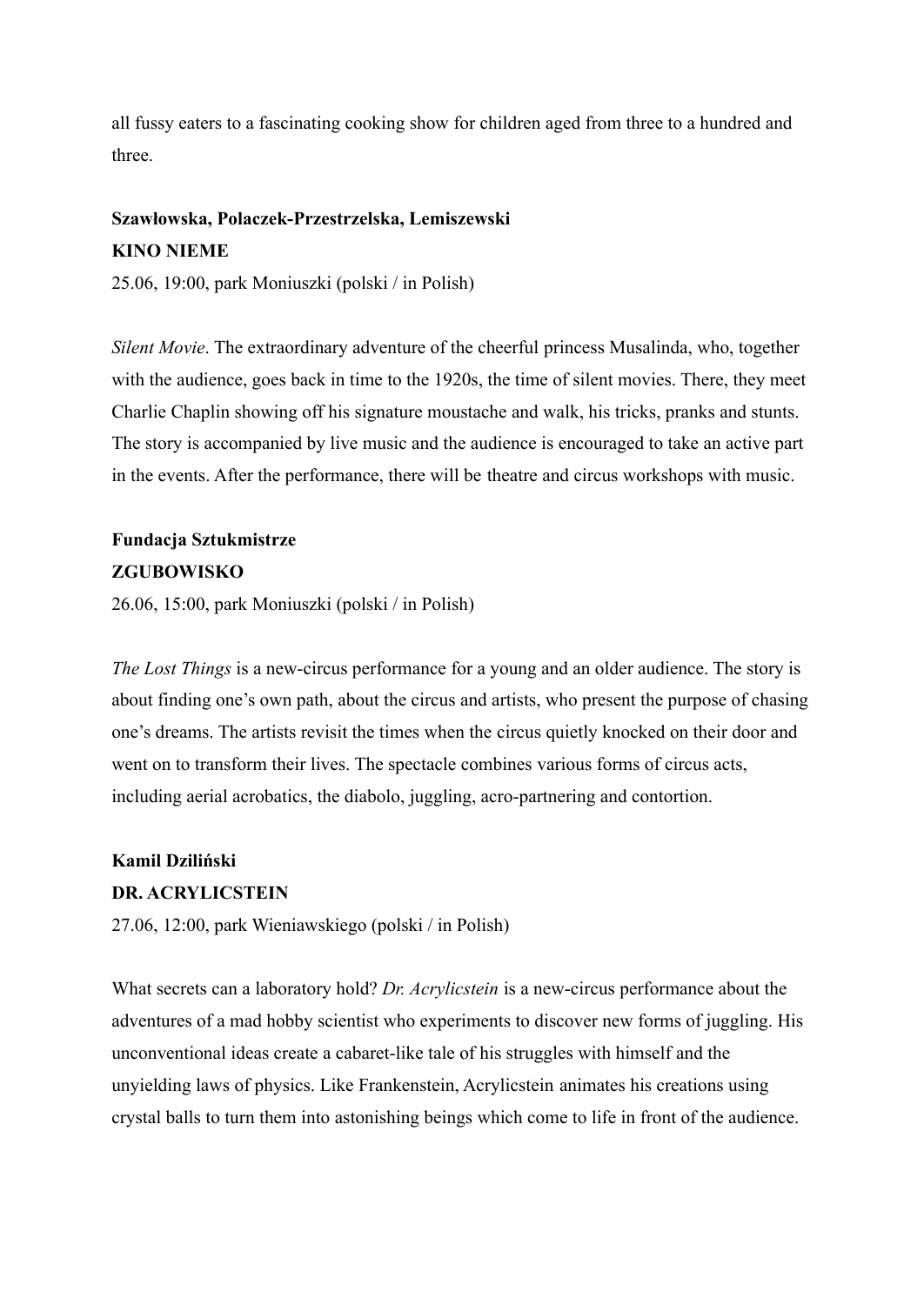# **Children at Liberty Workshops Agata Nowaczyk-Łokaj TAKA RÓŻNA ZIEMIA**

18.06, 11:00, park Wieniawskiego (polski / in Polish)

A young man sees the earth as a number tiny elements that can be discovered using different senses. We would like to invite you to sensory and sensation classes related to the matter that the earth is composed of. During the meeting, children and their caretakers will have an opportunity to watch, touch, smell, taste and listen to the selected elements. Each of them can be experienced individually, but we will also create interesting combinations out of them. The workshop for children aged 6 months old  $-3$  years old with their caretakers.

## **Potworki**

### **FOTONIKA**

18.06, 16:00, park Wieniawskiego (polski / in Polish)

What comes out when we combine photography and botany? Can light replace paint? During this workshop in a darkroom, children will paint pictures using light only (luxography). We will arrange plants with different degrees of transparency on photographic paper. Their reflections will create well-known and abstract shapes alike. Children will learn about the basic processes occurring in the darkroom, composition rules and the technique of camera-less photography. Workshop for children aged 6 to 12 years old.

# **Agnieszka Rogaczewska-Foryś STACJA: IMPROWIZACJA! – ZESPOŁOWE GRY KREATYWNE**

19.06, 10:00, park Wieniawskiego (polski / in Polish)

Improvisation classes are a form of creative fun. Everyone is able and knows how to improvise, but it is crucial to follow the rules of the games and improv. We will use improvising games which essence is creation and laughter. We will experience listening, acceptance, creating stories, spontaneous reactions and assuming roles. Improvising builds a sense of self-esteem, sharpens your ability to observe and concentrate on more things at the same time, strengthens the ability to cooperate in a group, think creatively, trust yourself and others. The workshop will be held in two groups: *Młodsi w impro [Younger in improv]* for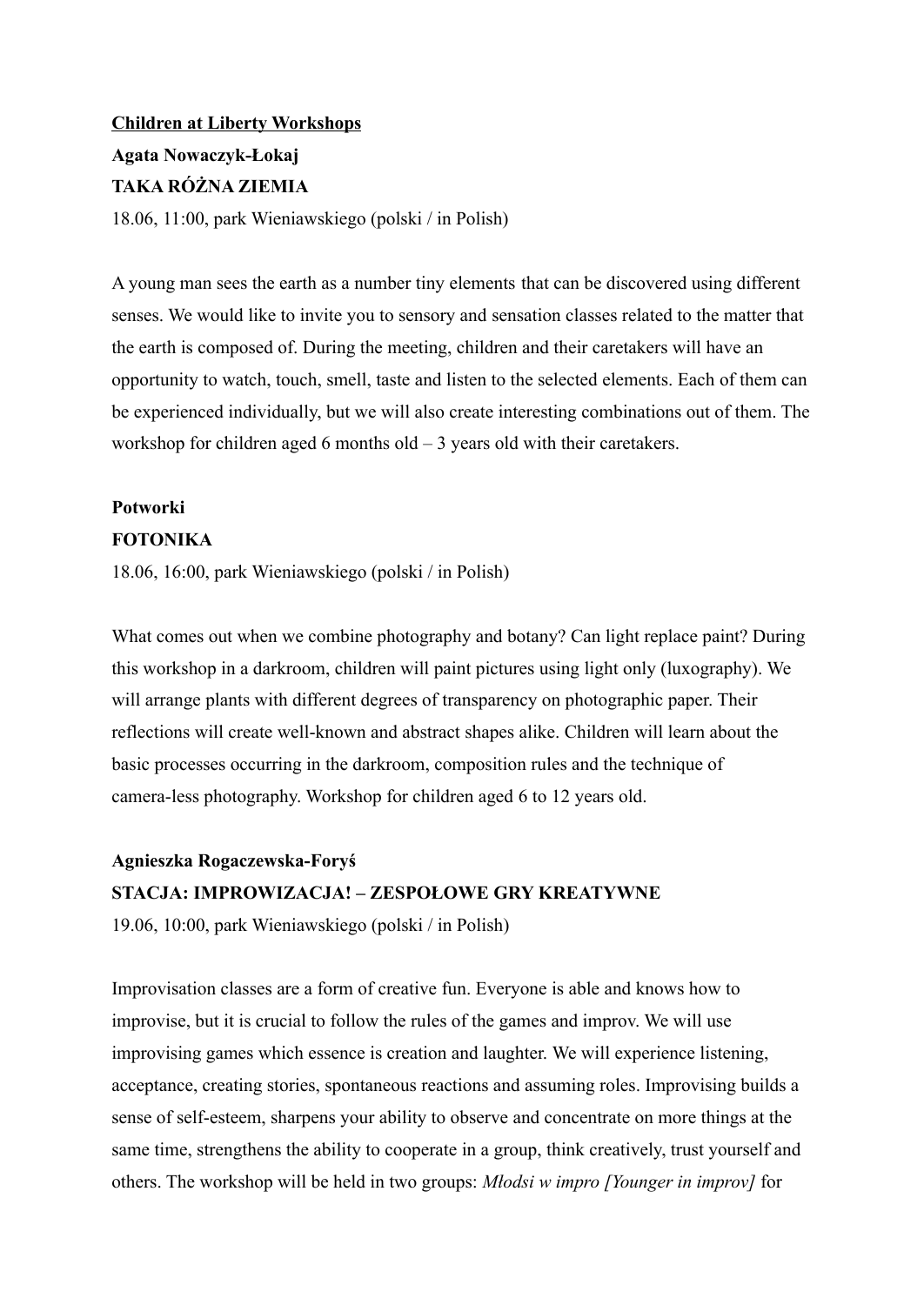children from 6 – 8 years old and *Młodzi w impro [Young in improv]* for children from 9 – 11 years old.

## **Elżbieta Niewiadomska HALO, TU GRZYB!**

19.06, 15:00, park Wieniawskiego (polski / in Polish)

Mushrooms are everywhere! In water, on the ground, on trees and in our body. They are uncountable, can glow and have existed for a billion years! They also have a very useful power – they are the masters of communication and symbiosis with other organisms. During the workshop, we will investigate how they do it and what their secret is! Equipped with this knowledge, we will start to act too. We will create a bunch of crazy hats to send a message to the world in a typically mushroom-like manner. A family workshop for children aged 6-9 years old and their family or friends.

### **Magdalena Garczarczyk**

## **CZARNOZIEMY, RĘDZINY I BIELICE, CZYLI OPOWIEŚCI GLEBĄ PISANE** 20.06, 15:00, park Wieniawskiego (polski / in Polish)

Sometimes it is black, sometimes brown or yellow. Soil. It seems common, is used for plants and trees. Sometimes it can serve as a cosmetic, medicine or even food. What is most interesting, however, is that it hides many secrets and is a house to many creatures. Join us at a creative meeting with a landscape architect and naturalist. We will talk about invertebrate, composting and the power of self-sown plants. We will look under the surface of the lawn and make our hands dirty with clay. Enjoy! Family workshop for children aged  $6 - 10$  and their caretakers.

**Michalina Radomska UWAGA! BUDUJEMY! POD- I NADZIEMNI KONSTRUKTORZY W AKCJI** 21.06, 16:00, park Wieniawskiego (polski / in Polish)

What would happen if all worms, insects and other small living creatures decided to cooperate and took over the architecture under the earth's surface? At the workshop we will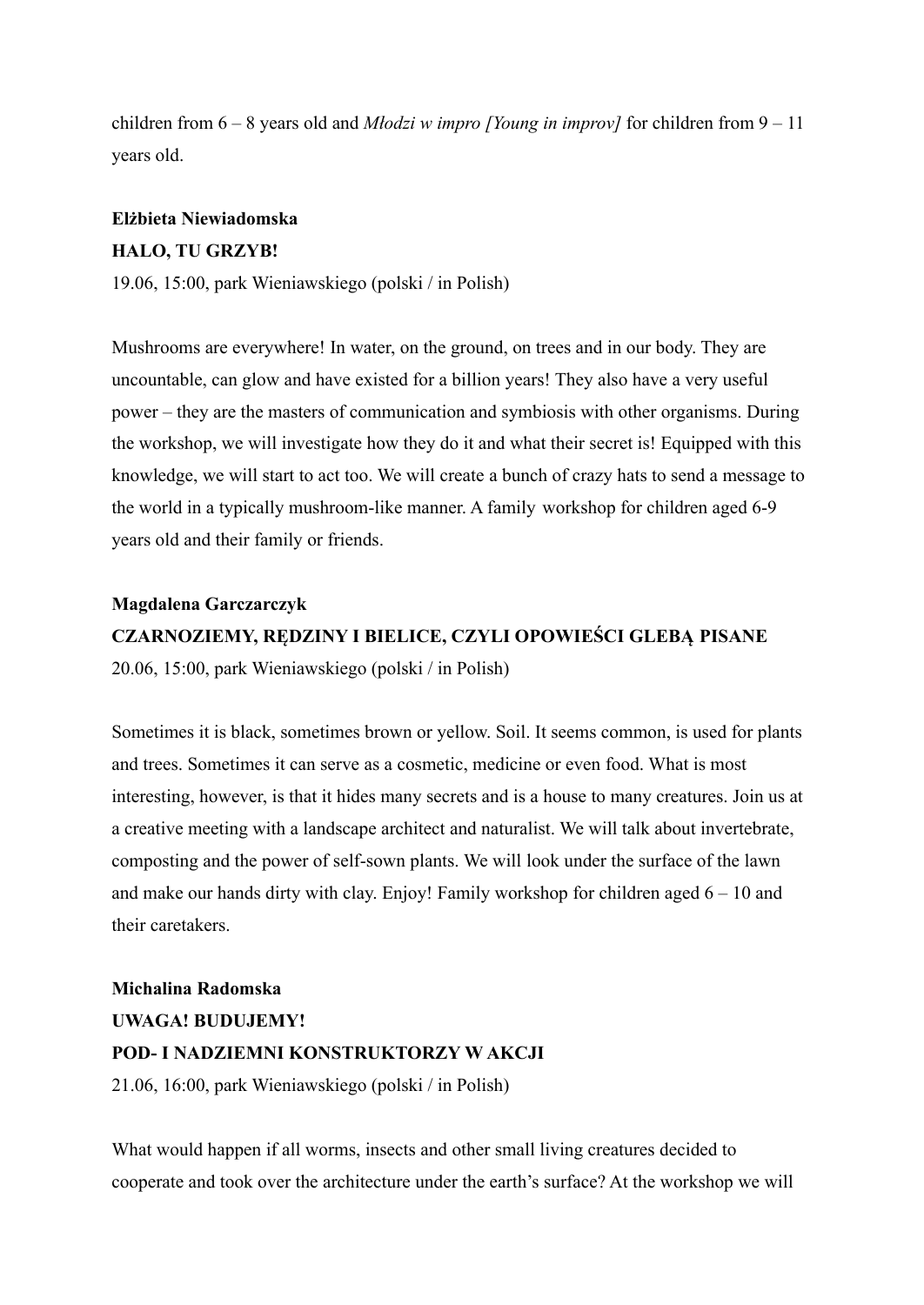discuss what moves around in soil and squeaks in grass. We will also talk about the structures built by one of the smallest inhabitants of the earth! During the creative part, as designers, we will build an over- and under-ground land, facing designing and building challenges. Watch-out! We are also changing the plan slightly. Workshop for children aged  $6 - 12$  years old.

## **Tkanki Twórcze OBRAZY FARBOWANE ROŚLINAMI!**

22.06, 16:00, park Wieniawskiego (polski / in Polish)

Join us at the workshop introducing you to the world of colours, fabrics and designing. We will present the process of fabric dying, show how to get various patterns and change colours using natural reagents. We will use dyes from birch leaves, currant fruit or madder roots. We will kindle imagination, encourage conversation about colours and release creative energy. Creating a paining on canvas using plants and reagents will be the crowning of the process. Workshop for children aged 8 to 12 years old.

### **Kobalt Migrating Platform PYTAJNIK. ZIEMIO-BADANIE**

23.06, 16:00, park Wieniawskiego, (polski / in Polish)

The main idea behind *Pytajnik [Question mark]* is to pose a number of questions about the earth in a group. During the workshop we will create small spatial structures – a map of notions and associations. We will work on earth and in earth – making our hands dirty, we will wonder if soil is just a material that plants grow in or also a house for other organisms. We will use sticks, twigs, strings and calque paper. We will look for unusual solutions which can be used in real life after the workshop is finished.

### **Bush Doctor**

### **ARBORYSTA – LEKARZ DRZEW**

24.06, 16:00, park Wieniawskiego (polski / in Polish)

What is a tree? What role does it have in the city? The workshops with an arborist practitioner will reveal curious facts about trees and their effect on us. You will learn if trees really need human help. The workshops will be divided into two parts. In the first one, we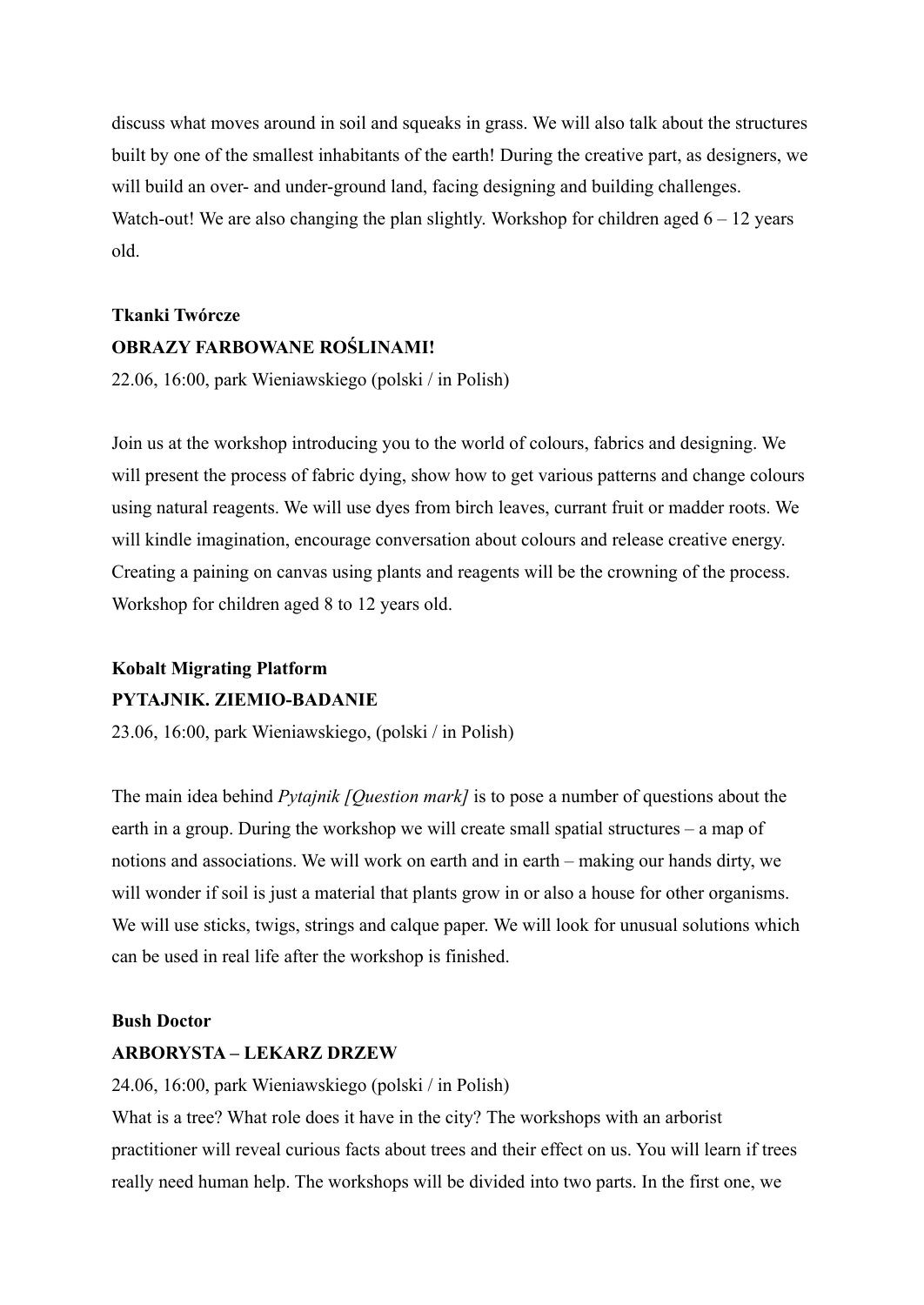will look at the trees surrounding the festival locations, while in the second, we will discover the arborist's tips and tricks. Every participant can then test their agility on a track in tree tops. Arborist and climbing workshop for children aged 8 to 12 years old.

## **Brzozowska, Dubilewicz, Niewiadomska (ROZ)PĘDEM! DO WAKACJI!**

25.06, 14:00 & 16:00, park Wieniawskiego (polski / in Polish)

Let's celebrate the first day of summer holidays on a spectacular scale! Down the hill, on anything, but with attention and care! Both the young and the older spectators are invited to join our construction workshops. We will be building mini, insect-like vehicles based on our original concepts using any material available. The finished vehicles will race down the hill in Wieniawski park in a competition with awards, inaugurating the summer time-off. Which vehicle goes the furthest? Which moves with most grace? And which has the most spectacular fall? There is no age limit for workshop participants.

## **Agata Nowaczyk-Łokaj DOTYKAM ZIEMI, A ZIEMIA DOTYKA MNIE DOTYKAM ZIEMI, A ZIEMIA DOTYKA MNIE**

25.06, 11:00, park Wieniawskiego (polski / in Polish)

Touching the earth is obvious. Gravity draws us to it, and, when we are small children, so does its direct proximity. And what if, it is the earth that touches us, not we that touch the earth? Join us for this conscious tour of the bodies on earth – walking on all four, barefoot, rolling around, pressing. Activities and sharing experiences will allow the big and the small to equally enjoy the contact with the earth. This sensory workshop involving physical activity requires a comfortable outfit. The activities are suitable for children aged 6 months – 3 years old with their caretakers.

**Magdalena Garczarczyk, Tomek Kaszany SZYSZKI, TRZCINA, DREWNO, CZYLI O BUDUJEMY DOMY DLA OWADÓW** 27.06, 10:00, park Wieniawskiego (polski / in Polish)